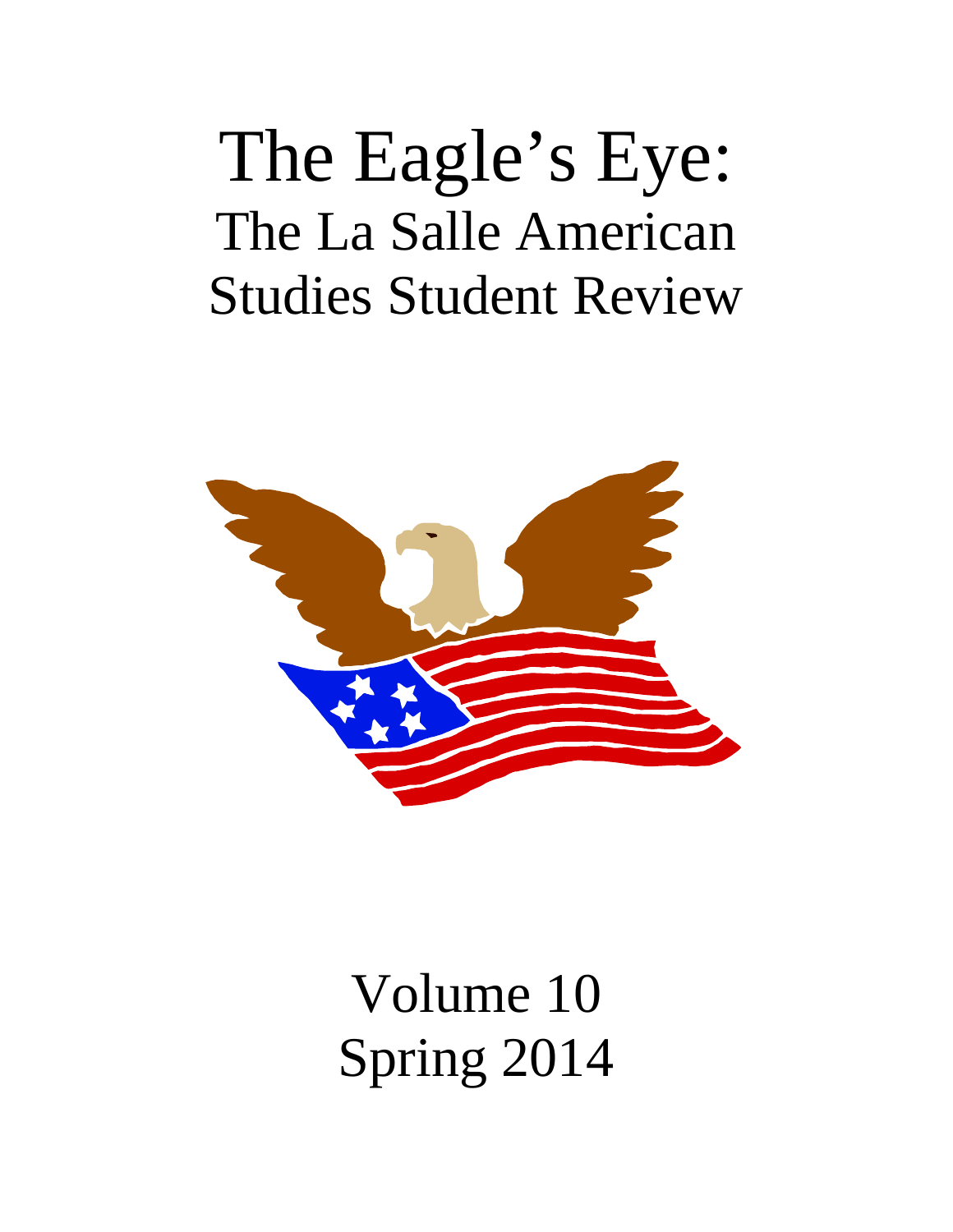Eagle's Eye: Volume 10

As the *Eagle's Eye* soars high above the landscape of post-9/11 America, it is mystified by the rapid and dramatic changes in the culture. Many of these changes are especially seen in popular music, television, and medical practice and technology. To appreciate these cultural shifts, look closely at the following four essays. In "City Country: The Paradox of Country Music in Urban America," Molly Fay explores the roots of country music and explains its rapid growth in the fertile soil of urban life. She underscores how country music captures the core values of authenticity and believability and how it spoke directly to the nation in the wake 9/11. Her research merited the award for the Best Undergraduate Essay given by the Eastern American Studies Association on March 29, 2014, at its annual conference. Anne Areias, in "The Bachelor Embraces the American Fairytale," discusses how the success of the television show, "The Bachelor," is based largely on two American narratives that have endured in the American consciousness, the myth of equal opportunity and the myth of male hegemony. Also focusing on television, Kristin MacKenzie questions if reality TV depicts real life. She also analyzes how shows like *Laguna Beach* and *The Hills* influence the lifeplans and belief systems of many Americans, especially adolescents. In "Physicians' Tools: Past and Present," Moira McEntee traces the evolution of medicine since the Civil War, emphasizing refinements in surgical instruments and medical technology. Her research looks closely at the effects of Germ Theory on surgical practice and advances in computer technology that have led to "medical apps."

I would like to thank the contributors for their outstanding essays as well as Lauren DeAngelis, the American Studies administrative assistant, who assisted in editing and preparing the manuscripts.

Dr. Francis J. Ryan Director and Professor of American Studies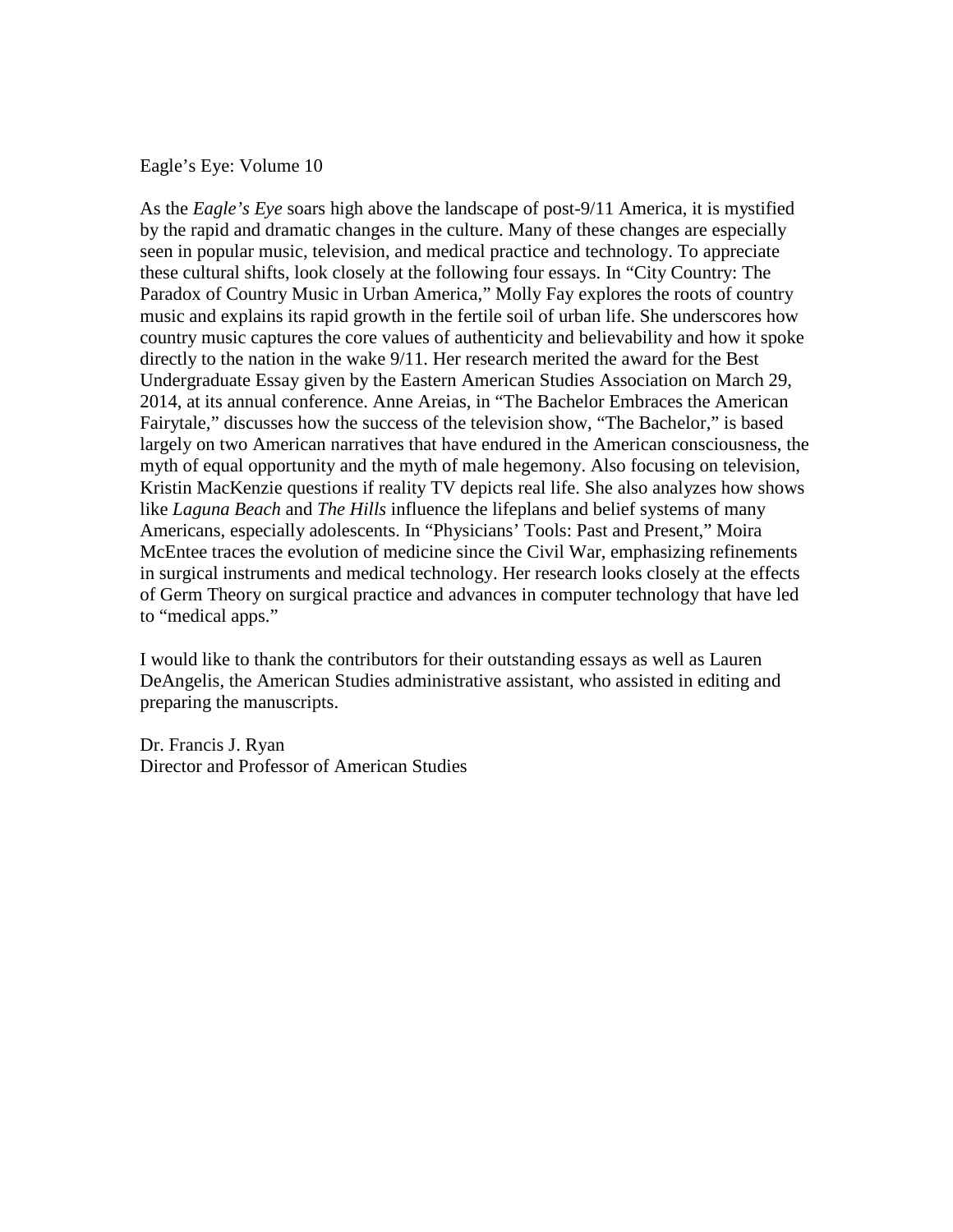## **Table of Contents**

| <b>City Country: The Paradox of Country Music in Urban America</b> |
|--------------------------------------------------------------------|
| <b>The Bachelor Embraces the American Fairy Tale</b>               |
|                                                                    |
| <b>Buying the Lies</b>                                             |
|                                                                    |
| <b>Physicians', Surgeons' Tools: Past and Present</b>              |
|                                                                    |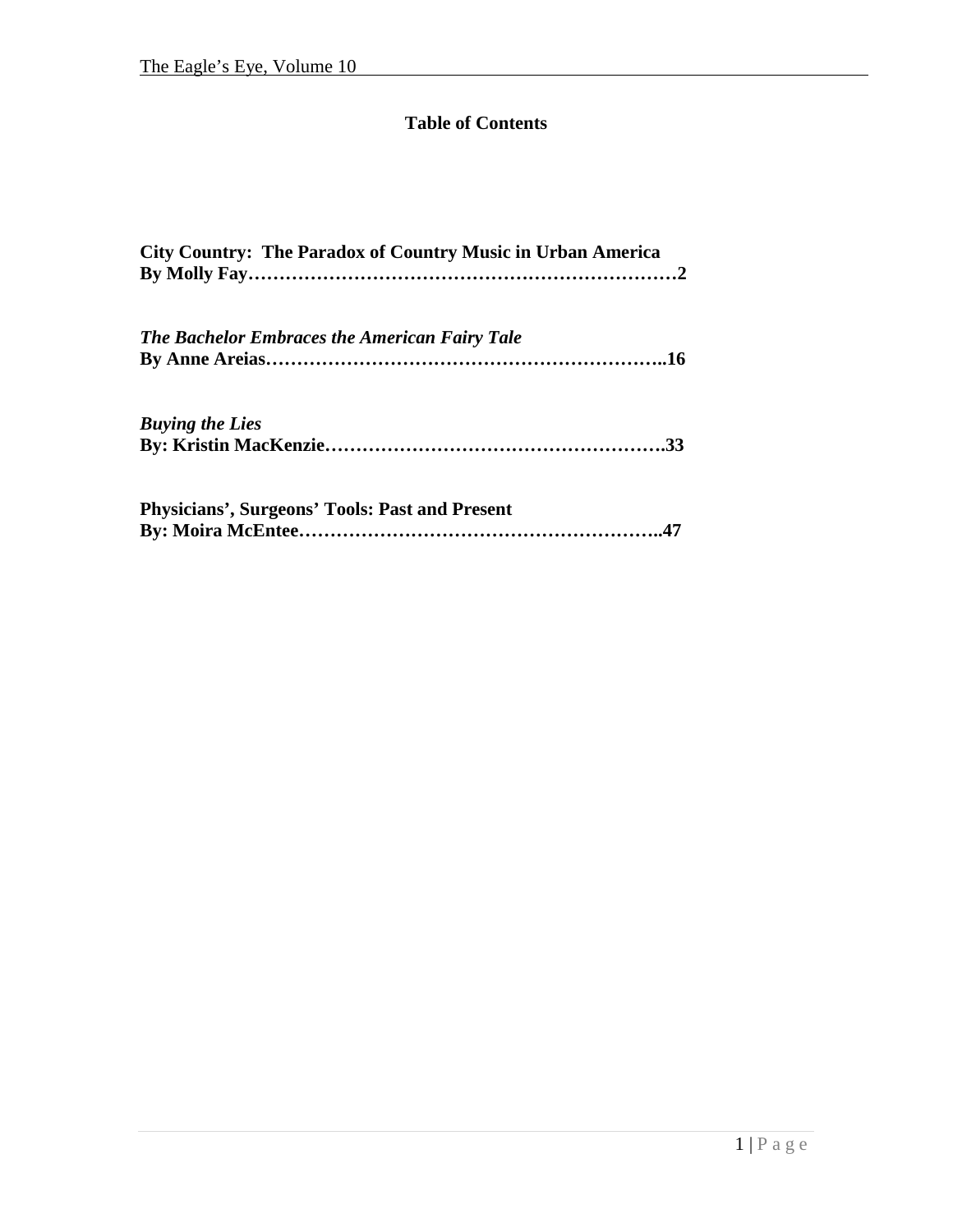## **City Country: The Paradox of Country Music in Urban America By Molly Fay**

An unforeseen consequence of country music's reaction to September 11 was the over-politicization of the genre. Though the songs released by Jackson and Keith saw great success, they laid a foundation for a revival of protest music in country music. No group displayed this trend more than the Dixie Chicks.

The Dixie Chicks released their album *Home* in 2002, that included two successful singles in "Long Time Gone" and "Landslide," and another steadily climbed the charts with "Travelin' Soldier."<sup>[1](#page-3-0)</sup> That success slipped away after March 10, 2003, forever rocketing the Dixie Chicks into controversy. At a concert in London, Dixie Chicks singer Natalie Maines famously said, "Just so you know, we're ashamed the President of the United States is from Texas."<sup>[2](#page-3-1)</sup> A firestorm followed, especially from traditional conservatives making up a significant portion of country music's fan base. The media attention on the country music group was significant, as it pushed the genre deeper into America's mainstream culture.

Soon after the controversial comments and the subsequent response, the Dixie Chicks were regular features in American media. Perhaps most famous was their eyebrow raising cover on *Entertainment Weekly*, when all three members of the country group appeared naked while covered in "brands" of responses.<sup>[3](#page-3-2)</sup> The words included "Dixie Sluts," "Proud Americans," "Free Speech," and "Traitors." Between 2003 and 2006 the Dixie Chicks—the biggest selling ''girl group'' of all time in any genre—all but disappeared from country radio. Their comeback single, ''Not Ready to Make Nice''

<span id="page-3-0"></span><sup>5</sup> Chris Willman, *Rednecks & Bluenecks* (New York: The New Press, 2005), 23.

<span id="page-3-1"></span><sup>6</sup> Ibid, 24-25.

<span id="page-3-2"></span><sup>7</sup> Ibid, xviii.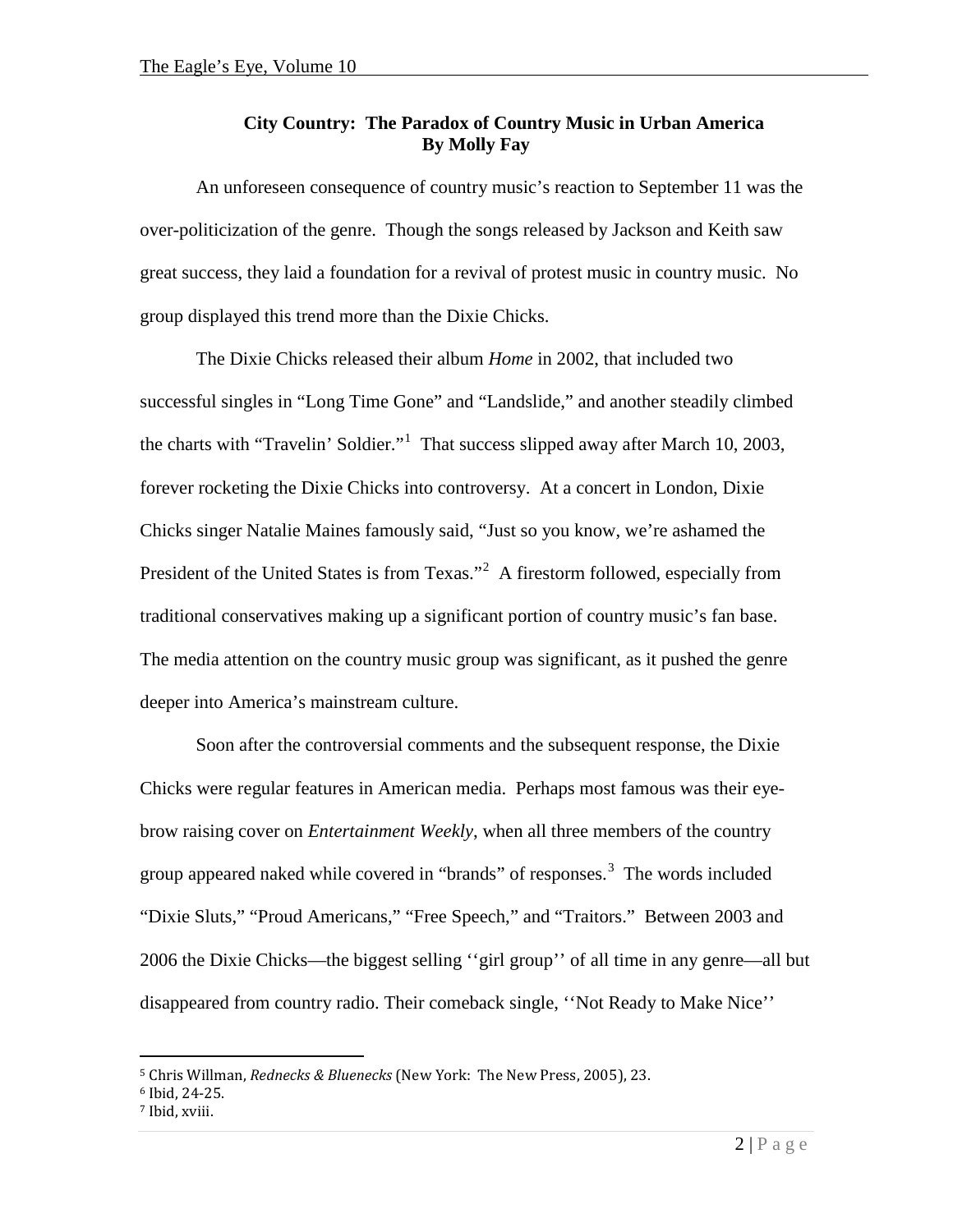(2006), simply reignited the controversy and landed at a weak number 36 on the Billboard country chart.<sup>[4](#page-4-0)</sup> For better or worse, country music became a central outlet of political opinions after the Dixie Chicks.

As an election loomed in 2004, country music stars filled American news networks with interviews or recent displays of political opinion. Sara Evans was one such star thrust into the political realm when she was invited to CNBC to comment on the recent "Vote for Change (Support John Kerry)" music tour in which the Dixie Chicks participated.<sup>[5](#page-4-1)</sup> Seemingly an accident, Evans pointed out that most of her fans were Republicans and received a backlash of her own for aligning herself with one party. As more politically-infused controversies occurred, the genre became more and more mainstream, pushing stars and country music's hometown of Nashville toward increased fame.

When Americans began to take more of an interest in country music, they encountered the force of Nashville, country music's epicenter. The moment of conception for Nashville's country music scene occurred in 1925 when the WSM Barn Dance radio show was established.<sup>[6](#page-4-2)</sup> Soon after, the overwhelmingly popular show was renamed the Grand Ole Opry. As the show broadcasted from Nashville, country music acts from the region travelled into the city to appear on the show. Soon, a network of publishers and recording studios set up shop in the city. By the 1950s, Nashville was America's center for country music.<sup>[7](#page-4-3)</sup>

<span id="page-4-0"></span><sup>8</sup> Andrew Boulton, "The Popular Geopolitical Wor(l)ds of Post-9/11 Country Music," *Popular Music and Society*, Vol. 31, No. 3 (2008), 375.

<span id="page-4-1"></span><sup>9</sup> Willman, 7.

<span id="page-4-2"></span><sup>10</sup> Crawford, 373.

<span id="page-4-3"></span><sup>11</sup> Fabian Holt, *Genre in Popular Music*, (Chicago: University of Chicago Press, 2007), 63.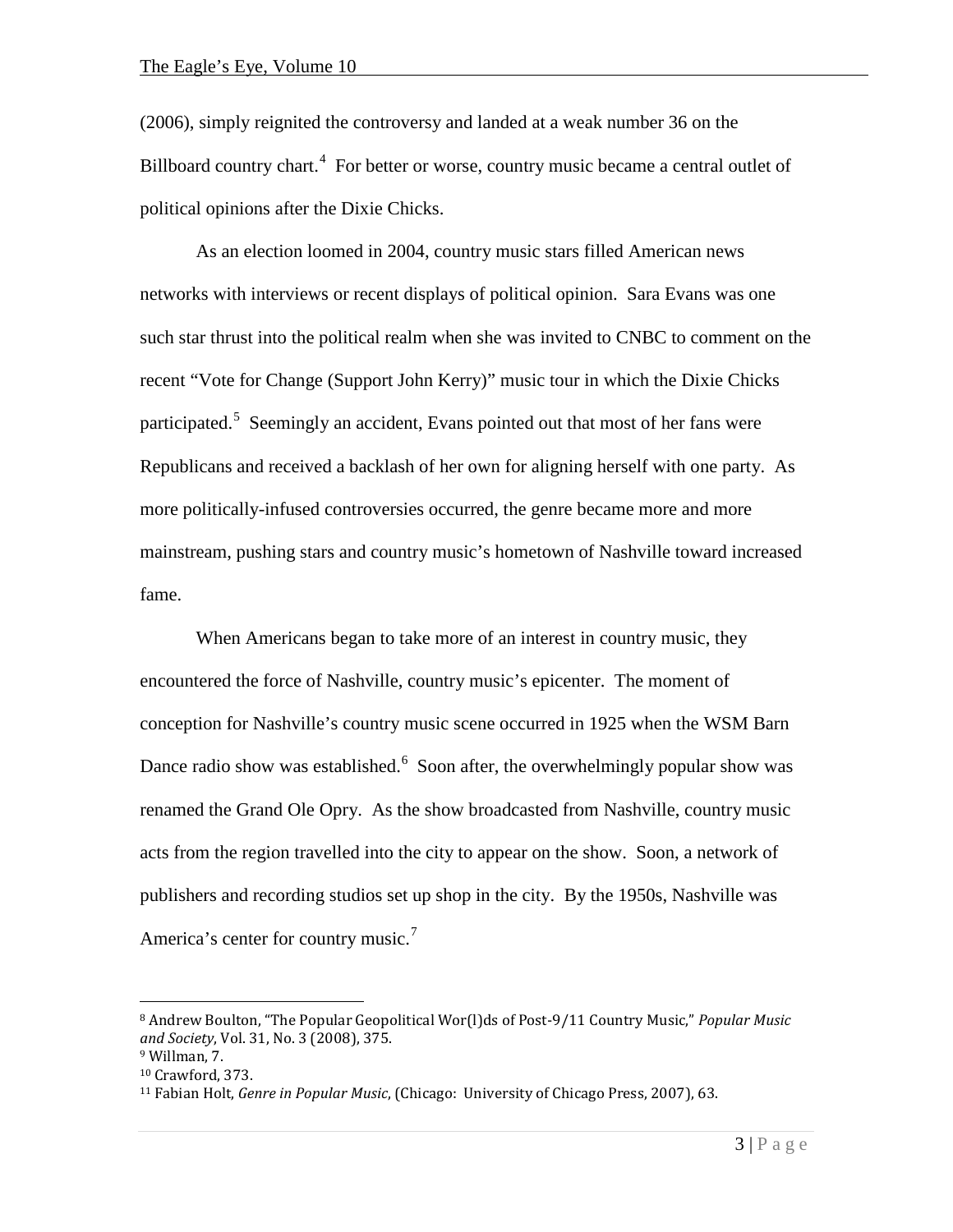The romantic notion of Nashville presents an interesting paradox: an urban center grounded in an industry of rural music; a city based on selling the country to consumers. The huge success of radio broadcasting across the rural South created a specific type of music that Nashville producers and recording studios wanted to cash in on, regardless of the development of their artists. Tension between artists and the stereotypical "Nashville" sound heightened at the end of the  $20<sup>th</sup>$  century and at the advent of the 2000s. Technology blurred the lines between rural and urban as artists rose in popularity for both segments.

In 2002, the *New York Times* reported a backlash against Faith Hill for straying from the traditional Nashville sound with her album *Cry*. [8](#page-5-0) Logically, Hill pointed out that she had fans all over the world, not just in the rural South, so she thought her music should appeal to a wider market. The backlash for the rock-country album was a little hypocritical considering the roots of Nashville as a hub of rock and roll as well as country music.<sup>[9](#page-5-1)</sup>

Contemporary country artist Jason Aldean released a hit song in 2010 describing Nashville. In "Crazy Town," Aldean called the city: "*Hollywood with a touch of twang."* This urban description shows how Nashville's music industry has been shaped, in part, by executives from New York or other major market cities.<sup>[10](#page-5-2)</sup> The urban style leaks into the songs created in Nashville because it is a *city*, despite what some traditionalists want the music to represent. Country music that comes from Nashville will always be touched by other genres that live in the urban environment. Both Hill and

<sup>12</sup> James Hunter, "MUSIC; Redrawing Country's Borders," *The New York Times*, (2002).

<span id="page-5-2"></span><span id="page-5-1"></span><span id="page-5-0"></span><sup>13</sup> Holt, 64.

<sup>14</sup> Ibid.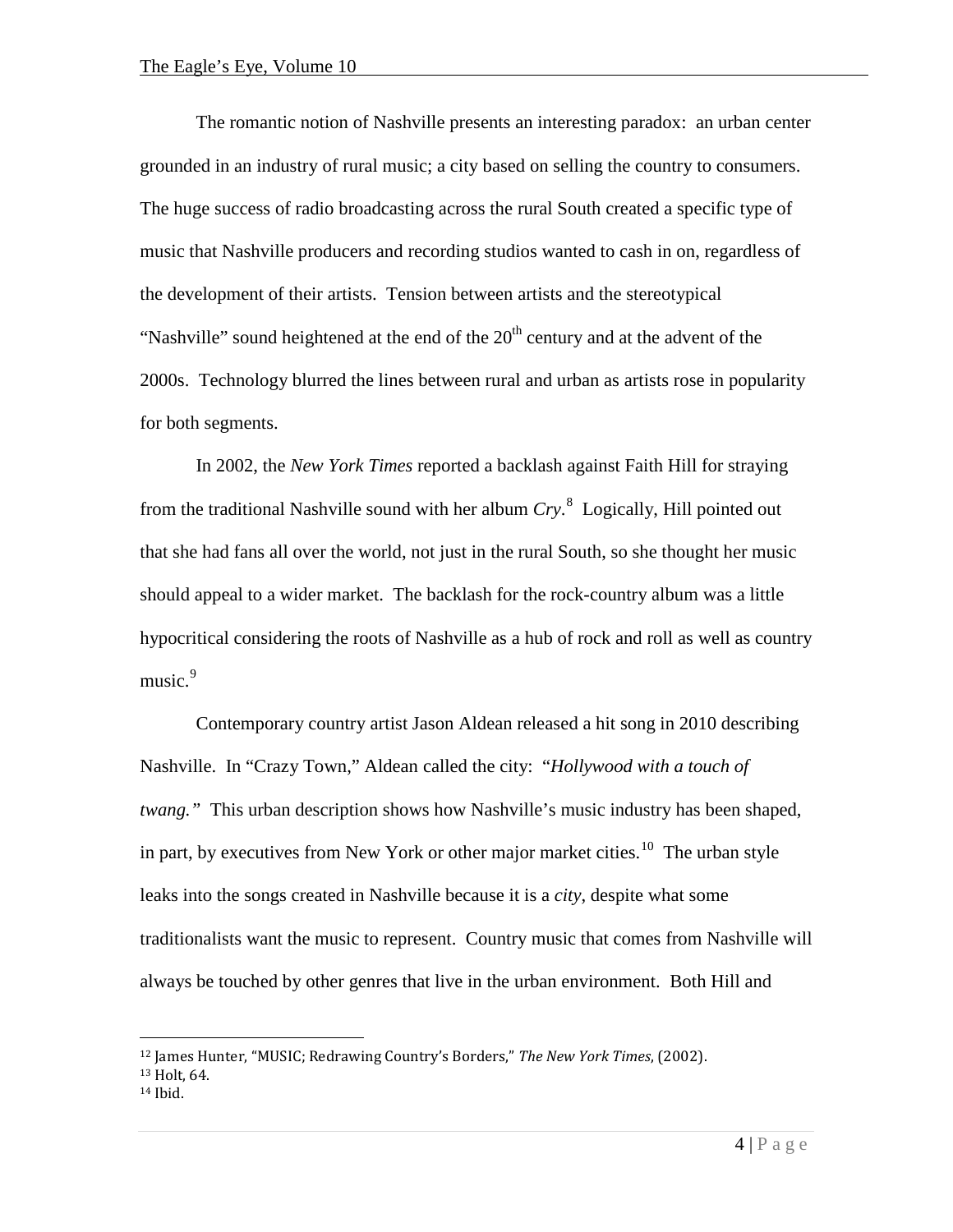Aldean represent a new breed of Nashville artists. They are adapters: They recognize that their fan base has changed and have tailored their music accordingly.

Now in 2013, the world has taken notice of the city of Nashville. The popularity of country music, economic success, and a hit television show also named *Nashville* have all contributed to the city's latest boom.<sup>11</sup> *GQ Magazine*, a widely circulated mainstream publication, regards the city as "Nowville."[12](#page-6-1) These urban conditions cannot help but overflow into the music created in this city. The latest country hits have strong pop or rock influences, as the description of Taylor Swift's latest album can attest: "The banjo pluck of the title track and acoustic ballad 'All Too Well' will resonate with country fans, but glossy singles like 'We Are Never Ever Getting Back Together' and 'I Knew You Were Trouble' seem destined for a broader audience—one that is just as vivid as the title (Red) suggests."[13](#page-6-2) Big Machine Records, headquartered in Nashville, released this album.<sup>14</sup> The editor drafting this description for iTunes may have been unknowingly describing Nashville's music scene in addition to describing Taylor Swift.

Media has played the largest role in urbanizing country music. Through radio, cinema, and television, the genre has exploded in cities across the United States. Of the three, radio stands as the oldest and most reliable force in bolstering country music's popularity.

In post-9/11 America, country music flowed over the airways of 2,028 radio stations, while the next closest competitor, talk radio, held only  $1,318$  stations.<sup>[15](#page-6-4)</sup> Based

<span id="page-6-1"></span><span id="page-6-0"></span><sup>15</sup> Kim Severson, "Nashville's Latest Big Hit Could Be the City Itself," *The New York Times* (2013). <sup>16</sup> Ibid.

<span id="page-6-3"></span><span id="page-6-2"></span><sup>17</sup> *iTunes Music Store*, "Editor's Notes: Taylor Swift, *Red"* (2012) <sup>18</sup> "Big Machine Records About," Big Machine Records, accessed May 2, 2013, http://www.bigmachinelabelgroup.com/label/Big Machine Records.

<span id="page-6-4"></span> $19$  CMA (Country Music Association). "MRI Country Listener Analysis," (Nashville: CMA, 2003).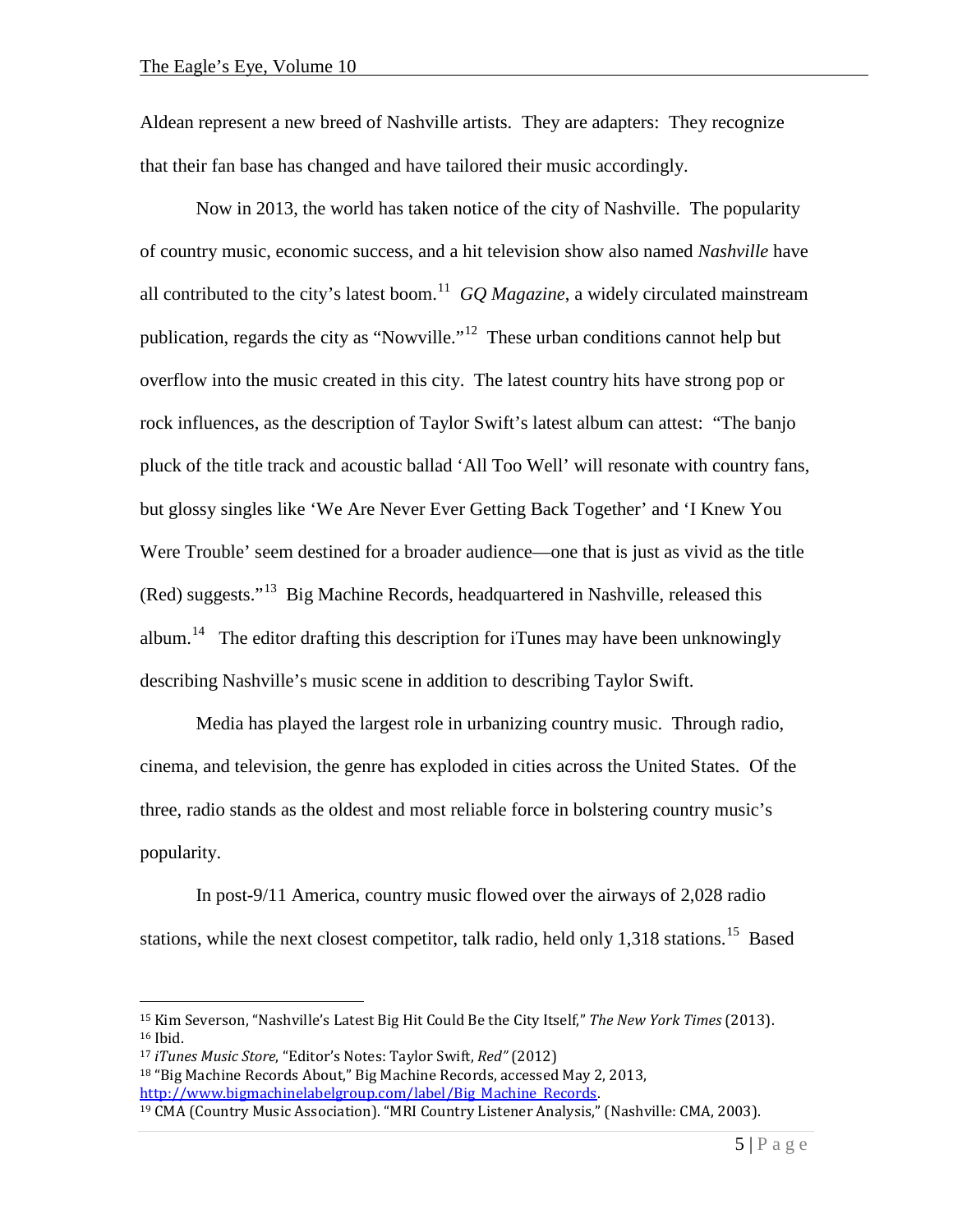on those figures, the listenership of country music was at approximately 45,500,000 adults per week, with 35% living in the 25 top markets when compiled.<sup>[16](#page-7-0)</sup> Though these statistics are from 2003, they have only seemed to grow in the United States. By 2011, MRI research indicated that a whooping  $42\%$  of the population is country music fans.<sup>[17](#page-7-1)</sup>

In January 2013, the urban epicenter of American culture, New York City, joined the country radio craze with *Nash FM*, the first country music station in the city after seventeen years.<sup>[18](#page-7-2)</sup> The previous station had switched from country music to pop music in the mid-1990s. The opening of this radio station marks an important milestone for the urbanization of country music in the United States. As *New York Times* columnist Ben Sisario pointed out:

> New York may be the ultimate symbol of American urbanism, but it is a large market for country music. Last year…more country albums were sold in the New York metropolitan area than anywhere in the United States although as a proportion of all music sales in the region, New York ranks far below less populous areas in the South and Midwest.<sup>[19](#page-7-3)</sup>

New York is not alone in the success of country music in a major urban market. Other

major cities have encountered consistent success with their country radio stations:

'If you look at the other major markets that have a successful country station — Boston, Philadelphia, Chicago, Detroit — those stations planted a stake in the ground and stayed with it, and now those stations are practically iconic,' said Mr. Borchetta, of Big Machine.

<span id="page-7-0"></span><sup>20</sup> <sup>19</sup> CMA (Country Music Association). "MRI Country Listener Analysis,"

<span id="page-7-1"></span><sup>21</sup> Vernell Hackett, "New Statistics About Country Music Fans Revealed at *Billboard* Country Summit," *Billboard* (2011).

<span id="page-7-2"></span><sup>22</sup> Ben Sisario, "Country Returns to City Radio: After 17 Years, a Home in New York," *The New York Times*, (2013).

<span id="page-7-3"></span><sup>23</sup> Ibid.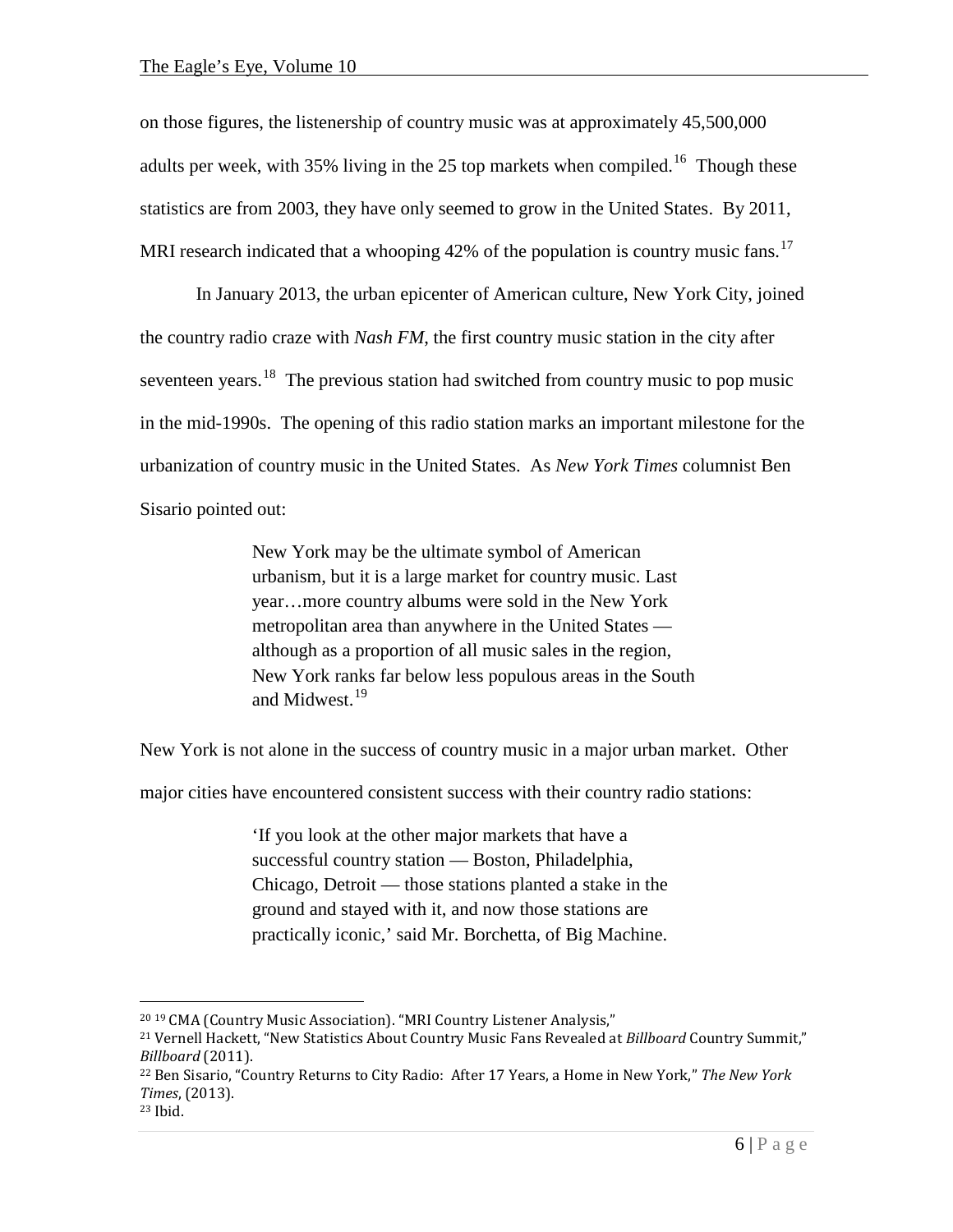'The country radio audience doesn't spike. It grows in a beautiful, slow arc.'<sup>[20](#page-8-0)</sup>

As an executive with Big Machine Records, Borchetta's comments reinforce the notion that country music can be and is successful in urban areas. This success indicates that country music has become relevant to city listeners as much as the stereotypical rural fan. The presence of country music in cinema in 1980 and 2010 shows this important shift in the identity of country as an urban genre holding to rural roots.

Country music and popular American cinema share an interesting history with one another. For a long period of time, country music was used in scores for "Westerns," a film genre depicting cowboys, Native Americans, and the American West. This relationship changed in 1980 with *Urban Cowboy*, starring John Travolta.<sup>[21](#page-8-1)</sup>

*Urban Cowboy* depicts a young man from rural Texas, moving into the city for employment. Travolta's character Bud, finds himself joining the local "honkytonk" scene where he meets his wife, Sissy. Through the duration of the film, country music remains a constant theme reflecting popular images of the genre itself—the archetype American cowboy needing to find work and leaving the country behind. Though he is in the city, the music at the honkytonk reminisces of his rural life. The film follows a simplistic storyline: Hero, villain, damsel in distress, and a happy ending. Despite the film's setting in the American city, the problems faced by the characters lack typical complexities associated with urban life.

*Urban Cowboy* represents the beginning of the relocation of country music. After the film's release, the impact was substantial for country music. The film reached

<span id="page-8-0"></span><sup>24</sup> Ben Sisario, "Country Returns to City Radio."

<span id="page-8-1"></span><sup>25</sup> "Urban Cowboy," Internet Movie Database, accessed May 3, 2013 <http://www.imdb.com/title/tt0081696/>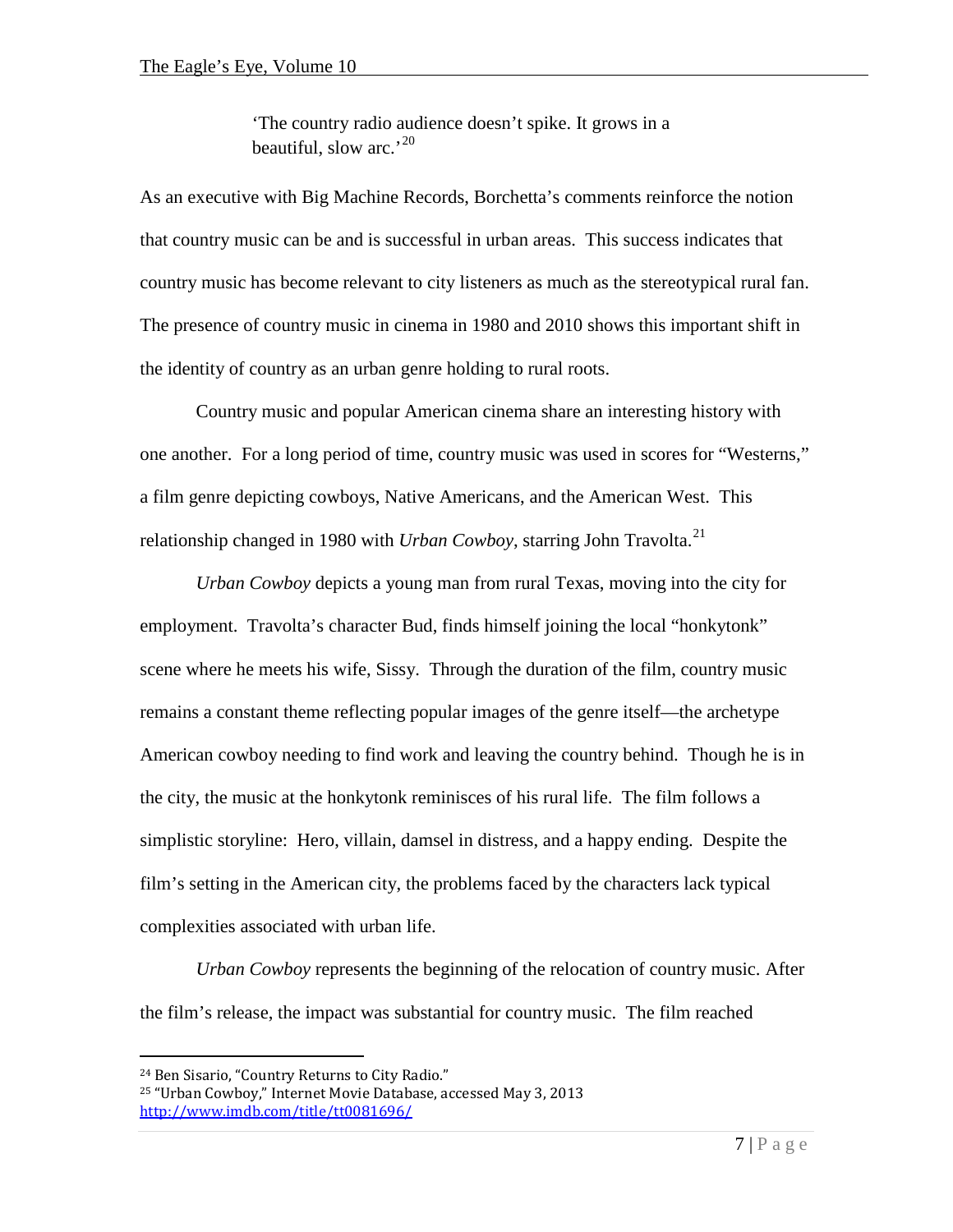completely new audiences, as it was targeted to urbanites, made clear in the title. In the years that followed, notably "un-country" areas of the United States started opening country themed nightclubs and dancehalls, such as Whiskey Café in Lyndhurst, New Jersey, established in 1992.<sup>[22](#page-9-0)</sup> With these new audiences, country musicians inherently needed to urbanize to maintain popularity.

Thirty years after *Urban Cowboy*, Hollywood released another country music themed blockbuster with *Country Strong*. [23](#page-9-1) This film, a near opposite of *Urban Cowboy*, marks the vast changes in country music. Main character Kelly Canter, a former superstar trying to rejuvenate her career after an arrest and stint in rehab, is the *new* country star. Made clear by this film, country music no longer resides in highway bars and honkytonks. In a conversation between Kelly's manager-husband, James Canter, and show opener, Beau Hutton, the shift is made clear when Canter says, "Why don't you come out on the road with us? Get out of these honkytonks and step into the big leagues."<sup>[24](#page-9-2)</sup> The "big leagues" refers to the national tour of Kelly Canter to all the major American cities.

In comparison of *Urban Cowboy* to *Country Strong*, the urbanization of country music is clearly defined. In 1980 when *Urban Cowboy* came out, popular stereotypes of country music fans and musicians included small town transplants coming to the big city, and local musicians playing for their groceries. In 2010, country music was incredibly popular, glamorous, and mired by urban issues such as substance abuse, adultery, suicide, and constant tabloid attention. The conclusion of *Country Strong* defines the shift best

<span id="page-9-1"></span><span id="page-9-0"></span><sup>26</sup> Marc Ferris, "Country Music, Above the Mason-Dixon," *The New York Times*, (2001). <sup>27</sup> "Country Strong," Internet Movie Database, accessed May 2, 2013, http://www.imdb.com/title/tt1555064/?ref =fn\_al\_tt\_1

<span id="page-9-2"></span><sup>28</sup> *Country Strong*, directed by Shana Feste (2010; Culver City, CA: Screen Gems Productions), DVD.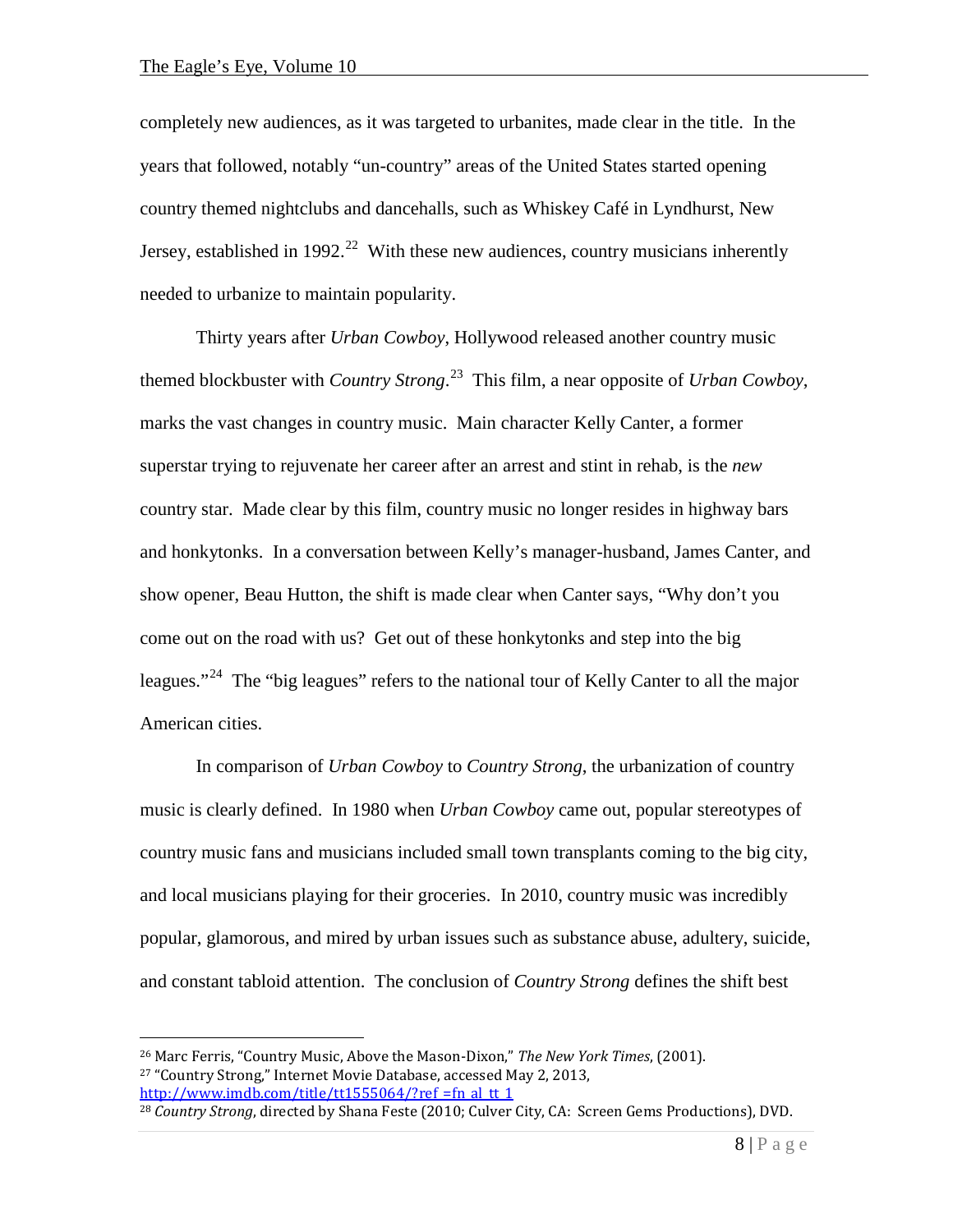when Beau Hutton (Gerrett Hedlund) abandons the "big-time" national tour to bounce from honkytonk to honkytonk playing authentic country music.

These depictions of country as an urban style of music reinforce the presence of country music on city radio stations. The genre is being shown on the silver screen as mainstream American music and has the radio presence to back that up. Yet, the media outlet with the most visible and consistent presence of country music in mainstream popular culture is television.

In 2005, CBS broadcasted both the Grammy Awards and the Country Music Association Awards. The former achieved 18.8 million viewers, while the latter contended with 18.4 million.<sup>[25](#page-10-0)</sup> Statistically, the difference between the two is nearly insignificant, suggesting that country music was just as important to the American people as the multi-genre music award show during 2005. Not surprisingly, this particular instance came hand-in-hand with the unprecedented success of *American Idol*.

From the 2003-04 television season through 2010-11 season, *American Idol* has been the most-watch prime-time program in the nation.<sup>26</sup> The show, styled to mirror Britain's highly successful *Pop Idol*, auditions people in major cities across the country, passing along potential talent to future shows. As the season progresses, the pool becomes smaller as contestants are judged weekly. In the finale, a winner is crowned "American Idol" and receives a recording contract and numerous financial royalties. $27$ Country music has reaped the benefits of *Idol*'s success with two winners, Carrie Underwood and Scotty McCreary. In addition to the winners, other singers have found

<span id="page-10-1"></span><span id="page-10-0"></span><sup>29</sup> Willman, 6.

<sup>30</sup> Douglas Rowe, "Full 2010-11 Ratings: CBS Tops Viewership, Fox is No.1 in Demo and *Idol* Remains Most-Watched," *TV Guide* (2011)

<span id="page-10-2"></span><sup>31</sup> Edward Wyatt, "'Idol' Winners: Not Just Fame but Big Bucks," *The New York Times*, (2010).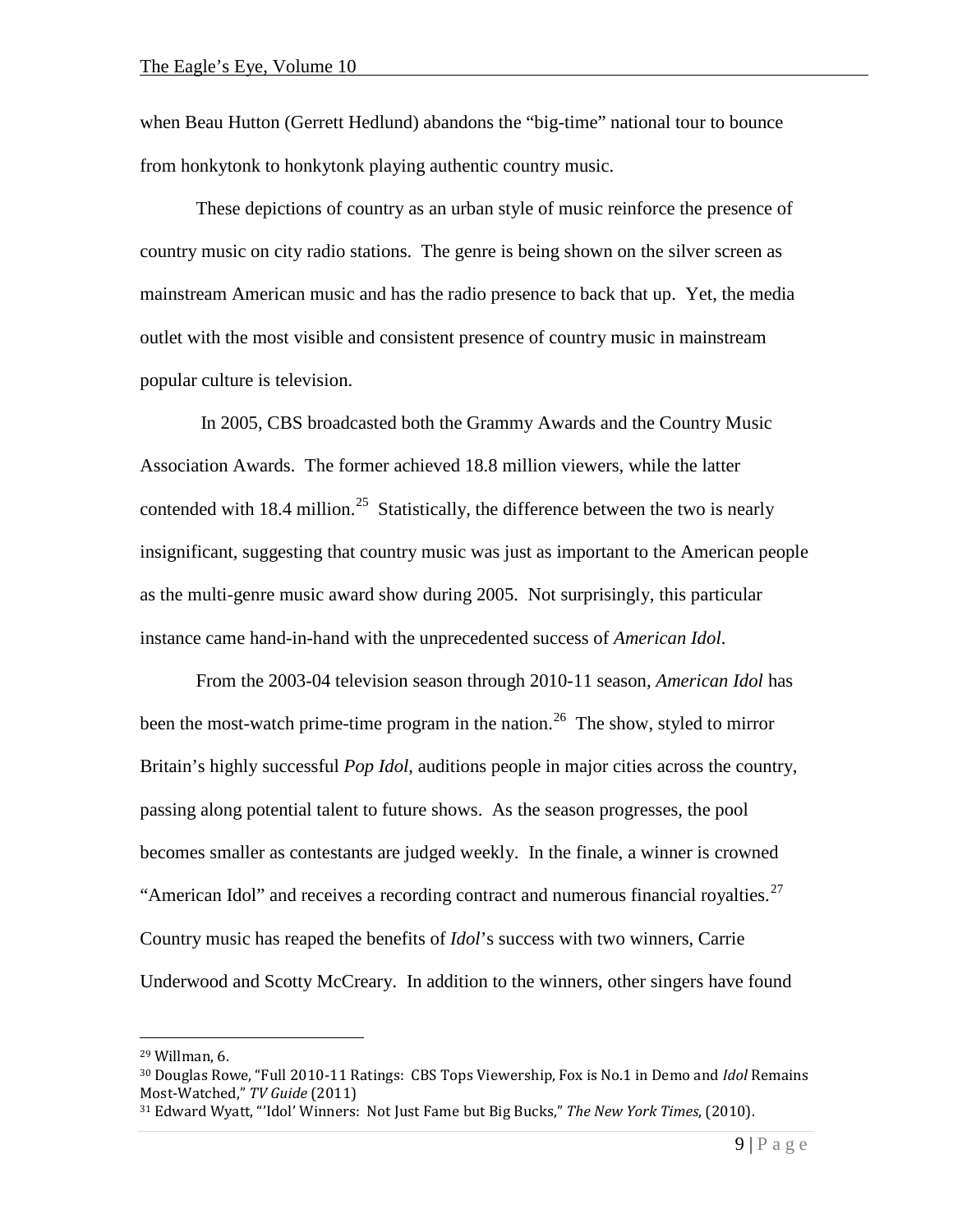success in country music from the show's overwhelmingly popularity. Bucky Covington, Josh Gracin and Kellie Pickler all enjoyed Top 10 country hits in the subsequent years following their appearances on *Idol*. [28](#page-11-0)

In the second decade of the 21<sup>st</sup> century, *American Idol* has declined while other television shows have stepped forward to replace it. In April of 2013, NBCs *The Voice,* starring enigmatic country star Blake Shelton, and ABCs *Dancing with the Stars*, with current competitor and country star Kellie Pickler, have pushed *Idol* down to third in "competition" show category of television ratings.<sup>29</sup> The high popularity of these three shows constantly maintains country music's presence in mainstream American culture.

Television network ABC has cashed in on the urban popularity of country music with the show *Nashville*. The plot revolves around the glamorous lifestyles of two country music superstars living in Nashville. It is a much brighter depiction of city life than what was shown in *Country Strong*. Holding a primetime slot, *Nashville* is another highlight of the popularity of country music in America right now.

The strong television presence of country music solidifies the genre's status as a mainstream fixture in America. To reach that coveted place, country music has undoubtedly urbanized to appeal to the broad audiences of American television. The stars and Nashville, a city depicted as being run by the music industry, are highlighted constantly to make strong connections with urban markets.

The future of country music appears even more urbanized. As early as 2004, country stars began teaming up with hip-hop artists to reach higher levels of popularity in urban areas. Tim McGraw and Nelly achieved success with their fast-rising Top 40 hit

<span id="page-11-0"></span><sup>32</sup> Craig Shelburne, "Ten *American Idol* Singers With Country Success," *CMT News,* (2011).

<span id="page-11-1"></span><sup>33</sup> David Bauder, "'American Idol' is now 3rd-rated Competition Show," *US News*, (2013).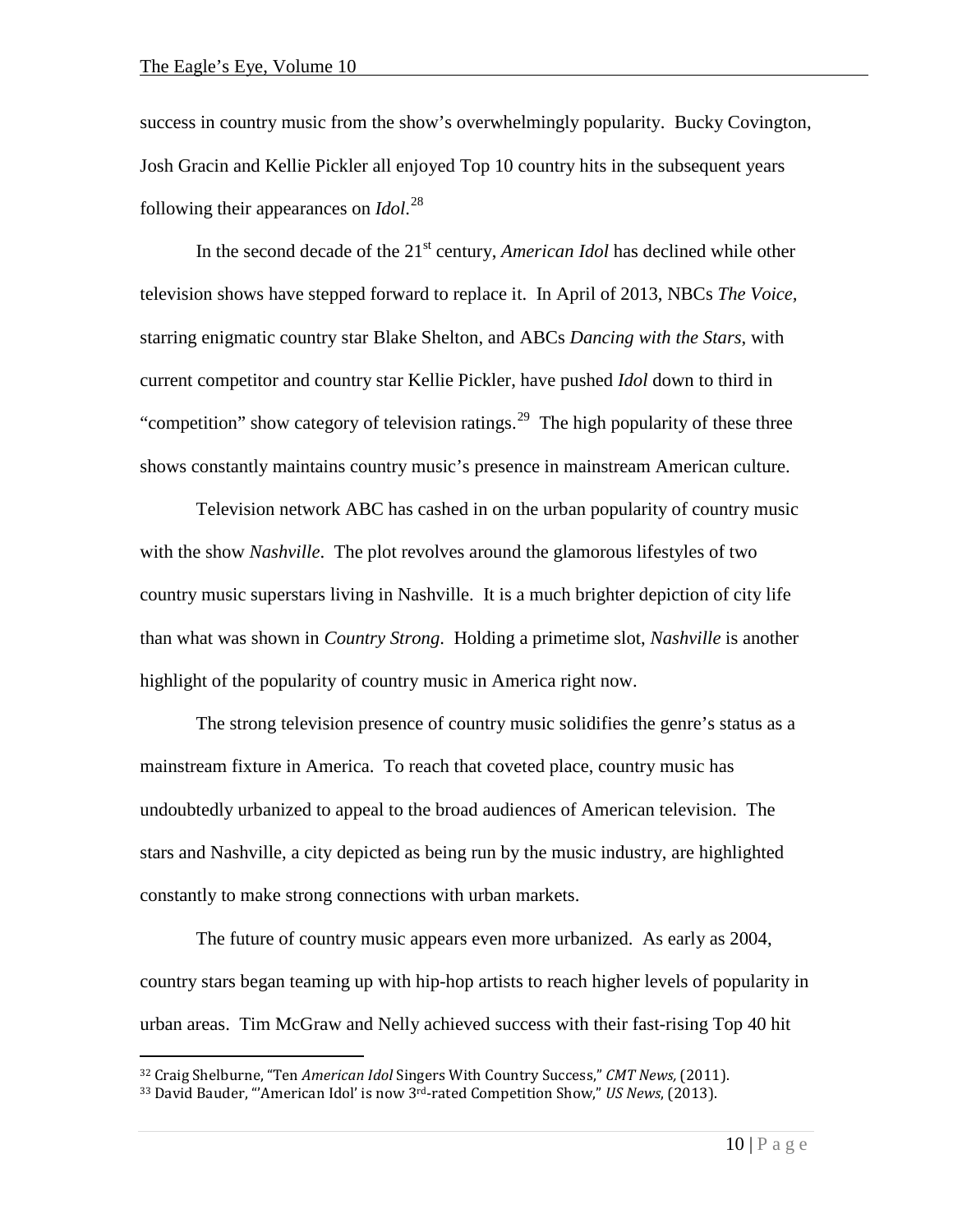"Over and Over."<sup>30</sup> In an interview, hip-hop artist Nelly described why he and McGraw partnered to make the song:

> …Everybody knows hip-hop was born within the inner city and the urban community and it's become one of the most popular forms of music on the planet. And country's the same way—they both come from those kind of povertystricken communities and expand out. So putting those together, it's gonna work—it just has to be done right. $31$

Unfortunately, some artists encounter immense opposition when attempting to combine country music and hip-hop.

In April of 2013, country singer Brad Paisley and hip-hop artist LL Cool J joined forces with their song, "Accidental Racist." The media's negative response came swiftly within hours of the song's release. *Rolling Stone*, *Gawker*, and even *CMT.com* spoke out against the song using phrases such as "questionable," "horrible," and "clumsily written."<sup>[32](#page-12-2)</sup> The outcry from the collaboration reached the highly popular *Saturday Night Live* in a spoof during the show's weekly segment of "The Weekend Update with Seth Myers." $33$ 

Within the song, Paisley explores the mistrust between a white southern man wearing a rebel flag shirt and the African-American barista at Starbucks. Regardless of the lyrics, the subject of the song shows the new clash between country music and hiphop in urban culture. Though hip-hop has become mainstream and expanded beyond its roots in African-American inner-city neighborhoods, the genre is still associated with

<span id="page-12-0"></span><sup>34</sup> Willman, 181.

<span id="page-12-1"></span><sup>35</sup> Ibid,182.

<span id="page-12-3"></span><span id="page-12-2"></span><sup>36</sup> Leonard Pitts Jr., "Brad Paisley's 'Accidental Racist' Not Honest," *The Miami Herald*, (2013). 37 "Brad Paisley's 'Accidental Racist' Gets 'Saturday Night Live' Spoof Treatment," Yahoo Music, accessed May 4, 2013, [http://music.yahoo.com/blogs/our-country/brad-paisley-accidental-racist](http://music.yahoo.com/blogs/our-country/brad-paisley-accidental-racist-gets-saturday-night-live-160106262.html)[gets-saturday-night-live-160106262.html.](http://music.yahoo.com/blogs/our-country/brad-paisley-accidental-racist-gets-saturday-night-live-160106262.html)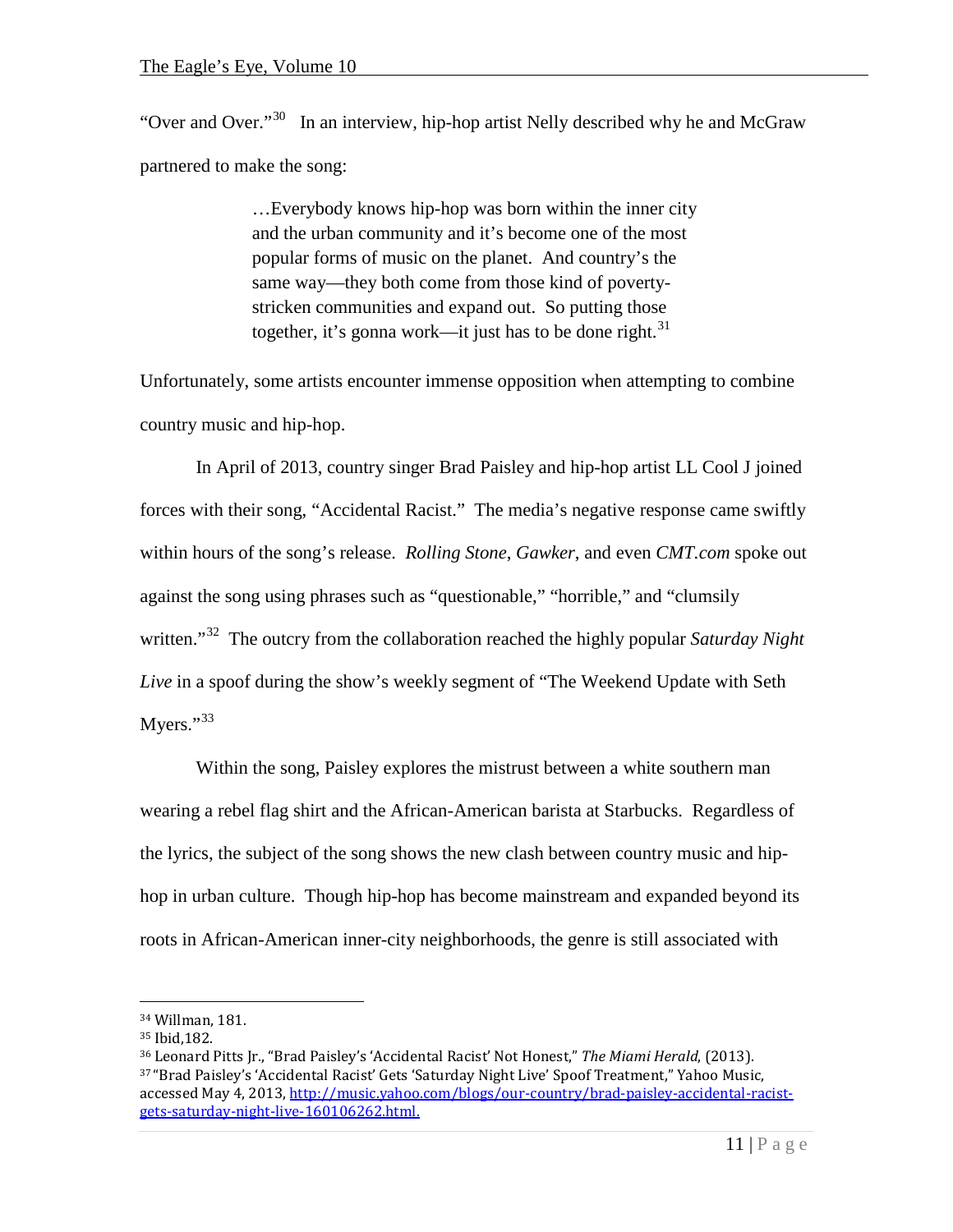$\overline{a}$ 

African-Americans. Country music, on the other hand, has historically been a "white" genre. As recent as 2008, CMA released a study of consumer segmentation citing the "Core Country Music user" as likely to be Caucasian and more affluent than the average American citizen.<sup>34</sup> As country music progresses in urbanization, the genre now faces similar racial tensions to those plaguing American cities.

The intense popularity of country music in the  $21<sup>st</sup>$  century is undeniable. A stereotyped style of music that was once considered overwhelmingly rural has infiltrated mainstream American culture and become nearly as popular in large cities as it is in small towns. An "urbanization" of country music has occurred to achieve this monumental shift. No single factor catapulted country music into popular culture. Instead, a combination of national events, politics, and media formed country music into the urban musical genre it is today. Following September  $11<sup>th</sup>$ , country musicians reached out to the American people, connecting emotional lyrics to the national mood. Soon after, these same musicians were faced with the polarizing effects of politicization when stars became prominent features on national news conglomerates. Further urbanization came into country music as the genre ties with the city of Nashville became more prominent. No force was stronger in de-ruralizing country music than mainstream media. The radio presence of country music increased in cities across the United States, causing musicians to adjust their sound to appeal to the new audiences. Hollywood produced successful films about country music, depicting it as dully glamorous and plagued by typically urban plights. American television solidified the genre's place in the mainstream with the overwhelming popularity of *American Idol*, *The Voice*, and *Nashville*. Currently, the

<span id="page-13-0"></span><sup>38</sup> Wendy Pearl, "CMA Releases Major Consumer Research Segmentation Study," *American Chronicle*, (2009).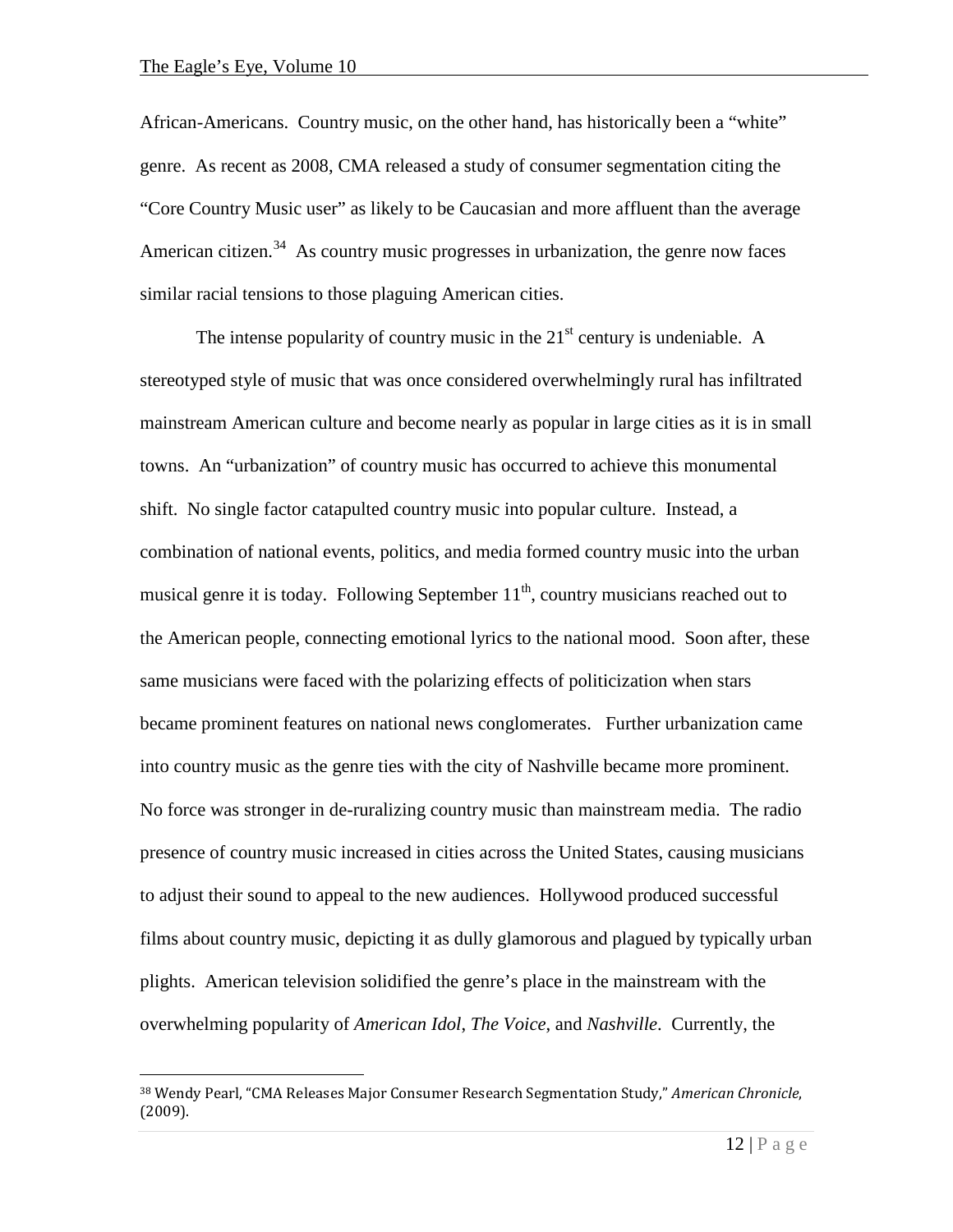success of contemporary country has caused new territory to be sought. Musicians are now attempting to cross between country and hip-hop to reach new levels of urban popularity. The future may have the emergence of a new urban musical genre.

Bibliography

Bauder, David. "'American Idol' is now 3rd-rated Competition Show." *US News*, 30 April 2013.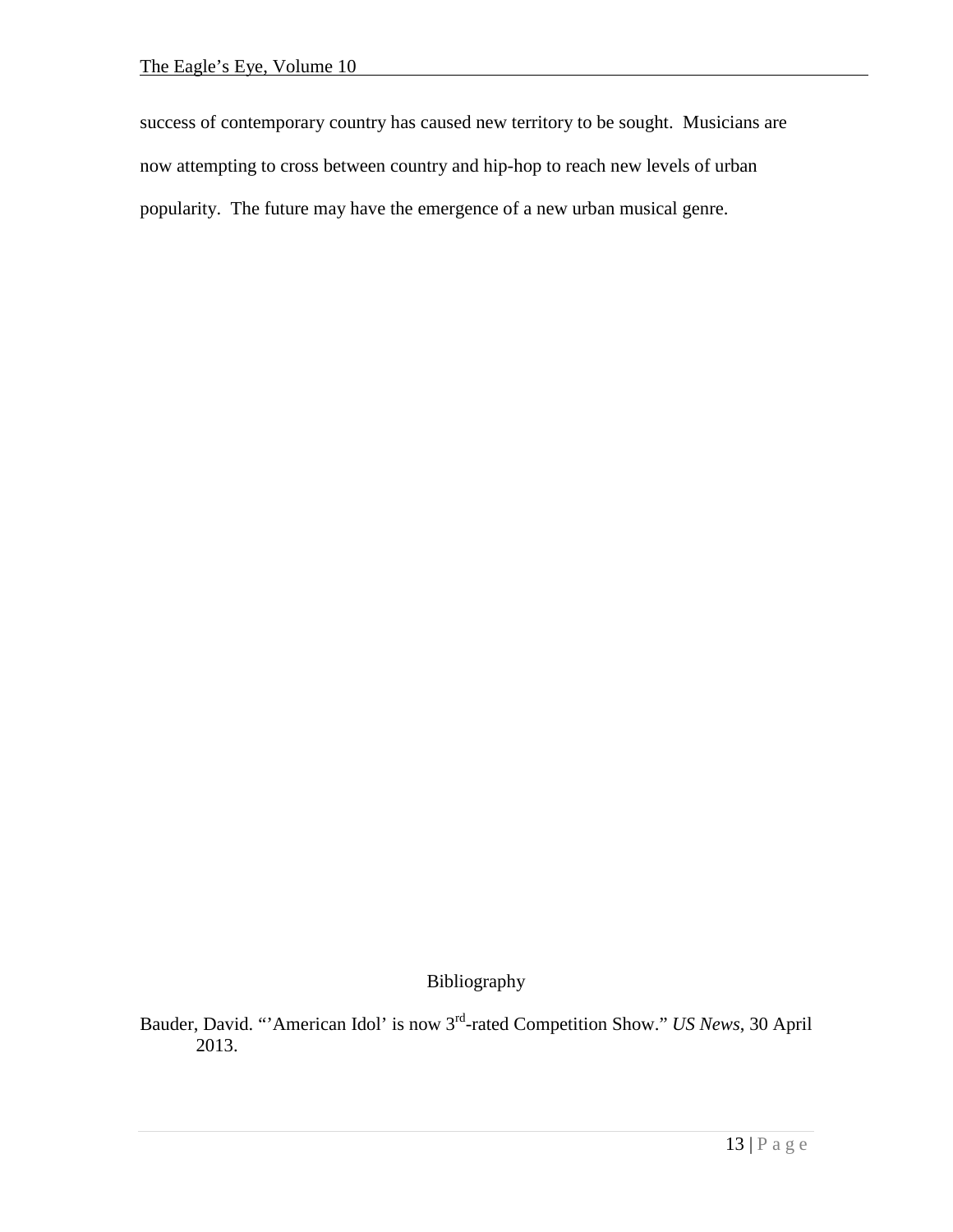- "Big Machine Records About." Big Machine Records. Accessed May 2, 2013. [http://www.bigmachinelabelgroup.com/label/Big\\_Machine\\_Records.](http://www.bigmachinelabelgroup.com/label/Big_Machine_Records)
- Boulton, Andrew. "The Popular Geopolitical Wor(l)ds of Post-9/11 Country Music." *Popular Music and Society*. Vol. 31, No. 3, July 2008.
- "Brad Paisley's 'Accidental Racist' Gets 'Saturday Night Live' Spoof Treatment." Yahoo Music. Accessed May 4, 2013. [http://music.yahoo.com/blogs/our](http://music.yahoo.com/blogs/our-country/brad-paisley-accidental-racist-gets-saturday-night-live-160106262.html)[country/brad-paisley-accidental-racist-gets-saturday-night-live-160106262.html](http://music.yahoo.com/blogs/our-country/brad-paisley-accidental-racist-gets-saturday-night-live-160106262.html)
- CMA (Country Music Association). "MRI Country Listener Analysis." Nashville: CMA, 2003.

"Country Strong." Internet Movie Database. Accessed May 2, 2013. [http://www.imdb.com/title/tt1555064/?ref\\_=fn\\_al\\_tt\\_1](http://www.imdb.com/title/tt1555064/?ref_=fn_al_tt_1)

*Country Strong*. Directed by Shana Feste. 2010. Culver City, CA: Screen Gems Productions. DVD.

Crawford, Richard. *America's Music.* New York: W.W. Norton & Company, 2001. *iTunes Music Store*. "Editor's Notes: Taylor Swift, *Red."* (2012).

- Ferris, Marc. "Country Music, Above the Mason-Dixon." *The New York Times*, 16 September, 2001.
- Hackett, Vernell. "New Statistics About Country Music Fans Revealed at *Billboard* Country Summit." *Billboard,* 08 June 2011.
- Holt, Fabian. *Genre in Popular Music*. Chicago: University of Chicago Press, 2007.
- Hunter, James. "MUSIC; Redrawing Country's Borders." *The New York Times*, 24 November 2002.
- Mansfield, Brian. "Christian, Country Music on Upswing." *USA Today*, 15 July 2002.
- Mansfield, Brian. "Country Music, in 9/11 Time." *USA Today* 06 September 2002.
- Pearl, Wendy. "CMA Releases Major Consumer Research Segmentation Study." *American Chronicle*, 03 April 2009.
- Pitts Jr., Leonard. "Brad Paisley's 'Accidental Racist' Not Honest." *The Miami Herald*, 14 April 2013.
- Rowe, Douglas. "Full 2010-11 Ratings: CBS Tops Viewership, Fox is No.1 in Demo and *Idol* Remains Most-Watched." *TV Guide* 01 June 2011.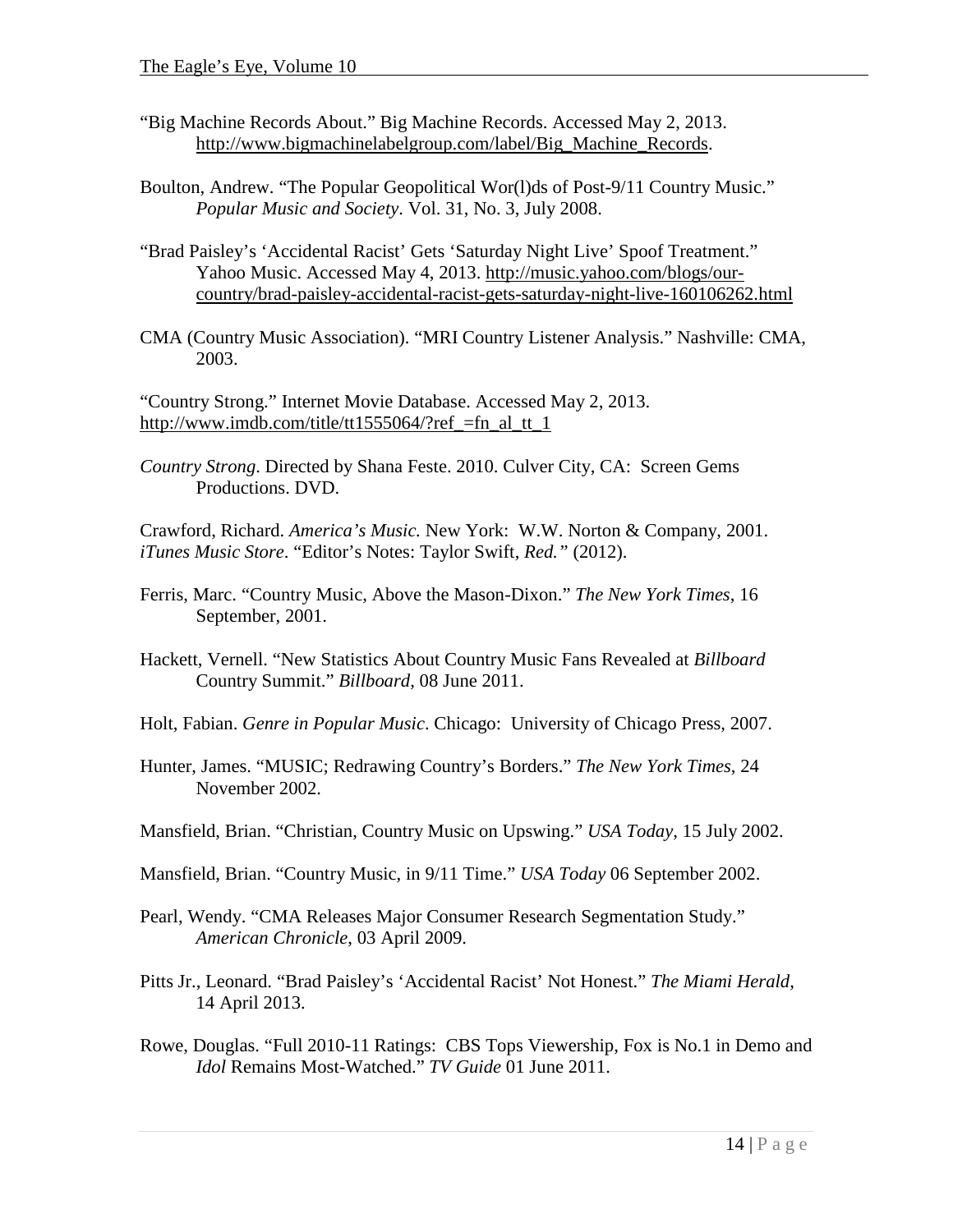- Severson, Kim. "Nashville's Latest Big Hit Could Be the City Itself." *The New York Times,* 08 January 2013.
- Shelburne, Craig. "Ten *American Idol* Singers With Country Success." *CMT News*, 23 March 2011.
- Sisario, Ben. "Country Returns to City Radio: After 17 Years, a Home in New York." *The New York Times*, 22 January 2013.
- "Urban Cowboy." Internet Movie Database. Accessed May 3, 2013. <http://www.imdb.com/title/tt0081696/>
- Willman, Chris. *Rednecks & Bluenecks*. New York: The New Press, 2005.
- Wyatt, Edward. "'Idol' Winners: Not Just Fame but Big Bucks." *The New York Times*, 23 February 2010.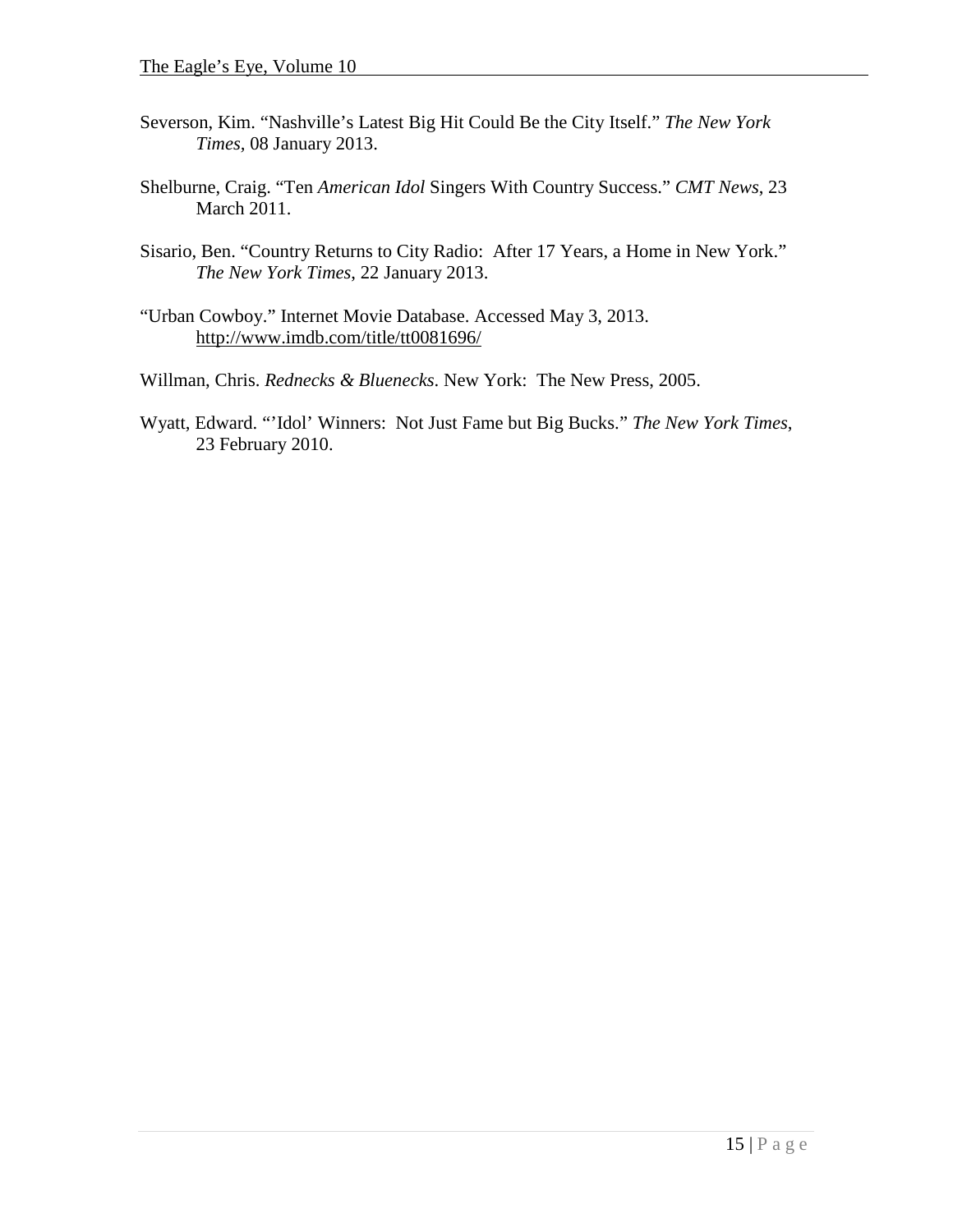## *The Bachelor Embraces the American Fairy Tale* **By Anne Areias**

Although gender equality is now the norm in American society has gender stereotypes are still very much alive and in some sense even embraced. The reality television show, *The Bachelor*, is the best example of such stereotyping with many women still preferring the fairytale ending of being saved by Prince Charming. On the show, "women agree beforehand to claim [the bachelor], sight unseen, as their ideal spouse."<sup>[1](#page-17-0)</sup> The bachelor has the absolute power in determining the outcome of the women's future. Even in the spin-off series *The Bachelorette*, when the roles are reversed and the woman holds the power, weak audience ratings make it clear that society is not as accepting of a "Princess" Charming.

These are representative of the attitudes prevalent in reality dating shows and their views on the role of women. Additionally, "dating shows might suggest an appalling gallery of female stereotypes and a patriarchal, fairy-tale ethos."[2](#page-17-1) The success of *The Bachelor* provides ratings that women vie for the approval of a male and long for the male's gaze, something women have tried to overcome for centuries, but perhaps the appeal of being the chosen one remains too engrained in society for women to completely reject it. Women are still objectified by men, but the objectification of men is not as readily accepted.

One possible explanation for society's engrained idea that men should be the one in charge is a concept known as the "separation of spheres," a concept made popular by Alexis de Toqueville, a Frenchmen who toured America in the 1830s. De Toqueville

<span id="page-17-1"></span><span id="page-17-0"></span><sup>1</sup> Susan Murray and Laurie Ouellette, , *Reality TV Remaking Television Culture*, ed. Susan Murray and Laurie Ouellette (New York, New York: New York University Press). 2Ibid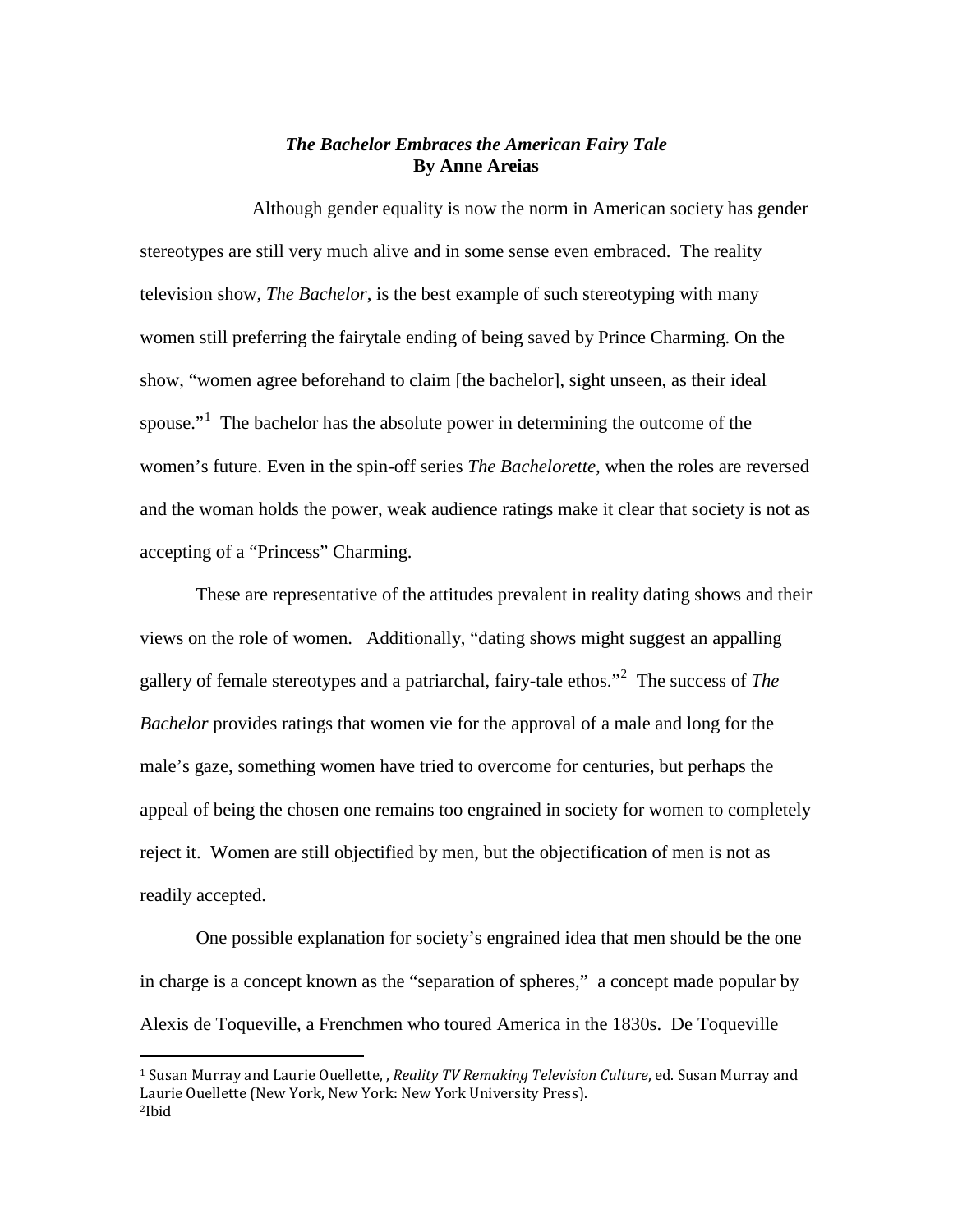observed that the duties of men were different from those of women. The woman's place was inside the home taking care of the children and doing the housework, while the man worked outside the home. Her job was to make sure her husband was happy and cared for since he was the provider for the home.<sup>[3](#page-18-0)</sup> Many television shows of the 1950's embraced this concept and portrayed women in this fashion.

At the beginning of the nation, Abigail Adams wrote, "If particular care and attention is not paid to the Ladies we are determined to foment a Rebellion, and will not hold ourselves bound by an Laws in which we have no voice, or Representation."<sup>[4](#page-18-1)</sup> Her words would prove prophetic. The Nineteenth Amendment gave women the right to vote in 1919. The twentieth century saw women gradually became part of the workforce when men went off to war in World War II and later moved slowly to being accepted to higher education. In 1972 The Title IX made it illegal to discriminate in schools based on gender. Women have come a long way to earn the right to hold the same jobs, receive the same pay, and achieve the same level of education that men have. Yet, despite legal advances, one place women struggled to be portrayed as equals is on television.

One of the first reality television shows that featured women was *Queen for a Day*, which began on the radio in 1945 and moved to television and ran until 1964. In this show, contestants told their heart-wrenching problems on air to compete for a prize and the title of "Queen." Because the audience voted for the "queen" using an "applause meter", the woman with the saddest story usually was the winner. The show came out of

<span id="page-18-0"></span> $\overline{a}$ <sup>3</sup> "Democracy In America Alexis De Tocqueville." Marxists Internet Archive. http://www.marxists.org/reference/archive/de-tocqueville/democracy-america/ch35.htm (accessed February 21, 2013).

<span id="page-18-1"></span><sup>4 &</sup>quot;American President: Abigail Adams." Miller Center.

http://millercenter.org/president/adams/essays/firstlady/abigail (accessed February 21, 2013).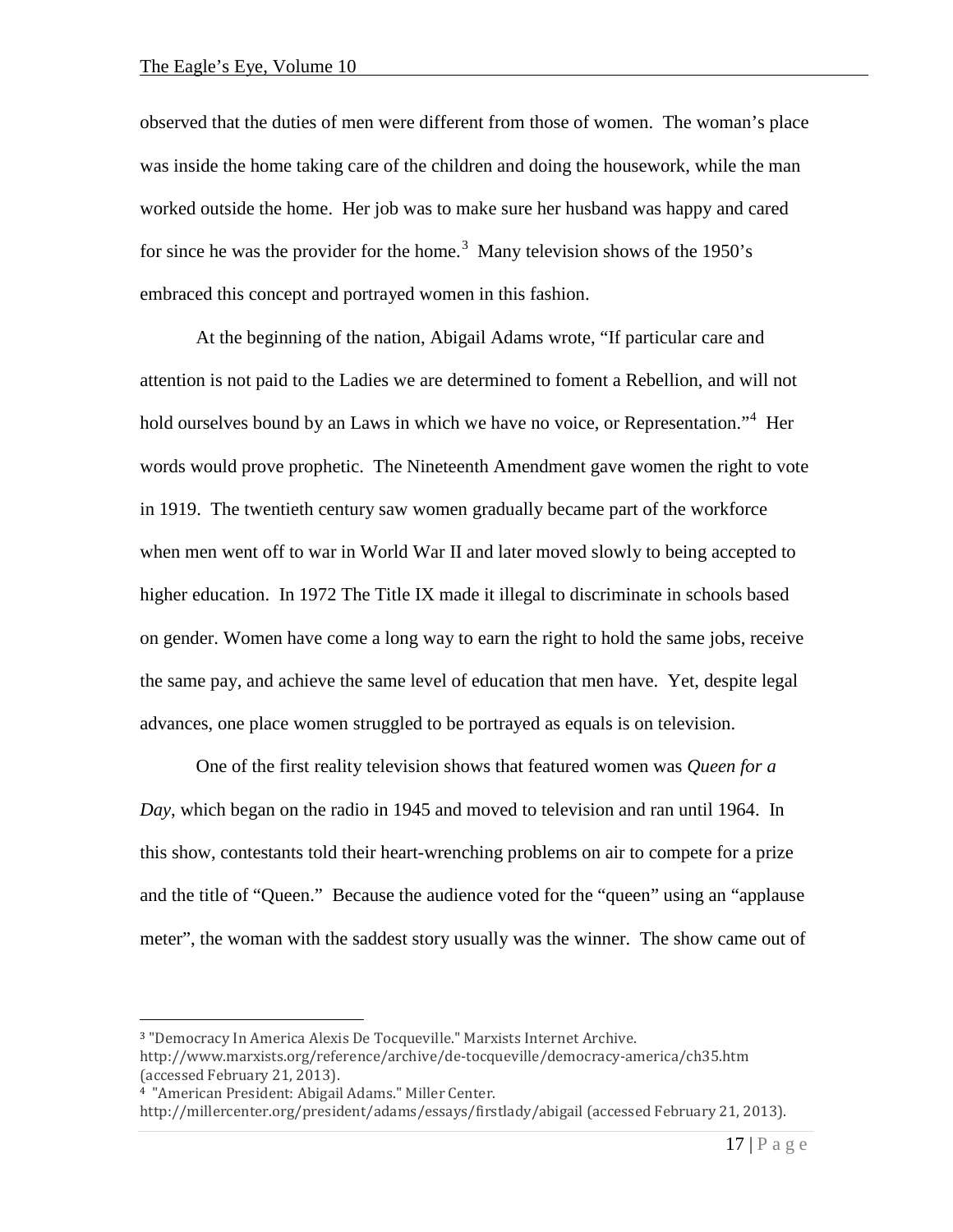World War II and people began to become very materialistic.<sup>[5](#page-19-0)</sup> "At the time, *Queen for a Day* served as a modern day rags-to-riches reality show."[6](#page-19-1) These women were shown as desperate and pathetic. "The winner was crowned 'Queen for a Day.' The selected queen was dramatically adorned with a crown, robe, and roses."<sup>[7](#page-19-2)</sup> The concept of helping the winning woman be crowned "Queen for a day", feeds into the idea that there was no show called "King for a Day," because of the hegemony within the culture. The women are the ones who deserve only a day.

The next major show to emphasize stereotypical women on television was the sitcom *I Love Lucy*. This show also reflected separation of spheres. Lucy and Ethel try desperately to make something of themselves, but always end up in trouble when they try to do jobs outside the home. On one specific episode, Lucy and Ethel try to get jobs in a chocolate factory but the conveyor belt carrying the chocolates moves too fast and the women end up stuffing chocolate anywhere they can in order for it to not pass by them. In another episode, Lucy appears in a television commercial for a new medicine, but the medicine makes her intoxicated and she can't do the commercial properly after practicing it too many times.<sup>[8](#page-19-3)</sup> These two examples show the viewers that women are not meant to work outside the home. The women's place is in the home and the men's place is in the workforce.

While Lucille Ball played a character that always managed to get in trouble and relied greatly on her husband, it was Ball who was the producer and star of *I Love Lucy*.

<span id="page-19-0"></span><sup>5</sup> "About Queen for a Day: One of the most popular TV shows ever!." Queen for a Day: The original reality competition format is back!. http://queenforaday.com/about.php (accessed February 21, 2013).

<span id="page-19-1"></span><sup>6</sup> Ibid

<span id="page-19-3"></span><span id="page-19-2"></span><sup>7</sup> Ibid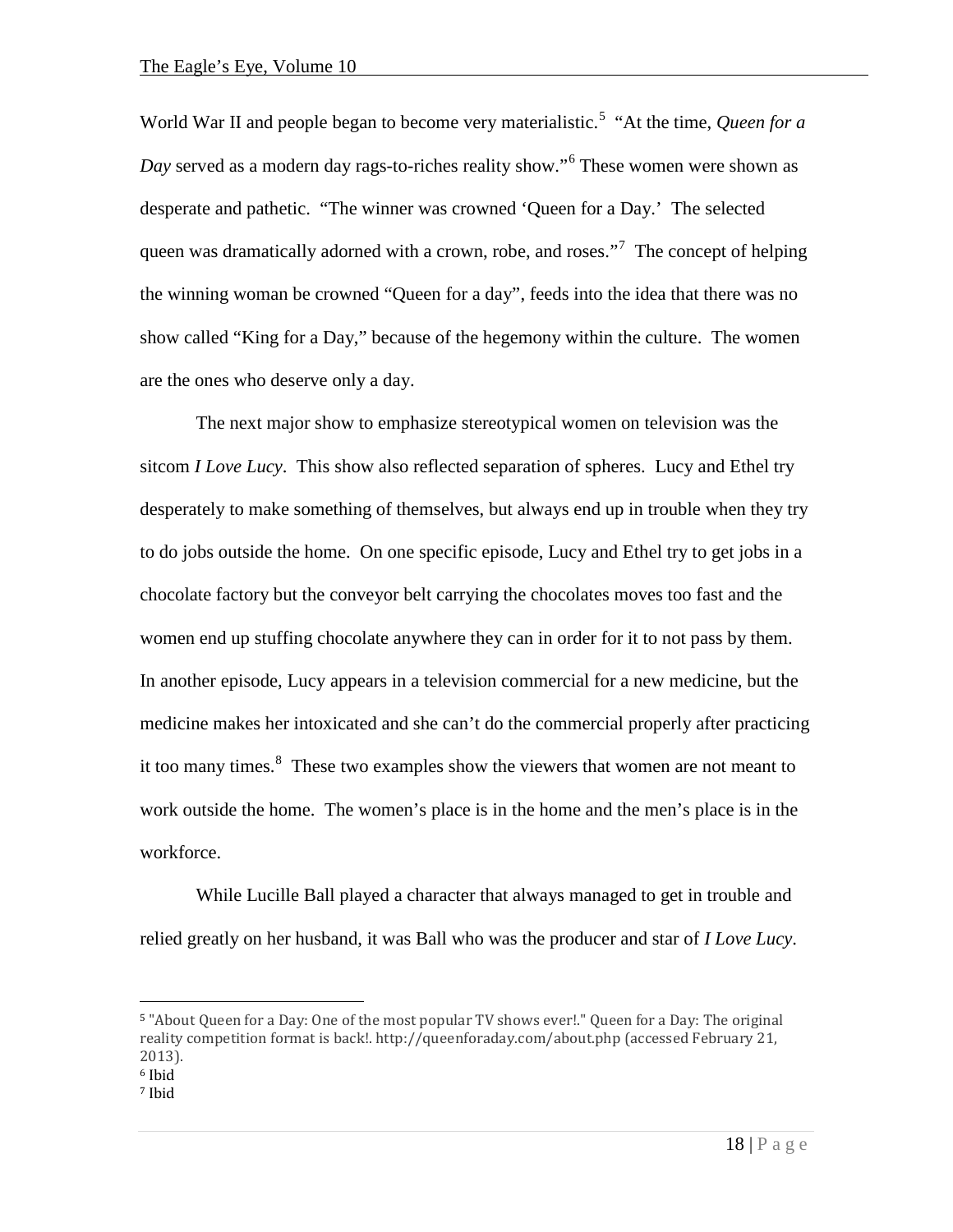$\overline{a}$ 

"In an era when women were expected to play traditionally roles as housewives and mothers, Ball created a female character who constantly tried to become more independent and add some excitement to her life."<sup>[9](#page-20-0)</sup> The question remains why would Lucille Ball portray herself as a character to be mocked when she had the say in how the show played out. Perhaps it is because the view of women at the time was that the man was the head of the house hold and in order for her show to be a success, the show had to follow the stereotypes. "Although Lucy Ricardo's struggles always had humorous results, Lucille Ball's career as an actress, producer, and president of a major television studio stood as a real-life example for American women."[10](#page-20-1) The show gained great success, and it followed the separation of spheres. Lucille Ball really represented the "American Dream", culminating in her becoming a successful woman in Hollywood.

The myth of the "American Dream" parallels Horatio Alger's myth of equal opportunity and meritocracy. Each person is judged on merit and has a fair opportunity to develop these merits. All that is needed is hard work and common sense.<sup>[11](#page-20-2)</sup> This is the type of dream that many children in America grow up with. Their parents tell them that they can be anything they want to be if they work hard. Horatio Alger's myth is not the only myth children learn about. They are read and told about fairy tales.

American children, as well as children around the world, are raised on fairy tales with a "happily ever after" ending in mind. Since children are very impressionable, these stories have a large impact on them. "Millions of women must surely have formed their psycho-sexual self-concepts and their ideas of what they could or could not accomplish,

<span id="page-20-2"></span><span id="page-20-1"></span><span id="page-20-0"></span><sup>9</sup> "Ball, Lucille." *Television in American Society Reference Library.* Ed. Laurie Collier Hillstrom and Allison McNeill. Vol. 2: Biographies. Detrouit: UXL, 2007. 17023. *Gale Virtual Reference Library.* Web. 27 Jan. 2013.  $10$  Ibid.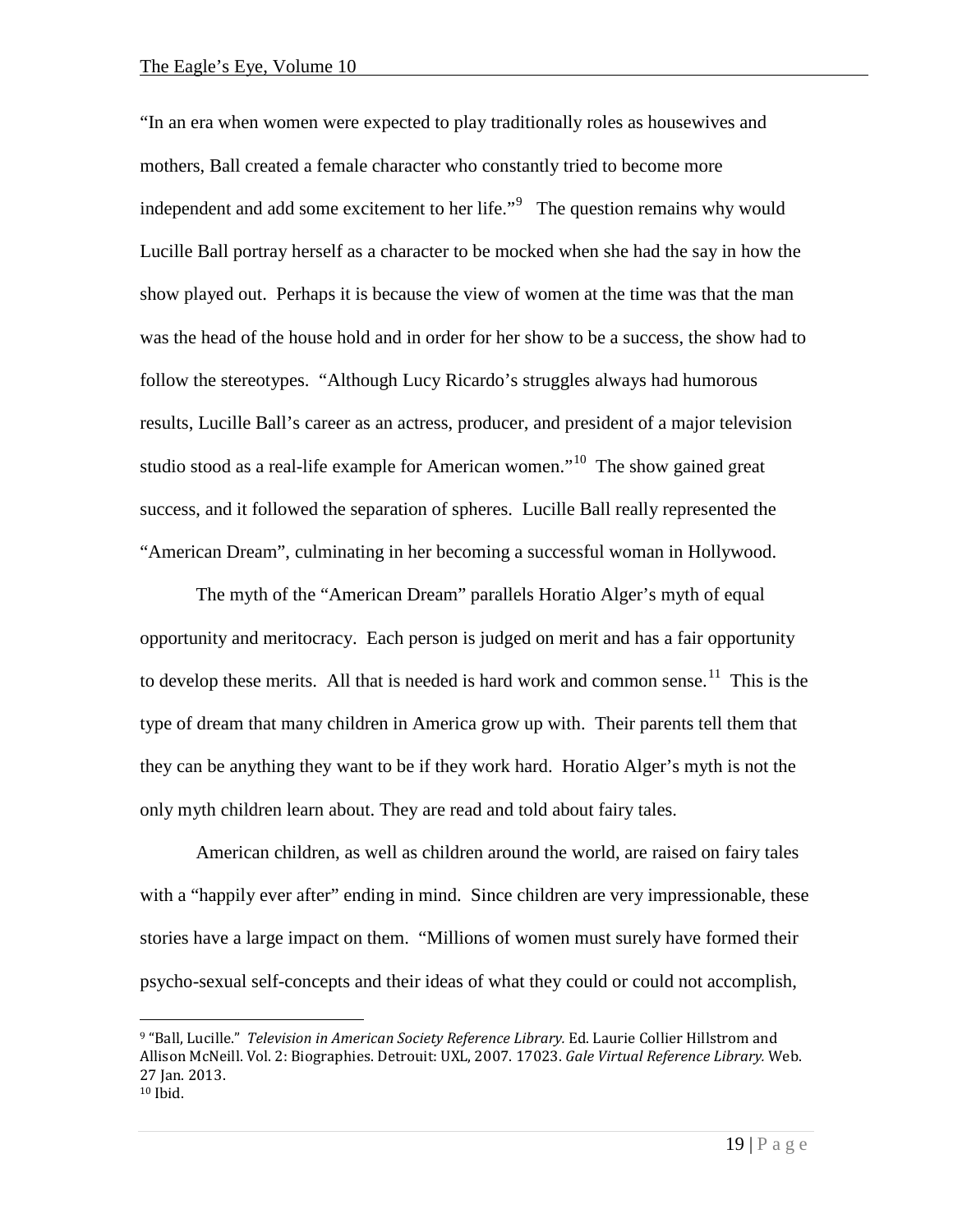what sort of behavior would be rewarded, and of the nature of reward itself, in part from their favorite fairy tales."<sup>12</sup> The natural way of these children fairy tales is for the prince to rescue the princess. *The Bachelor* is shown in a positive light while all the women trying to impress him are shown as emotional. He is the prince waiting to rescue his princess. This is a normal order of dating and the way relationships should come about.

> These stories portray women as 'weak, submissive, dependent, and selfsacrificing while men are powerful, active, and dominant.' Fairy tales define women as beautiful objects, powerless to alter the events in their lives, while fairy tale men are powerful agents of their own destiny.<sup>[13](#page-21-1)</sup>

*The Bachelor* is an extreme example of the gender roles accepted by society and the roles that are so ingrained in society that it is difficult for men and women to be true equals. In an article written by Leslee Kuykendal and Brian Sturm, they state, "The cultural norms represented in fairy tales play a large part in the socialization processes of the child who read about them."[14](#page-21-2) The women on *The Bachelor* and the woman on *The Bachelorette*  often refer to the events and the show as a fairy tale and the search for Prince Charming. "Researchers concluded that repeated exposure to the stereotyped images of gender was likely to have detrimental effect on the development of a child's self-esteem as well as his perceptions of his own and others' abilities and potential."<sup>[15](#page-21-3)</sup> With this in mind, it is understandable that women cannot get past this idea of the search for Prince Charming that will rescue her and give her a better life. These two reality television shows reinforce this view because *The Bachelor* has such high ratings and great success while *The Bachelorette* struggles for viewers.

<span id="page-21-0"></span><sup>12</sup> Kuykendal, Leslee, and Brian Sturm. "We Said Feminist Fairy Tales, Not Fractured Fairy Tales." *The Journal of the Association for Library Service to Children* Winter (2007): 38-40.

<span id="page-21-2"></span><span id="page-21-1"></span><sup>13</sup> Ibid  $14$  Ibid

<span id="page-21-3"></span><sup>15</sup> Ibid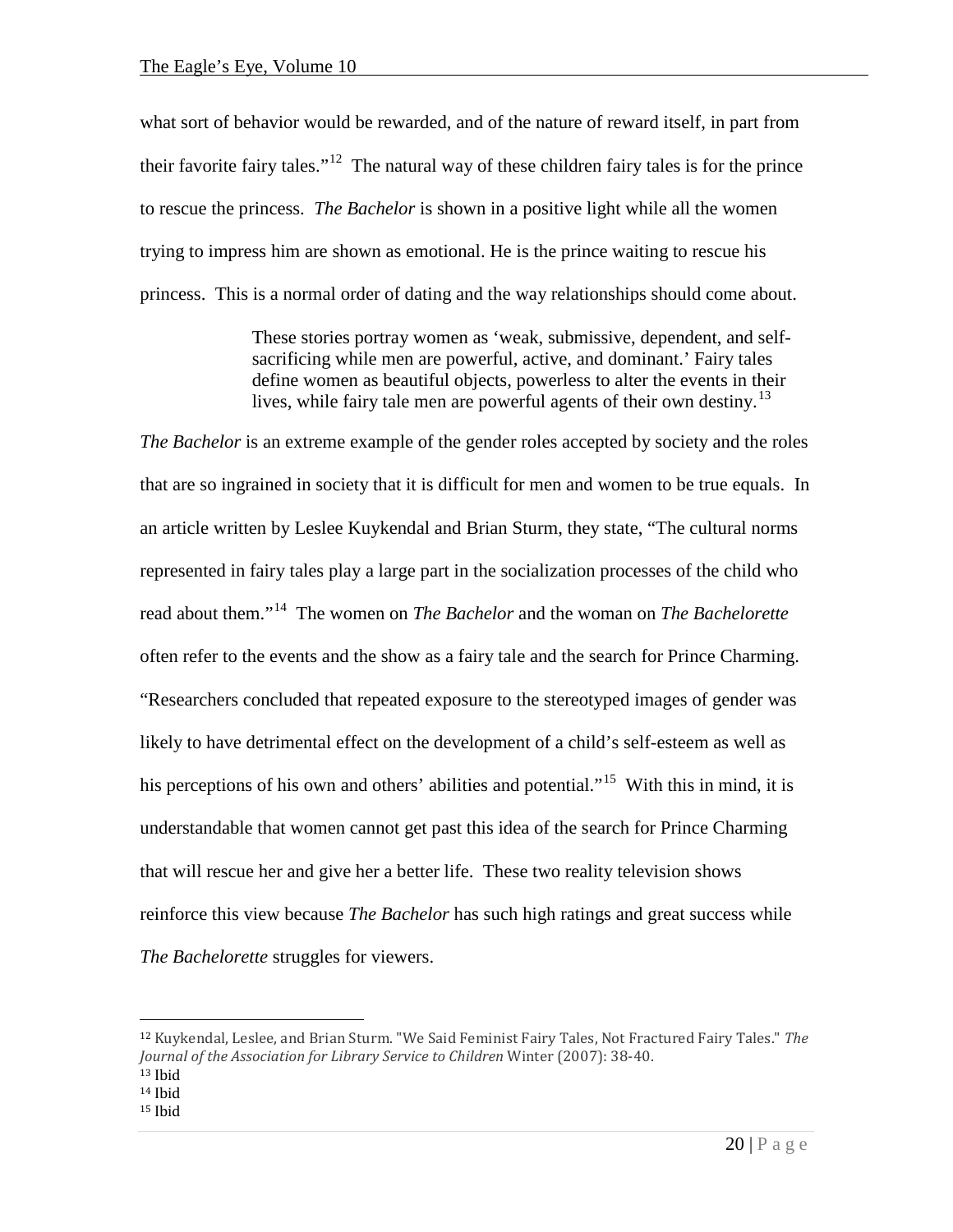The television shows themselves are full of imagery that embodies the elements of a fairy tale. The season starts off with the women arriving in a limousine in which they pull up to a mansion to be greeted by the handsome "prince." He is dressed in a suit and the girls are dressed in evening gowns. One by one they get out of the limousine and meet the bachelor for the first time, hoping to make a good impression. He greets them with a hug and occasionally quite literally sweeps the girls off their feet. The women who are able to remain are one step closer to acquiring their Prince Charming. Once all the women have met the bachelor, he comes into the mansion and has mini-dates with the women. The dates are unstructured and other women often step in when another is trying to make an impression. At this point, it is all about which woman can out do the others and make the best first impression. On the first episode of multiple seasons, the girls constantly cut in on one another when they are trying to have their time with the new bachelor and make the best impression.<sup>[16](#page-22-0)</sup> Then they move on to the rose ceremony.<sup>17</sup>

Both *The Bachelor* and *The Bachelorette* rely greatly on the rose ceremony, which is a direct connection to fairy tales. "*The Bachelor* climaxes with the 'rose ceremony,' in which the bachelor selects his top picks by offering them roses."[18](#page-22-2) In the first episode of each season, there is the first impression rose that all the contestants are vying for. "The ceremony gives the women very little power, reducing them to waiting on their man, and to being given identity via the bachelor's gaze."<sup>19</sup> At the end of every episode, contestants are eliminated as a possible perfect match. "A dialogic reading of the seemingly patriarchal rose ceremony, therefore, would observe that the tension and

<span id="page-22-0"></span><sup>16</sup> Rick Rowell, *The Bachelor*. January 3, 2011. Philadelphia: ABC. TV

<span id="page-22-1"></span> $17$  Ibid.

<span id="page-22-2"></span><sup>18</sup> Susan Murray and Laurie Ouellette, , *Reality TV Remaking Television Culture*, ed. Susan Murray and Laurie Ouellette (New York, New York: New York University Press).164

<span id="page-22-3"></span><sup>19</sup> Susan Murray and Laurie Ouellette, , *Reality TV Remaking Television Culture.*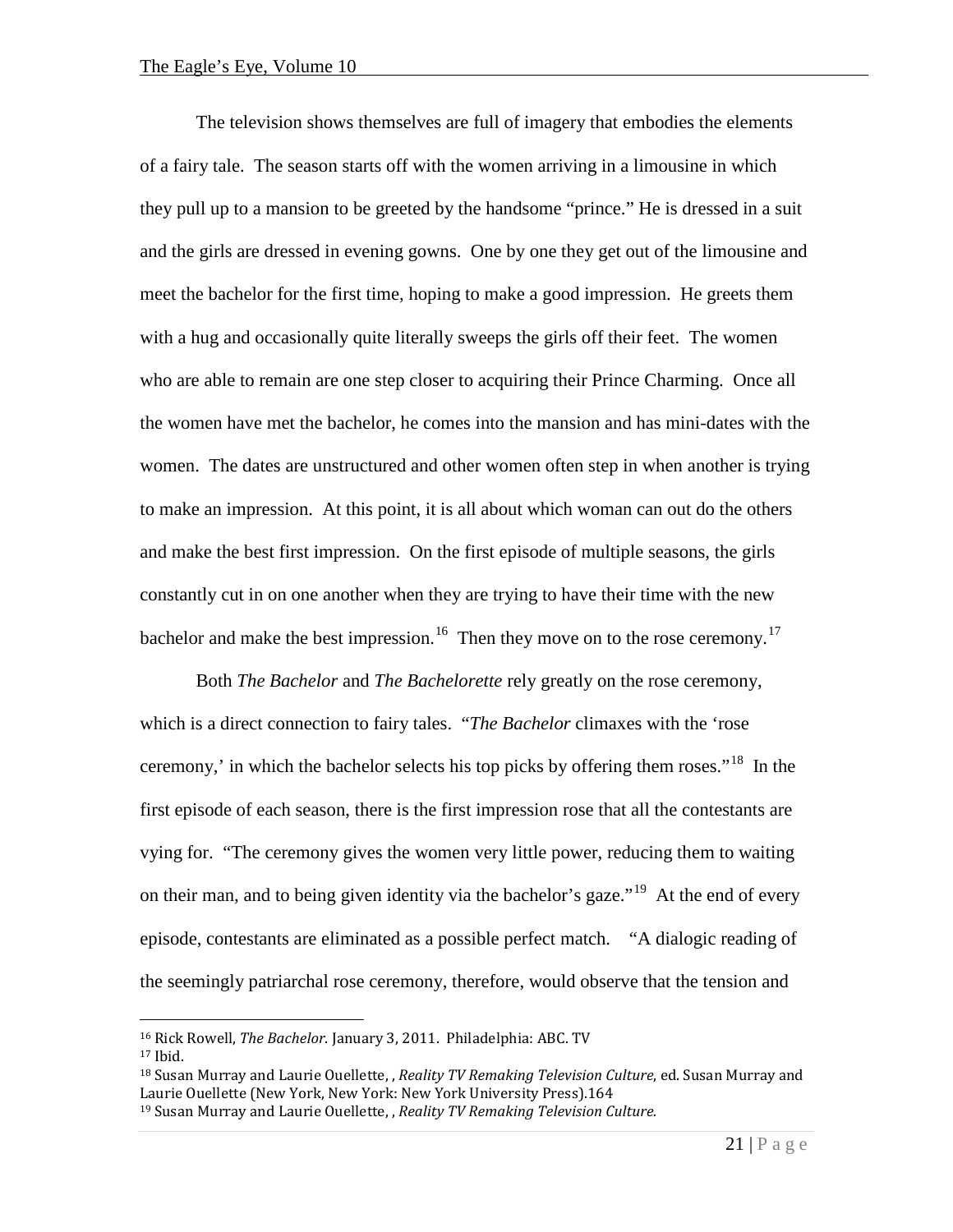discomfort of a public dumping ceremony may dominate many viewers' experience of this set-piece."<sup>20</sup> Those that are able to stay on the show are called down one by one to receive a rose. The rose symbolizes more than just moving on, it has a deeper meaning attached to all red roses. Dean Tersigni states, "Red roses are given to those who you want to show love and passion, people who you have great respect for, and those who have shown great courage... a single red rose shows love.<sup>"21</sup> With a rose symbolizing more than a simple gesture or a simple flower, this ceremony is of great importance because the rose is a love symbol and stands for hope that these contestants still stand a chance at their happily ever after.

Although both shows rely on the rose ceremony, *The Bachelor*'s ceremony has greater success. "*The Bachelor* serves as the archetypal example, offering all the accoutrements of modern-day fairy-tale romance, from evening gowns to extravagant dates."<sup>22</sup> When the "princess" is the one in charge, choosing her prince, there isn't as much of the fundamental fairy tale elements there.

> Even their gender-flipping variants, such as *Cupid, The Bachelorette,* and *Average Joe*, often made the single female appear more desperate than the cool and collected men and they allowed the men considerably more power and agency in the process.<sup>23</sup>

A woman in power is not necessarily seen as attractive in the eyes of society. Gender roles engrained in society prove that the men are to be the strong and powerful partner in a relationship to take care of the weak woman. "Those shows that rely heavily on a fairy-

<span id="page-23-0"></span><sup>20</sup> Ibid.

<span id="page-23-1"></span><sup>21</sup> Tersigni, Dean. "The Meaning of Roses." The Meaning of Roses.

www.thealmightyguru.com/Pointless/Roses.html (accessed December 9, 2012).

<span id="page-23-2"></span><sup>22</sup> Susan Murray and Laurie Ouellette, , *Reality TV Remaking Television Culture*, ed. Susan Murray and Laurie Ouellette (New York, New York: New York University Press) 263.

<span id="page-23-3"></span><sup>23</sup>Susan Murray and Laurie Ouellette, , *Reality TV Remaking Television Culture*,, 164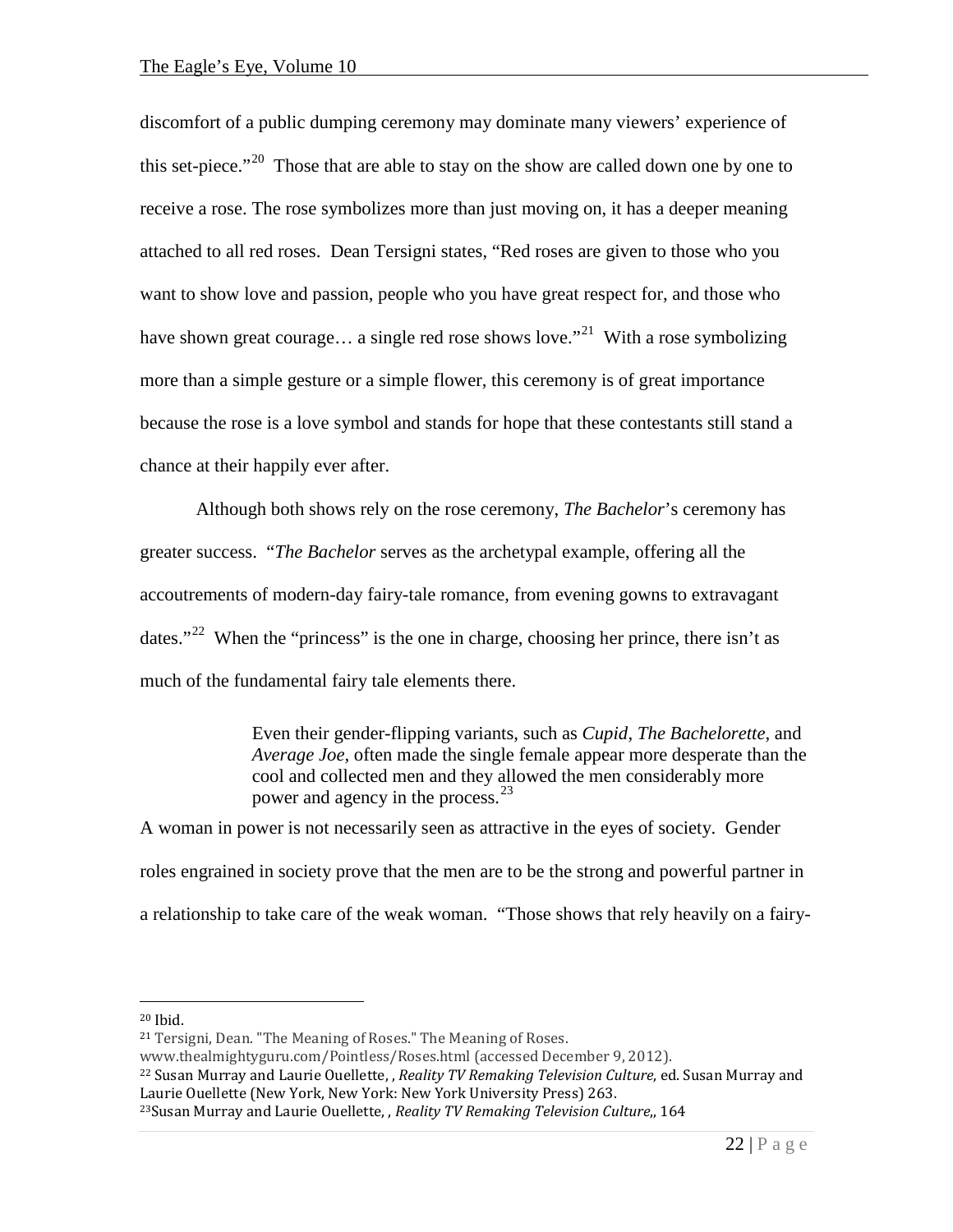tale ethos can render women inevitable losers."<sup>24</sup> The women give up part of their power and identity for the sole purpose of winning over the bachelor and to be the chosen one. "Man eventually chooses her above all other suitors, thereby validating her as a person, completing her, rescuing her from a humdrum life, and giving her the chance to become a princess of Reality TV-Land."<sup>25</sup> To be the chosen one feels as though a person has great worth and self-satisfaction over having the power to choose.

Reality television in general allows the viewers to have a connection to the cast:

What ties together all the various formats of the reality TV genre is their professed abilities to more fully provide viewers an unmediated, voyeuristic, and yet often playful look into what might be called the 'entertaining real.' This fixation with 'authentic' personalities, situations, problems, and narratives is considered to be reality TV's primary distinction from fictional television and also its primary selling point.<sup>[26](#page-24-2)</sup>

In this sense, *The Bachelor* is no different from any other reality television show. Love is a complicated subject in the lives of people. People strive to find that one person who is the perfect match and can lead to that fairy tale life they have always read and dreamt about. Other shows, such as *Say Yes to the Dress*, put a great emphasis on a person's wedding day. For this reason, *The Bachelor* mirrors society for the most part. There is the underlying fairy tale dream that starts in the mind of young girls in which they are told some day they will find a prince charming who will rescue them. Even when they grow up to find that these stories were make-believe, that dream never truly goes away. The idea that the viewer could very well be on the show or that the viewer has been in the same type of situation is what draws the audience. Watching the relationships develop between the bachelor and the contestants is a feeling most viewers can empathize with.

<span id="page-24-0"></span><sup>24</sup> Ibid

<span id="page-24-1"></span><sup>25</sup> Ibid, 163

<span id="page-24-2"></span><sup>26</sup> Ibid, 5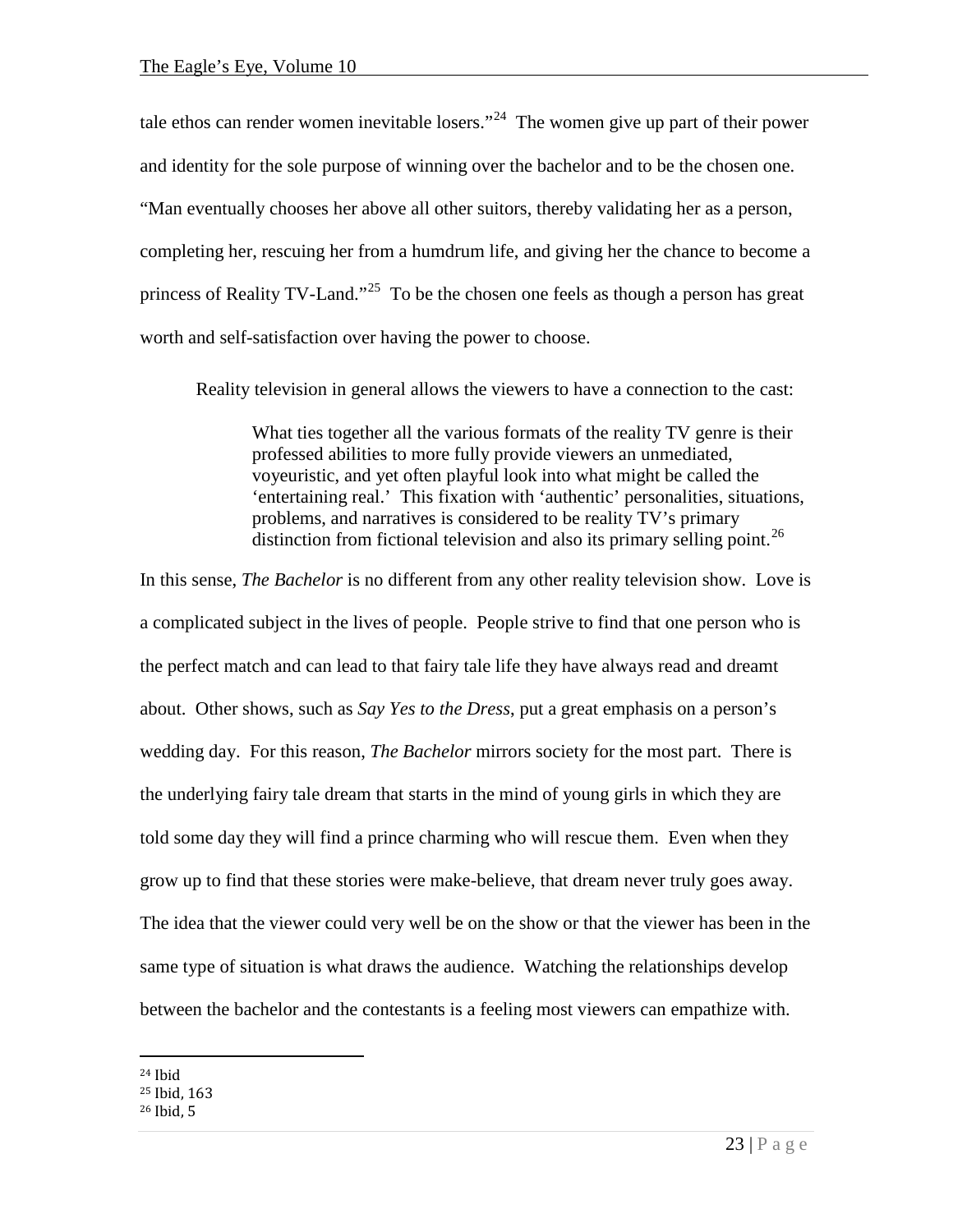Since dating and falling in love can be one of the most difficult and confusing parts of life but at the same time is so rewarding, it is a concept audiences love.

The audience watching the show becomes involved in the show by playing along. "Part of the "game" for the viewer at home lies in guessing who will win, such shows can actively encourage viewers to criticize the women's relative style and looks, hence adding considerable scrutiny to the voyeurism of the male gaze."<sup>27</sup> The male gaze has been a concept around for ages and one that society has not overcome. "The male gaze looks at a female person as an erotic or aesthetic object. The mass media, for example, promote women's bodies as objects of men's desires as a means to satisfy the male gaze."<sup>[28](#page-25-1)</sup> As the name itself implies, it is a masculine concept, one that empowers men over women. [29](#page-25-2)

The reality of reality is that as viewers, they feed into the ability to constantly watch the contestants behind the scenes, including how they talk about the other women and how they treat each other. The audience gets wrapped up in not only what happens between the bachelor and the contestants but, how they act "behind the scene". "Female contestants criticizing each other in secret, and in doing so, they further establish a secondary sport of encouraging viewers, too, to criticize the women's looks."<sup>[30](#page-25-3)</sup> If the contestants on the show talk poorly about one another, it influences the views of the audience and allows them to begin to create these negative and critical perceptions as well.

<span id="page-25-0"></span><sup>27</sup> Susan Murray and Laurie Ouellette, , *Reality TV Remaking Television Culture*, 165 <sup>28</sup> *Encyclopedia of Social Theory*, s.v. ["MALE GAZE,"](http://dbproxy.lasalle.edu:2169/entry/sagesoctheor/male_gaze) accessed February 03, 2013,

<span id="page-25-1"></span>http://dbproxy.lasalle.edu:2048/login?qurl=http%3A%2F%2Fwww.credoreference.com/entry/sag esoctheor/male\_gaze

<span id="page-25-3"></span><span id="page-25-2"></span> $29$  Ibid

<sup>30</sup> *Encyclopedia of Social Theory*, s.v. ["MALE GAZE."](http://dbproxy.lasalle.edu:2169/entry/sagesoctheor/male_gaze)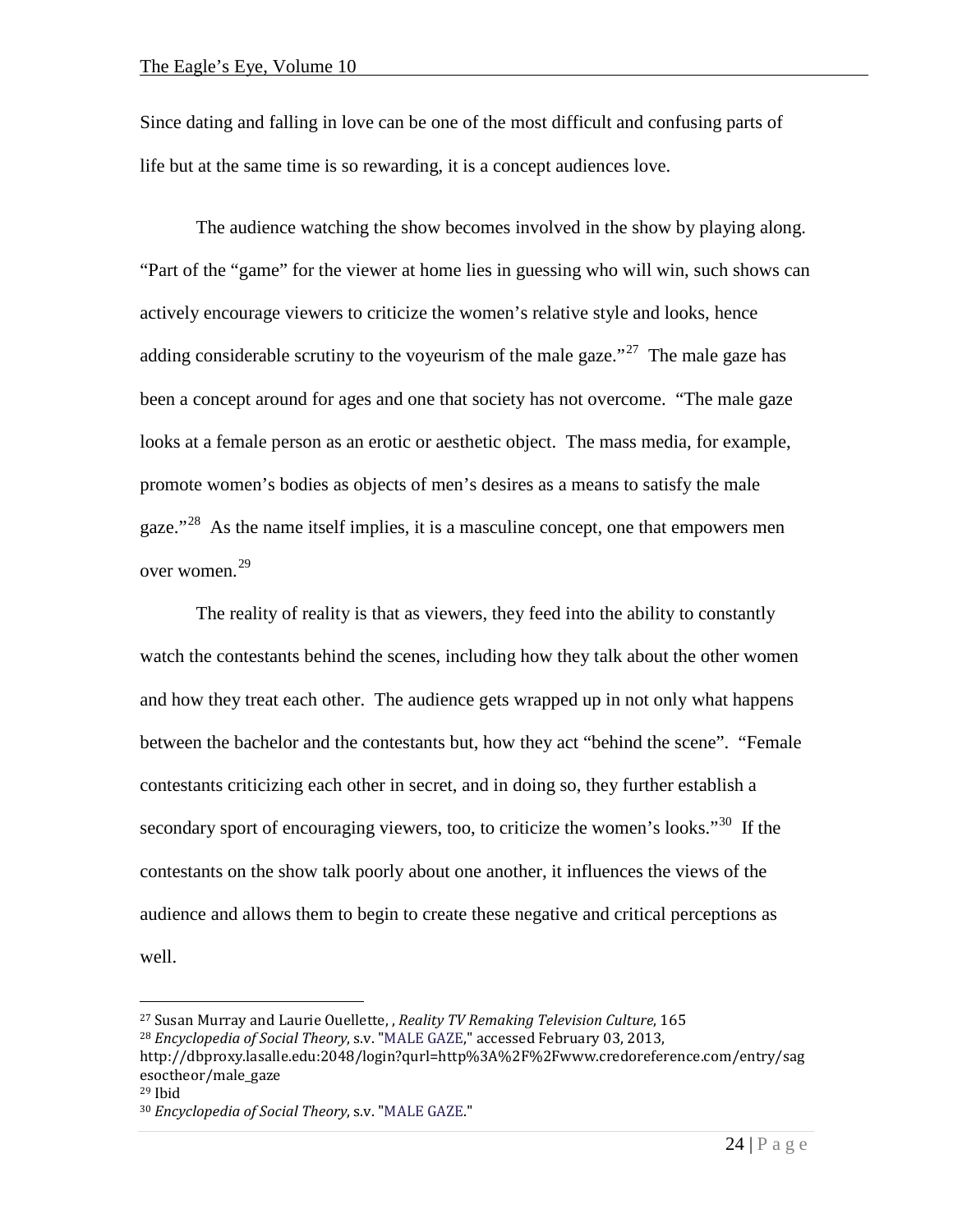The objectification and degradation of women bring into question why women put themselves through this agony. Stephanie Pappas, she states, "Numerous studies have found that feeling objectified is bad for women. Being ogled can make women do worse on math tests, and self-sexualization, or scrutiny of one's own shape, is linked to body shame, eating disorders and poor mood.<sup>31</sup> *The Bachelor* clearly plays into this objectification of the contestants on the show. The contestants themselves do it to one another, giving more credibility to the idea of women being viewed for their appearance rather than who they are as a person. A study by Pappas, shows our brains themselves perceive men as whole objects while women are interpreted in parts.<sup>32</sup> "There could be evolutionary reasons that men and women process female bodies differently, [Sarah] Gervais said, but because both genders do it, 'the media is probably a prime suspect."<sup>33</sup> This concept goes so far back in history and begins to take shape in the lives of children at such a young age; it truly is a part of American culture. Therefore, before jumping to conclusions that society has not progressed at all due to the stereotyping and gender roles that still exist, it is partially due to the advancement made in the media to this point that results in our inability to overcome objectification.

*The Bachelor* has such great ratings and acceptability because it is a relatable show. One of its greatest appeals is due to the fact that viewers at one point or another have been pursued or pursued someone.<sup>34</sup> While watching the show, it is easy to find someone to relate to. "ABC's *The Bachelor* (and the direct spin-off *The Bachelorette*)

<span id="page-26-0"></span><sup>31</sup> Pappas, Stephanie. "Our Brains See Men as Whole and Women as Parts: Scientific American." Science News, Articles and Information | Scientific American.

http://www.scientificamerican.com/article.cfm?id=our-brains-see-men-as-whole-women-as-parts (accessed December 10, 2012).

<span id="page-26-1"></span><sup>32</sup> Ibid.

<span id="page-26-2"></span><sup>33</sup> Ibid.

<span id="page-26-3"></span><sup>34</sup> Huff, Richard M. "Love Is in the Air." In *Reality Television*. Santa Barbara, CA: Praeger, 2006. http://ebooks.abc-clio.com/reader.aspx?isbn=9780313086175&id=C8170-556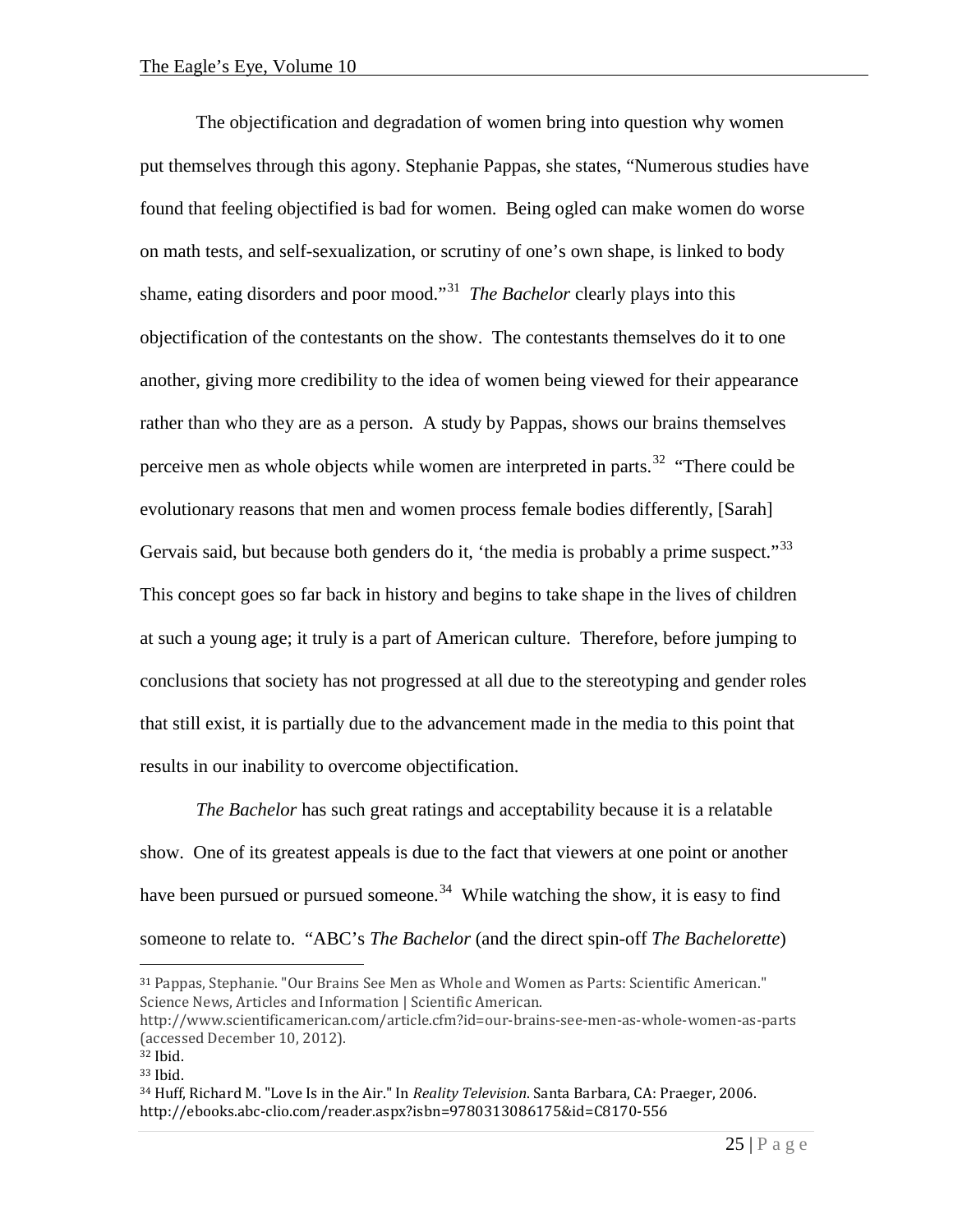offered viewers the opportunity to see 25 single contestants vie for the romantic affections of a member of the opposite sex."<sup>[35](#page-27-0)</sup> There is a gratification feeling that the audience experiences from this show because of the competition that goes on during the show. "This study identified one new gratification in reality television viewing: personal utility."<sup>36</sup> This concept is new to the reality television factors. As reality television has become more prominent in society and adjusting to the needs of the audiences to gain higher ratings, the study shows that the programs are aiming towards specific groups.

> One possible explanation for the higher level of gratifications obtained for this factor might be that as reality programs have become more individualized and specific in terms of content, they no longer appeal to the wider audience they did at their incept. Reality programming may begin catering more and more niche groups and subgroups for ratings. In this, viewers may no longer be watching them as much for social utility, but to obtain gratifications on an individual or specialized level.<sup>[37](#page-27-2)</sup>

In a study reported in *Journal of Broadcasting & Electronic Media*, the people in the study reported 79.7% of people who watching *The Bachelor/Bachelorette* were women and only 44.1% of males watched them.<sup>[38](#page-27-3)</sup> This evidence indicates that women make up the majority of viewers that watch *The Bachelor* and therefore support what the show stands for. The fact that *The Bachelor* has greater ratings makes it evident that the show has personal utility and is more relatable and gratifying.

Furthermore, the show allows women to be torn down even when they are the main viewers and supporters of the show. Articles even describe the show as one that tears down women. One such article written by Joshua T.E. Kirchner, he states," Who

<span id="page-27-0"></span><sup>35</sup> Barton, Kristin M. "Reality Television Programming and Diverging Gratifications: The Influence of Content on Gratifications Obtained" *Journal of Broadcasting & Electronic Media* 53, no. 3: 460-476. *Communication & Mass Media Complete*, EBSCO*host*(accessed December 11, 2012). 36 Ibid.

<span id="page-27-2"></span><span id="page-27-1"></span><sup>37</sup> Ibid.

<span id="page-27-3"></span><sup>38</sup> Barton, Kristin M. "Reality Television Programming and Diverging Gratifications.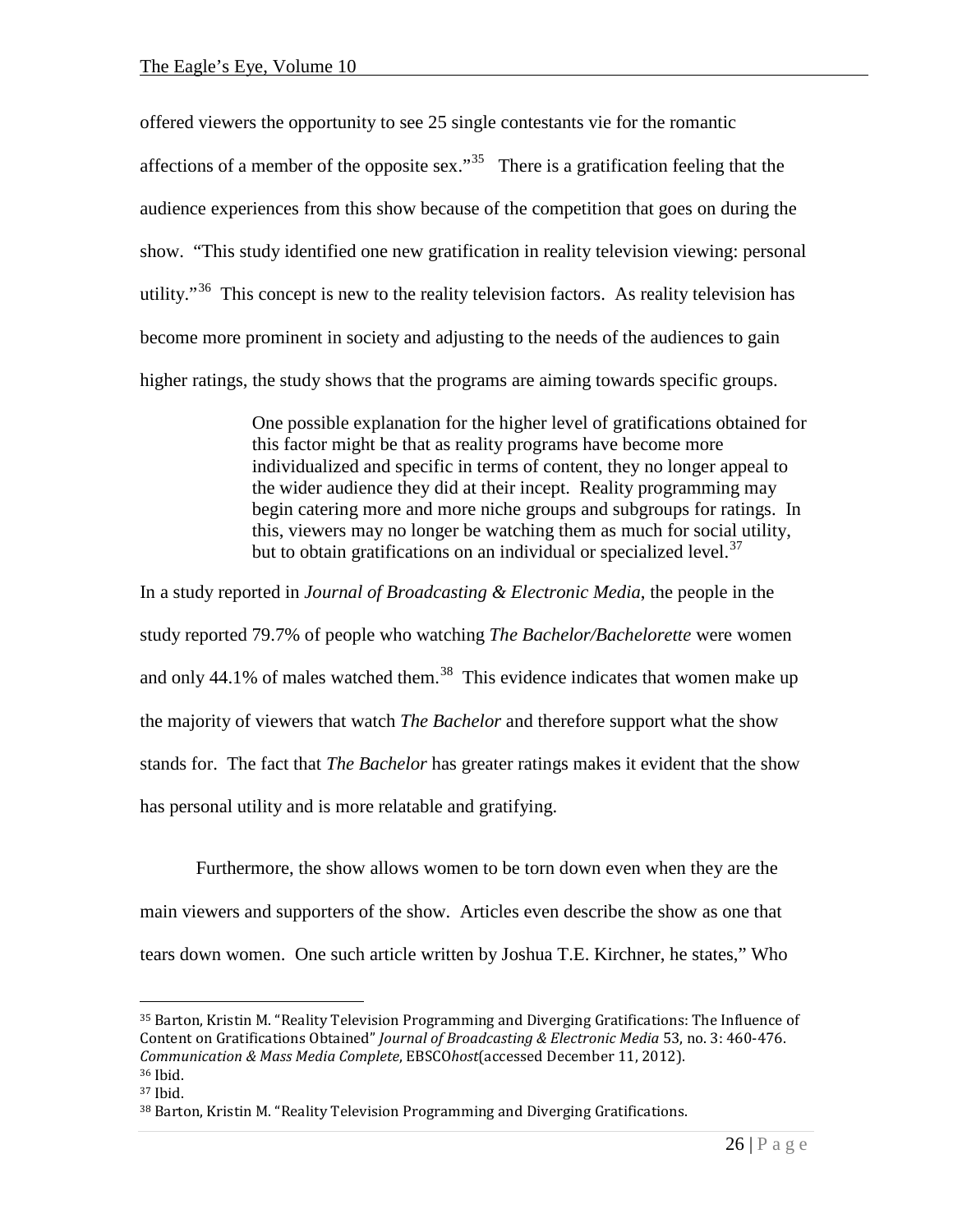but sexists can tolerate a program whose aim is to portray women as objects to be sorted through for the purpose of finding a shiny one to keep as a wife? I cannot fathom why these women participate in such a show. Yet many more are addicted to watching it."<sup>39</sup> A man wrote this article and even he finds the way the women are displayed to be unacceptable. This raises the question of how society views women when reality shows are created to be relatable and reflect the lives of Americans.

In addition to the show degrading women and making them look fragile and weak, the show leads to the natural reaction of jealousy among the women on the show. "Just a week later on the ABC reality show… her ecstasy turned to agony. Fueled by envy, the once sweet and flirty dentist, 26, turned into an emotional wreck, threatening to walk out – and promos show her wreaking havoc on group dates in an upcoming episode." The contestant was later quoted in the article, Ashley H. said, "I had what I think to be a pretty normal reaction: a little bit of jealousy."[40](#page-28-1) Indeed jealousy is a natural reaction to the situation, when 25 women are all after the same man. In the very first episode of season fifteen of *The Bachelor*, or any season at that, the girls are vying for the first impression rose as well as to continue to stay on the show; they become jealous of one another right away. The girls cut in on one another while they are trying to talk to *The Bachelor* and make a connection with Brad, the bachelor. Women willingly sign up to participate on *The Bachelor,* which shows these women as emotional beings who are unable to overcome jealousy even though it is evident in this situation.

<span id="page-28-1"></span><span id="page-28-0"></span> $\overline{a}$ <sup>39</sup> WHY IS 'THE BACHELOR' SO POPULAR?; TV show Mocks Ethics, Degrades Women." *Sunday News,* Nov 24, 2002. http://search.proquest.com/docview/306896017?accountid=11999. <sup>40</sup> Jennifer O'Neill. "The Bachelor: Jealousy Kicks in!" *Us Weekly* no. 833 (Jan 31, 2011): 74-75. http://search.proquest.com/docview/848393932?accountid=11999.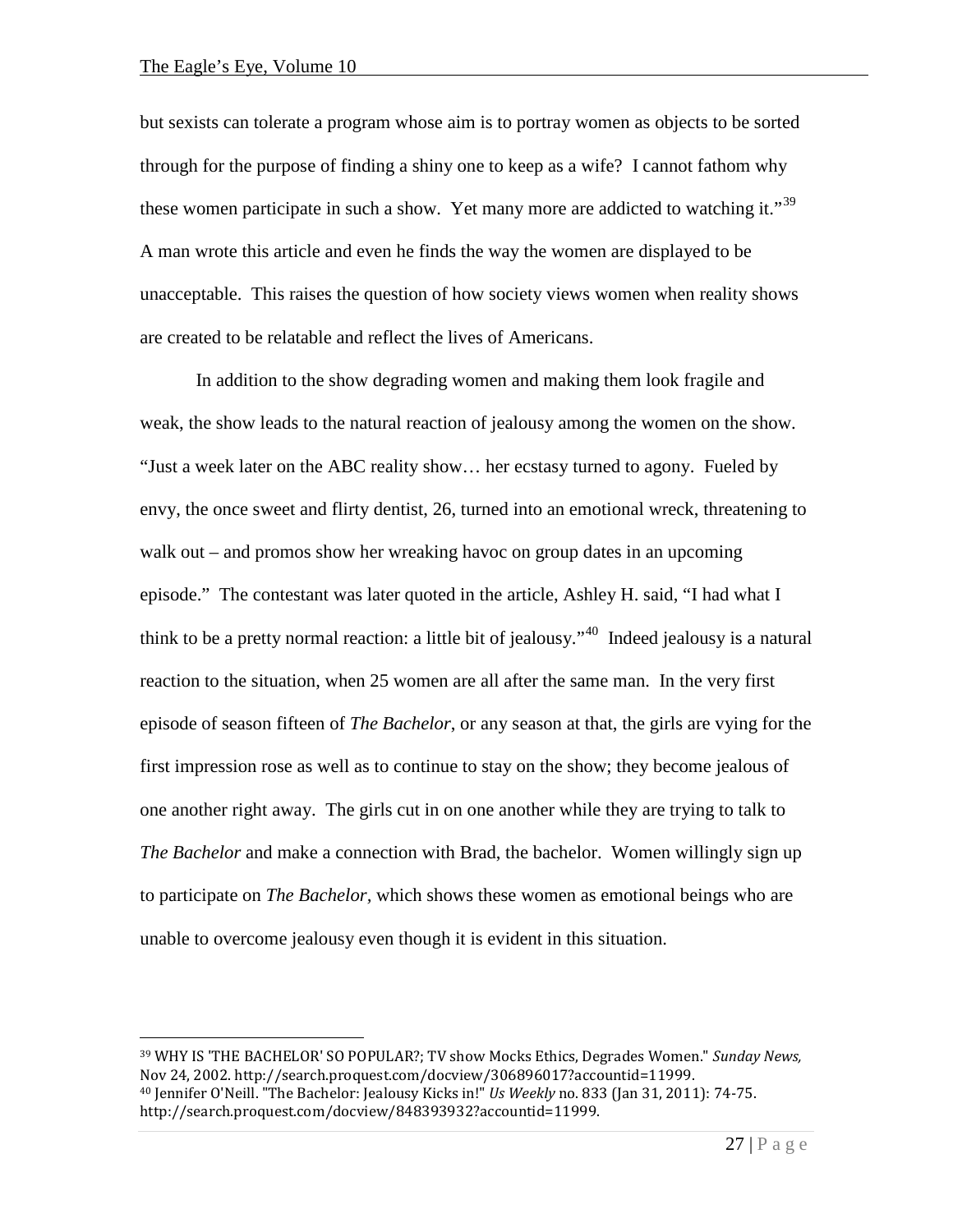However, when the roles are reverse on *The Bachelorette*, there is a double standard in the idea that a woman can be dating twenty-five guys at one time and be the one in power. "Initially, there was some concern within ABC that having a woman be the hunter could leave some with the impression that the woman was easy."<sup>[41](#page-29-0)</sup> The idea of a woman in power is not standard. "Relationships between men and women have been characterized, since their origins, by inequalities. This situation of inferiority in which women find themselves, both in their professional and personal relationship..."<sup>[42](#page-29-1)</sup> The idea that *The Bachelor* is a hit when it comes to ratings in the reality television dating shows genre, but *The Bachelorette* has had less viewers, lower ratings, and had a hiatus speaks for the actuality of viewers' opinions. This stereotype that the man has to be superior to the woman and that problems can arise when he feels inferior to the woman shows the inequalities that are alive in American society. "Finding [*The Bachelor* and *Joe Millionaire*] to contain a complex interplay of gender performance, fairy tale, unruly women, and camp vulgarity, [Jonathan] Gray argues that many viewers read these programs as carnivaleseque, distancing themselves from the often repressive stereotypes of men, women, and romance that lie within."<sup>[43](#page-29-2)</sup> The show is almost a satirical representation of how far people are willing to go in order to find prince charming. Some of the events on the show are hard to believe that a person would truly and willingly do them, making the producers play a role in the way the show is shaped and cut.

http://search.proquest.com/docview/1140194253?accountid=11999.

<span id="page-29-0"></span><sup>41</sup> Susan Murray and Laurie Ouellette, , *Reality TV Remaking Television Culture*, ed. Susan Murray and Laurie Ouellette (New York, New York: New York University Press).

<span id="page-29-1"></span><sup>42</sup> Herrera, M. C., Francisca Expósito, and Miguel Moya. "Negative Reactions of Men to the Loss of Power in Gender Relations: Lilith Vs. Eve." *The European Journal of Psychology Applied to Legal Context* 4, no. 1 (2012): 17-42.

<span id="page-29-2"></span><sup>43</sup> Susan Murray and Laurie Ouellette, , *Reality TV Remaking Television Culture*, ed. Susan Murray and Laurie Ouellette (New York, New York: New York University Press) 17.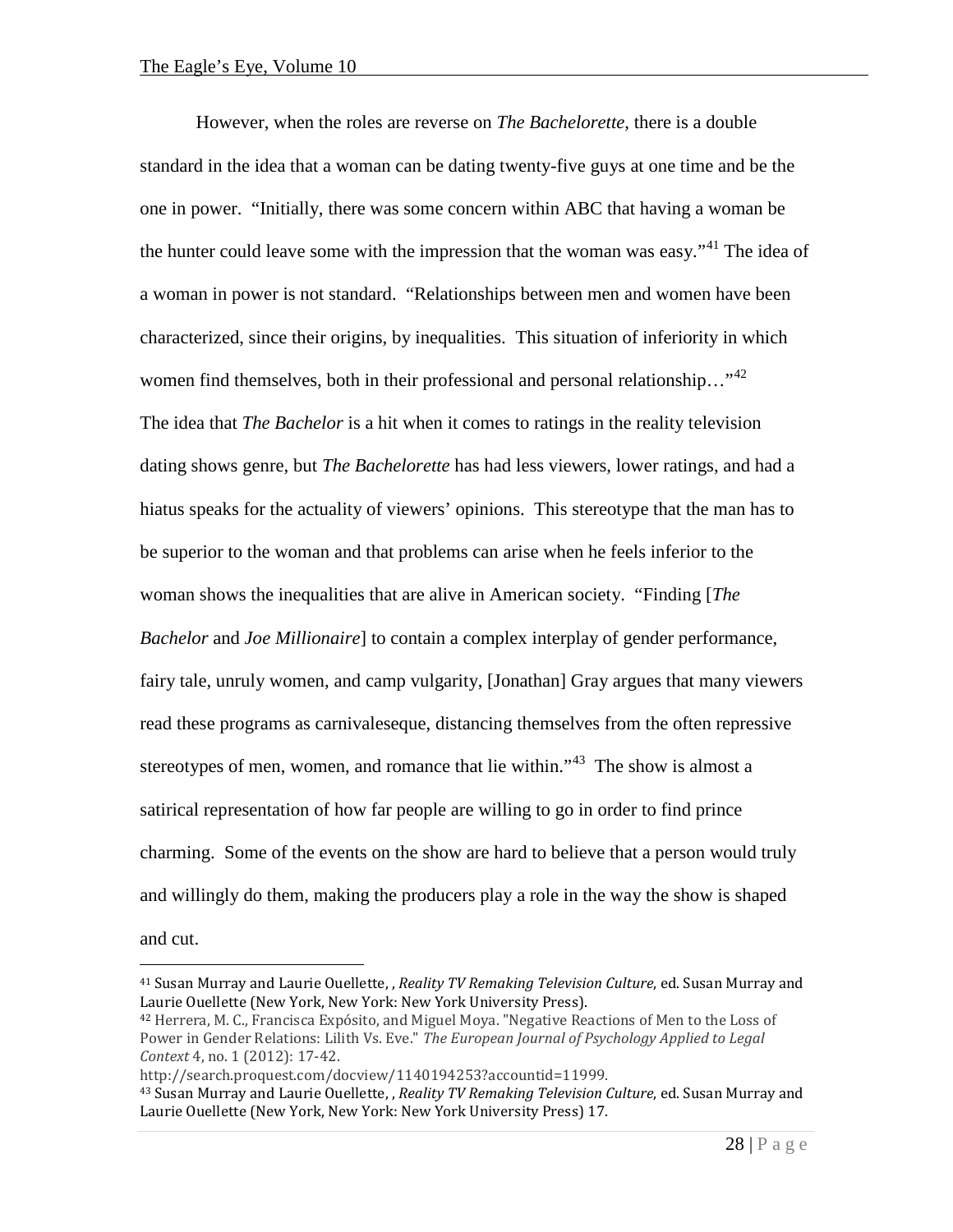$\overline{a}$ 

Reality television shows simply want to give the audience entertainment that resembles real life topics and situations. "And as long as viewers are willing to understand that not all that they see is real, and to live in the fantasy of the adventure, then networks will continue to air unscripted dating shows."<sup>44</sup> Reality television show is all about ways to draw in viewers at any cost. *The Bachelor* has great success in attracting viewers regardless of how the season ends or how the relationships turn out.

> The fact that the couples never really stuck together, or all, didn't affect the ratings, either. As viewers began to realize that not everything on a reality show is real, but rather contrived or manipulated to meet a potential storyline, the pressure to create real-life couples became secondary to creating good drama.[45](#page-30-1)

The need for a happily ever after is ingrained in American society whether it is by being a contestant on *The Bachelor* or by watching and supporting the show, the need to be a part of the fairy tale is a significant part of American culture. The prince saving the princess is the American Dream and although it is a stereotype that should not have survived until this time it defines American traditions. *The Bachelor* goes well beyond the acceptable actions for finding prince charming, but mirrors the view society has on love and fairy tales.

<span id="page-30-1"></span><span id="page-30-0"></span><sup>44</sup> Huff, Richard M. "Love Is in the Air." In *Reality Television*. Santa Barbara, CA: Praeger, 2006. http://ebooks.abc-clio.com/reader.aspx?isbn=9780313086175&id=C8170-556. <sup>45</sup> Ibid.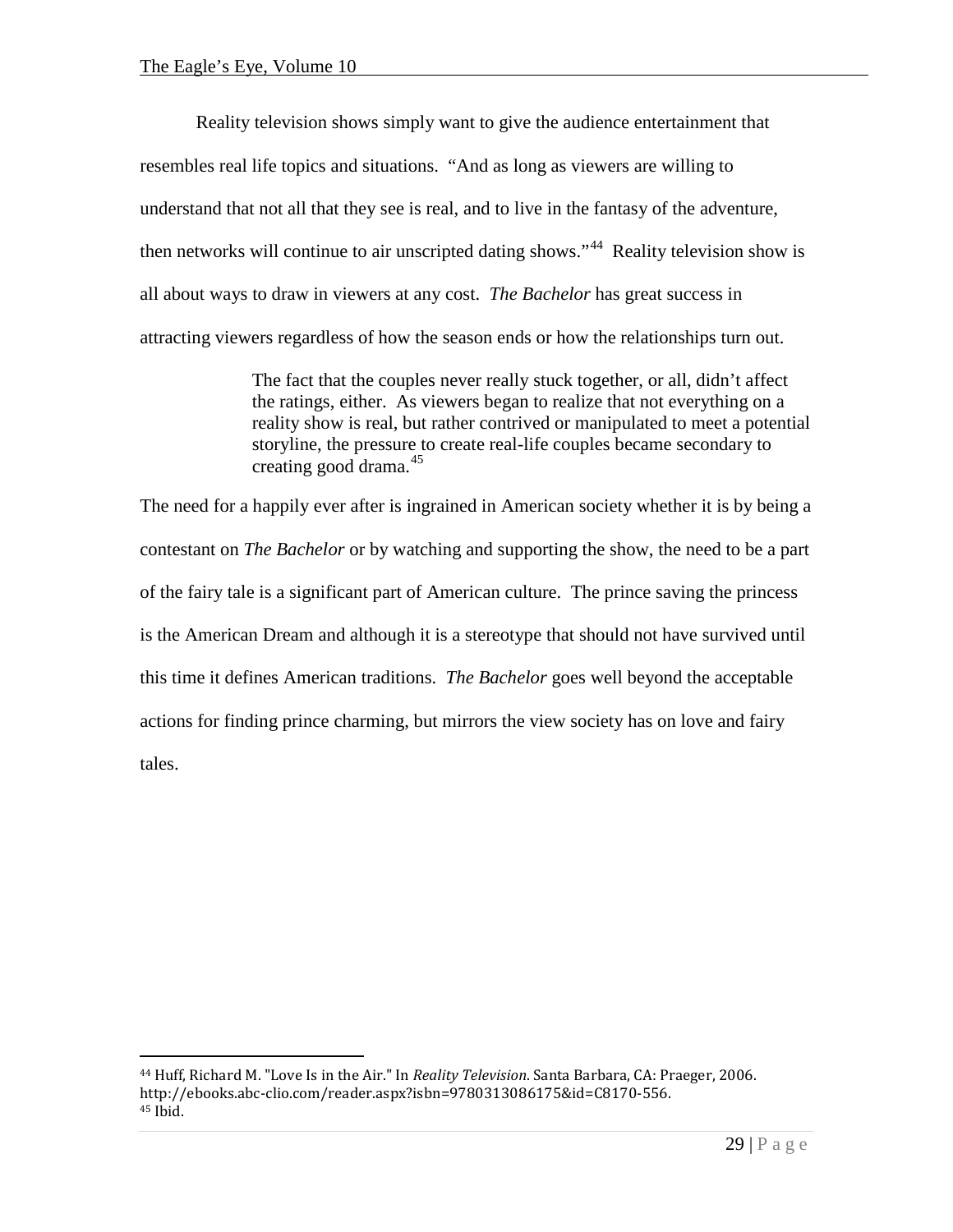### **Bibliography**

"American President: Abigail Adams." Miller Center.

http://millercenter.org/president/adams/essays/firstlady/abigail (accessed February 21, 2013).

- Barton, Kristin M. "Reality Television Programming and Diverging Gratifications: The Influence of Content on Gratifications Obtained" *Journal of Broadcasting & Electronic Media* 53, no. 3: 460-476. *Communication & Mass Media Complete*, EBSCO*host*(accessed December 11, 2012).
- "Ball, Lucille." *Television in American Society Reference Library.* Ed. Laurie Collier Hillstrom and Allison McNeill. Vol. 2: Biographies. Detrouit: UXL, 2007. 17023. *Gale Virtual Reference Library.* Web. 27 Jan. 2013.

"Democracy In America Alexis De Tocqueville." Marxists Internet Archive. http://www.marxists.org/reference/archive/de-tocqueville/democracyamerica/ch35.htm (accessed February 21, 2013).

Dines, Gail, and Jean McMahon Humez. "Inventing The Cosmo Girl." In *Gender, race, and class in media: a critical reader*. 3rd ed. Thousand Oaks, Calif.: SAGE Publications, 2011. 221-233.

-"Unraveling the Knot." 243-253.

- *Encyclopedia of Social Theory*, s.v. ["MALE GAZE,](http://dbproxy.lasalle.edu:2169/entry/sagesoctheor/male_gaze)" accessed February 03, 2013, http://dbproxy.lasalle.edu:2048/login?qurl=http%3A%2F%2Fwww.credoreferenc e.com/entry/sagesoctheor/male\_gaze
- "Fredrick Jackson Turner." *PBS New Perspectives on The West*. Last modified 2001. http://www.pbs.org/weta/thewest/people/s\_z/turner.htm.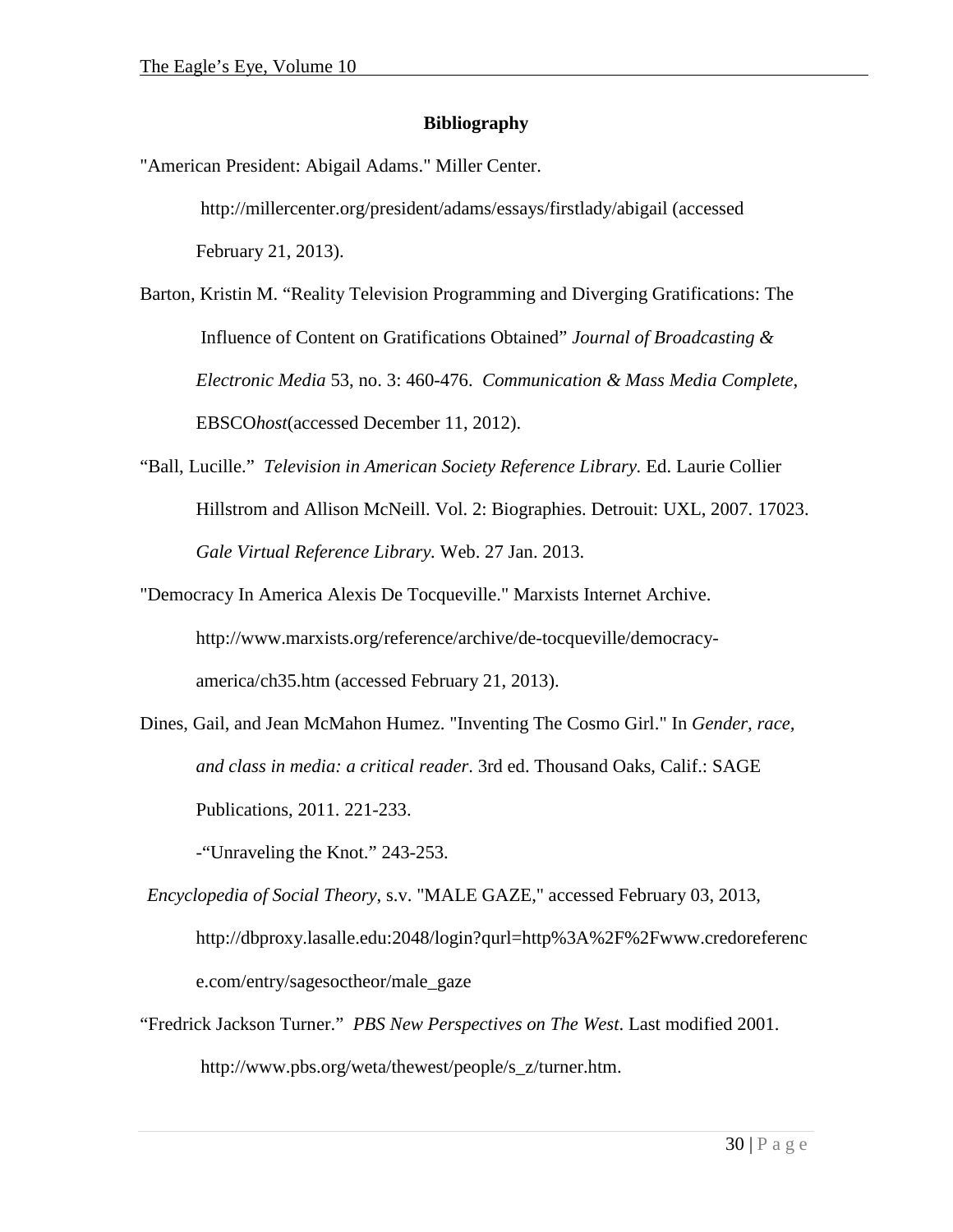Herrera, M. C., Francisca Expósito, and Miguel Moya. "Negative Reactions of Men to the Loss of Power in Gender Relations: Lilith Vs. Eve." *The European Journal of* 

*Psychology Applied to Legal Context* 4, no. 1 (2012): 17-42.

http://search.proquest.com/docview/1140194253?accountid=11999.

- Huff, Richard M. "Love Is in the Air." In *Reality Television*. Santa Barbara, CA: Praeger, 2006. http://ebooks.abc-clio.com/reader.aspx?isbn=9780313086175&id=C8170- 556.
- Kuykendal, Leslee, and Brian Sturm. "We Said Feminist Fairy Tales, Not Fractured Fairy Tales." *The Journal of the Association for Library Service to Children* Winter (2007): 38-40.
- McLeod, Saul. "Milgram Experiment." Simply Psychology Articles for Students. http://www.simplypsychology.org/milgram.html (accessed February 21, 2013).
- Murray, Susan and Laurie Ouellette, , *Reality TV Remaking Television Culture*, ed. Susan Murray and Laurie Ouellette (New York, New York: New York University Press).
- O'Neill, Jennifer. "The Bachelor: Jealousy Kicks in!" *Us Weekly* no. 833 (Jan 31, 2011): 74-75. http://search.proquest.com/docview/848393932?accountid=11999.
- Pappas, Stephanie. "Our Brains See Men as Whole and Women as Parts: Scientific American." Science News, Articles and Information | Scientific American. http://www.scientificamerican.com/article.cfm?id=our-brains-see-men-as-wholewomen-as-parts (accessed December 10, 2012).
- Rick Rowell, *The Bachelor*. TV. January 3, 2011. Philadelphia: ABC.

Tersigni, Dean. "The Meaning of Roses." The Meaning of Roses.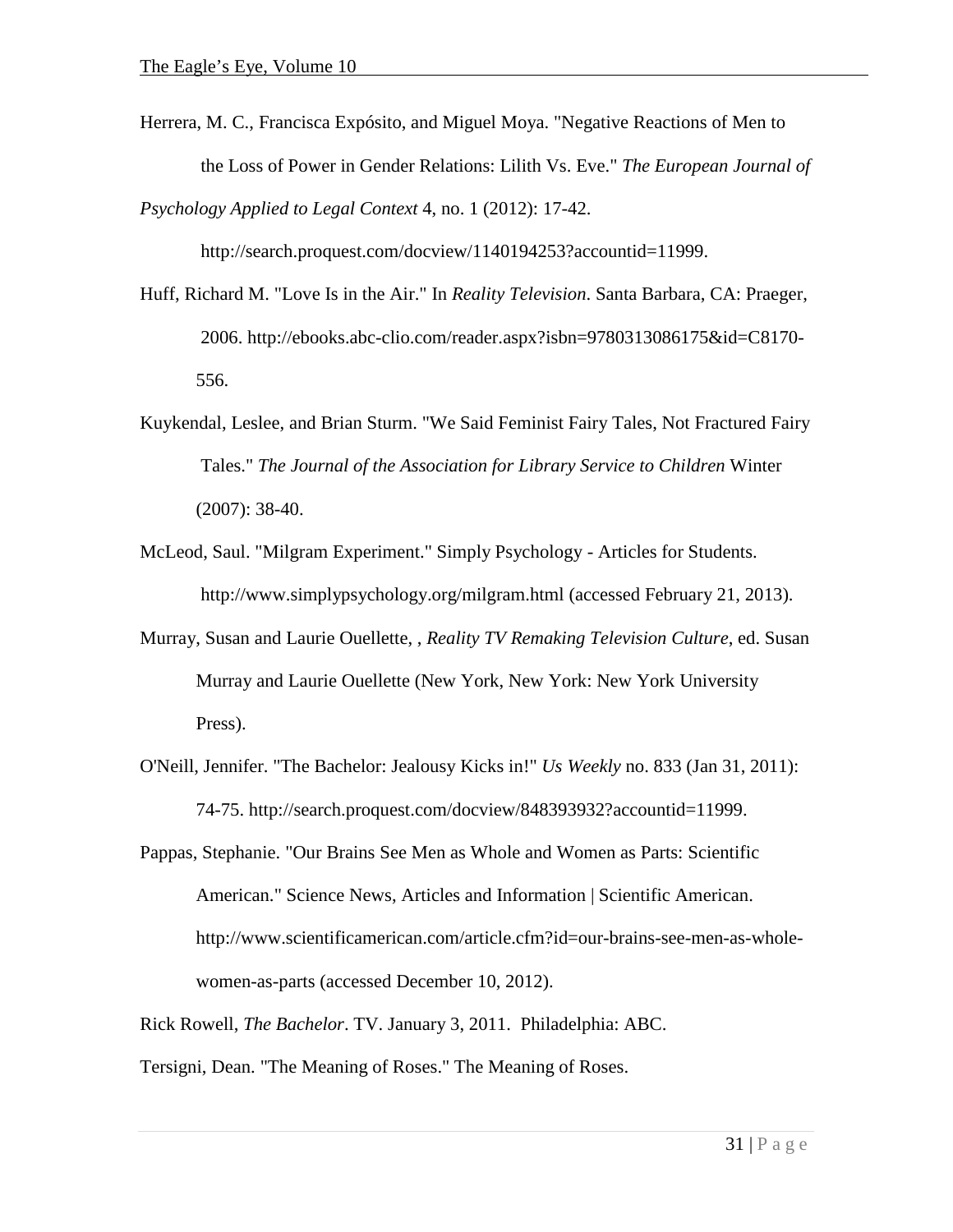www.thealmightyguru.com/Pointless/Roses.html (accessed December 9, 2012).

WHY IS 'THE BACHELOR' SO POPULAR?; TV show Mocks Ethics, Degrades

Women." *Sunday News,* Nov 24, 2002.

http://search.proquest.com/docview/306896017?accountid=11999.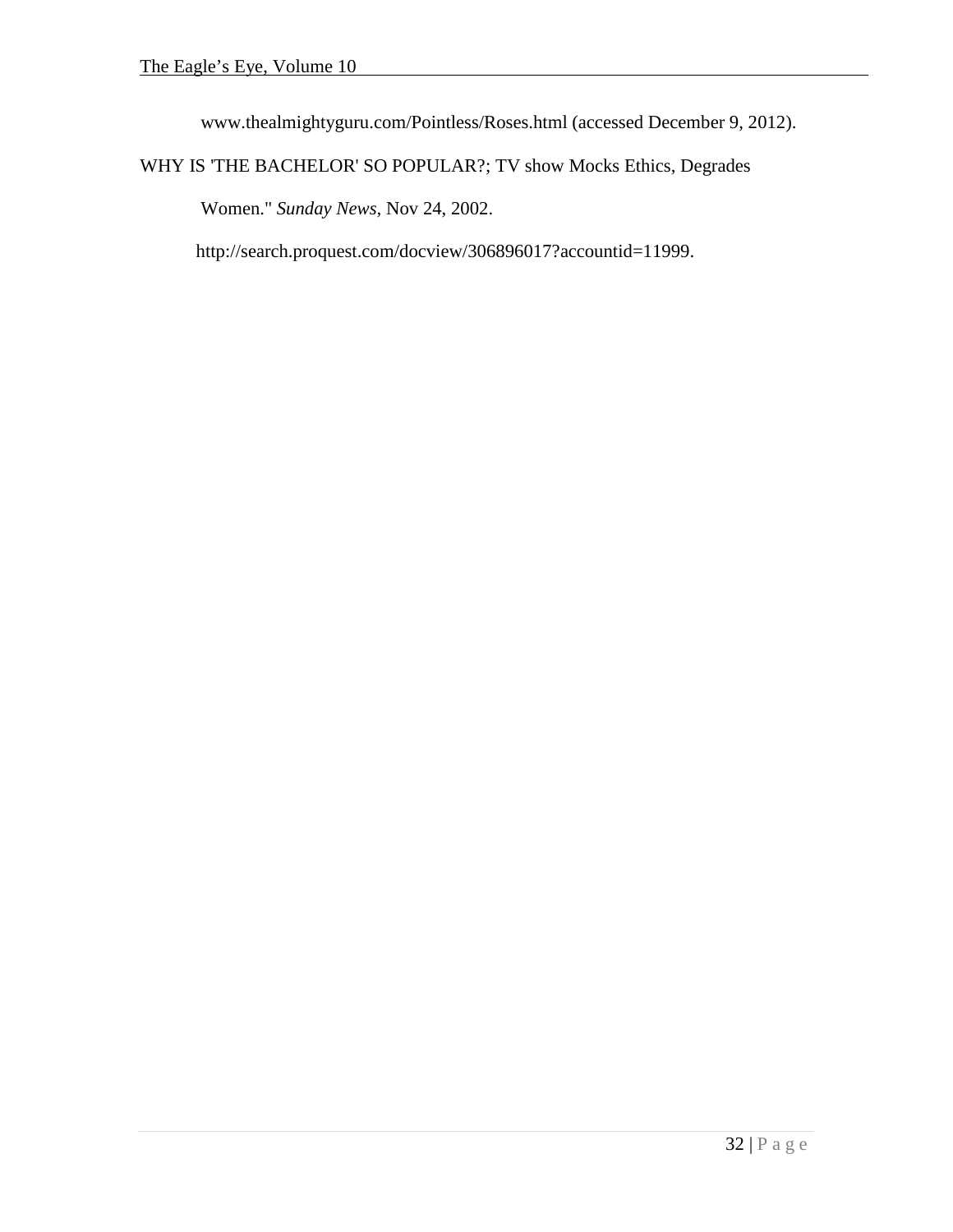#### *Buying the Lies* **By: Kristin MacKenzie**

In 1998, *The Truman Show* asserted that we accept the reality of the world with which we are presented.<sup>[1](#page-34-0)</sup> Humans naturally believe what they are told. They are taught to believe in Santa and the Easter Bunny without little doubt that what we are being taught is fake; however, when we find out that we have been tricked, we act as though we've known all along. Undoubtedly, we will tell our kids about Santa and the Easter Bunny. It should come as no surprise that when the cast of *Laguna Beach* and *The Hills* admitted that the nine season enterprise had been completely staged and scripted, audiences were not phased by it all. Most will admit that they knew all along it was fake. Yet why do viewers still tune in each week after they bought the lie that what they were watching was not real?

In 2003, MTV and producers Liz Gateley and Adam DiVello developed a show that would document the lives of several wealthy teenagers living in California. Originally meant to take place in Beverly Hills, the show was forced to relocate to Laguna Beach High School when the producers failed to reach an agreement with Beverly Hills High. The producers had hoped for the show to be a reality version of the hit TV show *Beverly Hills: 90210* in which they would capture "the conversations that happened at the lockers and in the lunchroom quad."<sup>[2](#page-34-1)</sup>

After receiving approval from Laguna Beach High School, the producers were given three days to interview and cast the students. The crew held numerous interviews at

<span id="page-34-0"></span><sup>1</sup> "The Truman Show (1998) - Memorable quotes." IMDb - Movies, TV and Celebrities. http://www.imdb.com/title/tt0120382/quotes (accessed December 13, 2012). <sup>2</sup> "MTV The Hills Revealed (Part 1/2) - YouTube." YouTube.

<span id="page-34-1"></span>http://www.youtube.com/watch?v=NMhAtCw48wY (accessed December 13, 2012).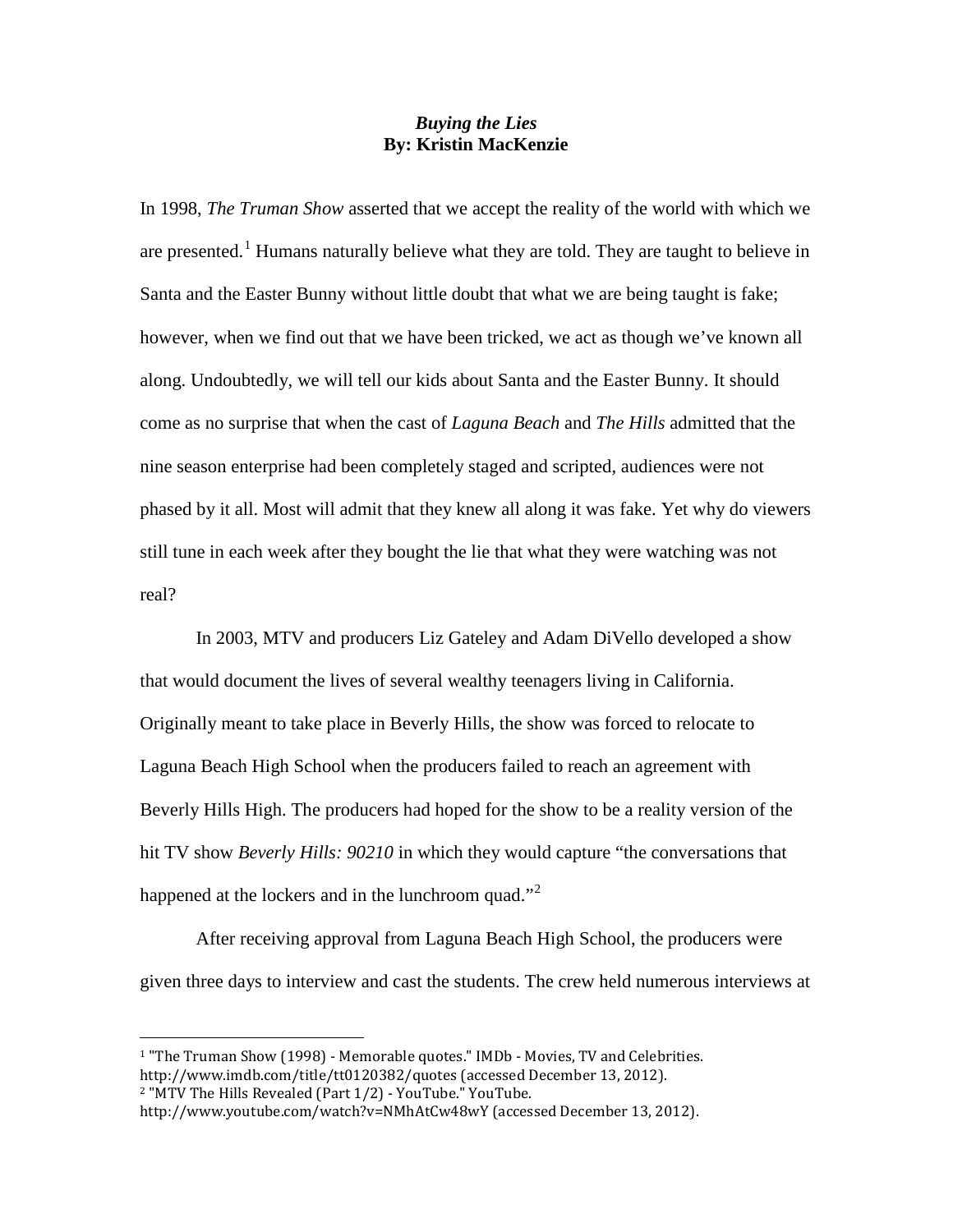the school, where they got to know the students and determine who was perfect for the show. Through the casting interviews, the producers uncovered a love triangle that seemed to involve numerous students at the school. It was at that point that the producers realized they had found their focus. However, fearful that MTV's portrayal of the students would reflect poorly on the school, school officials later decided to forbid MTV from filming inside the school. No school meant no classrooms, no prom, and no football games. $3$ 

Producers decided to continue with the concept of the show and only filmed the students outside of school. "Faced with no access to the school, producers took a massive gamble: to shoot a high school drama without ever being able to show the high school itself. That's what turned the show into more about what the kids were doing Thursday, Friday, Saturday night or what they were doing at the beach."<sup>[4](#page-35-1)</sup>

The producers' gamble paid off. *Laguna Beach* aired for three seasons and in 2006, *The Hills*, a spinoff of *Laguna Beach* premiered. *The Hills* aired for six seasons and starred many of the original cast members from *Laguna Beach* while incorporating many new cast members. However, during the fifth season of *The Hills*, critics began to question the legitimateness of the shows. Rumors began to spread that the producers scripted the show and started drama between the cast members in order to improve the ratings of the show.

The series finale of *The Hills* aired on July 13, 2010. The episode aimed at closing the book on most of the cast members. However, the show left one question unanswered: was everything real or was it all a hoax? Entitled "All Good Things…," the show ended

<span id="page-35-0"></span><sup>3</sup> "MTV The Hills Revealed (Part 1/2) - YouTube."

<span id="page-35-1"></span><sup>4</sup> Ibid.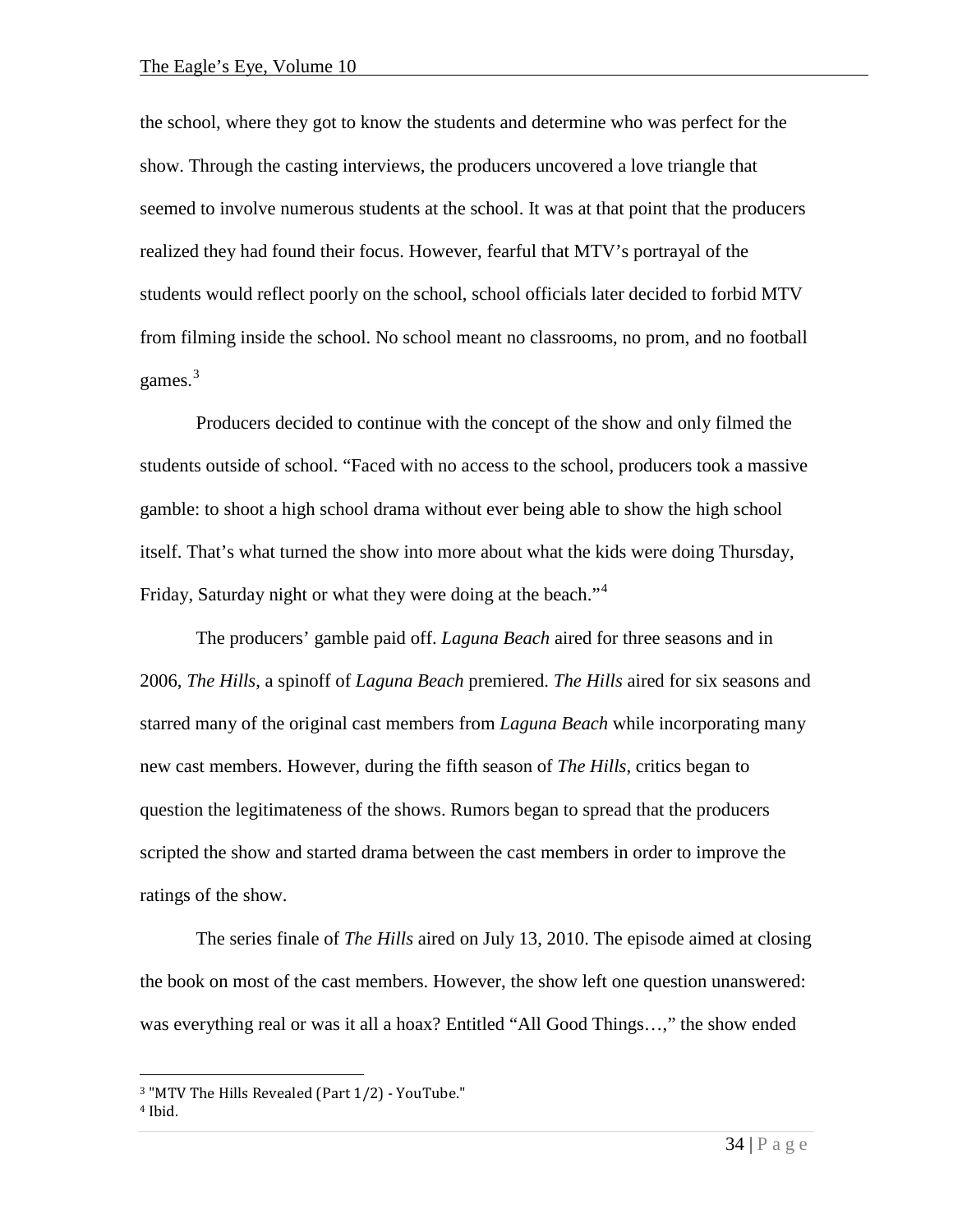in a finale that was later ranked #21 on the TV Guide Network special, *The Most Unforgettable Finales*. [5](#page-36-0) The episode followed the characters as they said goodbye to one another and presumably moved onto life after *The Hills*. All was well until the closing scenes:

> After a quick flashback of our favorite Hills memories, the camera pans out -- and we see the entire crew watching the action, the exterior of Kristin's apartment replaced by a Hollywood sound stage. Kristin hops out of 'her' car (it's only three feet away), laughs, and gives Brody a playful hug. So ends the sixth and final season of The Hills. Or, as the director would say, 'that's a wrap.'[6](#page-36-1)

Viewers were left amazed. After nine seasons and two series, had we really been hoaxed into believing that what we were really watching was the cast members' real life? Cast members admitted that we fell victim to their manipulation. In an interview with Regis Philbin and Kelly Ripa on *Regis and Kelly Live*, Kristin Cavallari revealed the truth about the show. Regis asked Kristin, "This was the first reality show or was it a reality show? Was anything scripted on the show?"<sup>[7](#page-36-2)</sup> Kristin visibly tensed at the question, but answered: "We don't have cameras with us 24 hours a day, 7 days a week so there's only so much of someone's real life that you can capture."<sup>[8](#page-36-3)</sup> He then asked, "Have they captured your real life."<sup>[9](#page-36-4)</sup> She laughed and responded, "No. I look at the hills as work and I have my personal life and my friends that aren't on the show."  $10$ 

<span id="page-36-0"></span><sup>5</sup> "The Hills | Ep. 612 | All Good Things... | Episode Summary, Video, Photos | MTV." New Music Videos, Reality TV Shows, Celebrity News, Top Stories | MTV.

http://www.mtv.com/shows/the\_hills/season\_6/episode.jhtml?episodeID=168981#moreinfo (accessed December 13, 2012).

<span id="page-36-2"></span><span id="page-36-1"></span><sup>6</sup> Ibid.

<sup>7</sup> "Kristin Cavallari interview about The Hills - YouTube." YouTube. http://www.youtube.com/watch?v=qiVDzFIDraM&list=PLqfHcdIfB-

<span id="page-36-3"></span>Zzi\_KnadFs2ryJSNjpvMqRo&index=4 (accessed December 13, 2012).

<sup>8</sup> "Kristin Cavallari interview about The Hills - YouTube."

<span id="page-36-4"></span><sup>9</sup> "Kristin Cavallari interview about The Hills - YouTube."

<span id="page-36-5"></span> $10$  Ibid.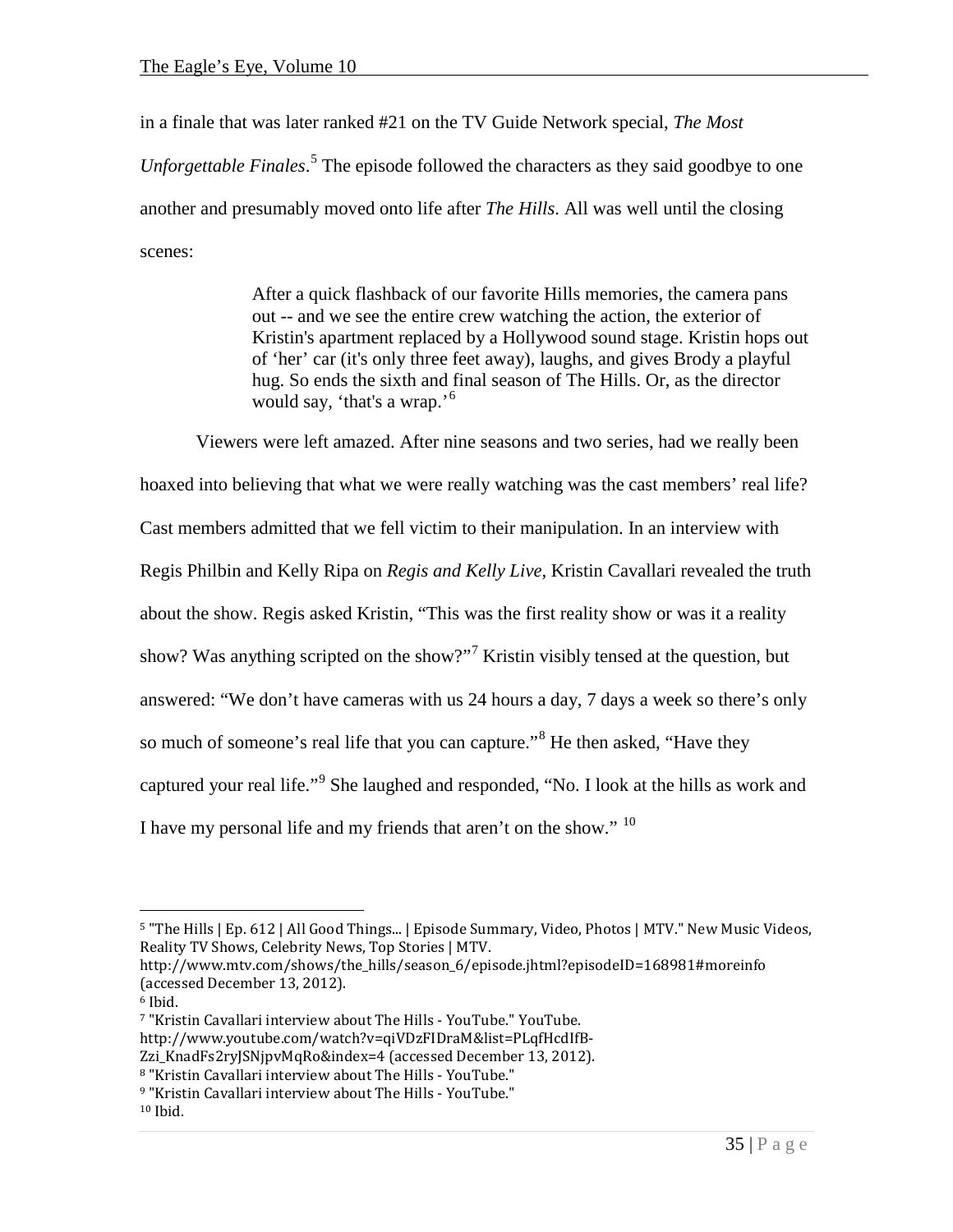Kristin talked about how when the cast members showed up at restaurants or public places, they had their own sections to sit in where they are removed from the public. She made a clear distinction between her real life and the life she led on the show. Finally, she concluded the interview saying, "I was just going to high school one day and now here I am."[11](#page-37-0) Since *Laguna Beach* and *The Hills*, Kristin has pursued an acting career and has starred on *Dancing With the Stars*. She is currently engaged to Chicago Bears football player Jay Cutler, and they have one child together.

So why do we continue to watch shows that manipulate us into believing they are? Why do we accept that we have been lied to and continue to watch them? According to research, we have sixteen basic desires, or motives, that need to be fulfilled for us to experience a fulfilled life. These sixteen desires include: power, curiosity, independence, status, social contract, vengeance, honor, idealism, physical exercise, romance, family, order, eating, acceptance, tranquility and saving. When a basic goal is obtained, people experience joy, or an intrinsically valued feeling.<sup>[12](#page-37-1)</sup> Basic motivation influences what people pay attention to and what they do.<sup>[13](#page-37-2)</sup>

Furthermore, we have the potential to experience the sixteen desires as a consequence of direct or vicarious experiences.<sup>[14](#page-37-3)</sup> This explains why we watch reality TV. When we experience a joy vicariously, it is short-lived, which means we have to experience the event repeatedly to experience the joy often. Therefore, we embrace television viewing as a convenient, minimal effort means of vicariously experiencing the

<span id="page-37-0"></span> $11$  Ibid.

<span id="page-37-1"></span><sup>12</sup> Steven Reiss, and James Wiltz. "Why People Watch Reality TV." *Media Psychology* 6 (2004): 363- 378.

http://fh6gr8dl7j.scholar.serialssolutions.com/?sid=google&auinit=S&aulast=Reiss&atitle=Why+peo ple+watch+reality+TV&id=doi:10.1207/s1532785xmep0604\_3&title=Media+psychology&volume=6 &issue=4&date=2004&spage=363&issn=1521-3269 (accessed December 13, 2012).  $13$  Ibid.

<span id="page-37-3"></span><span id="page-37-2"></span><sup>14</sup> Steven Reiss, and James Wiltz. "Why People Watch Reality TV."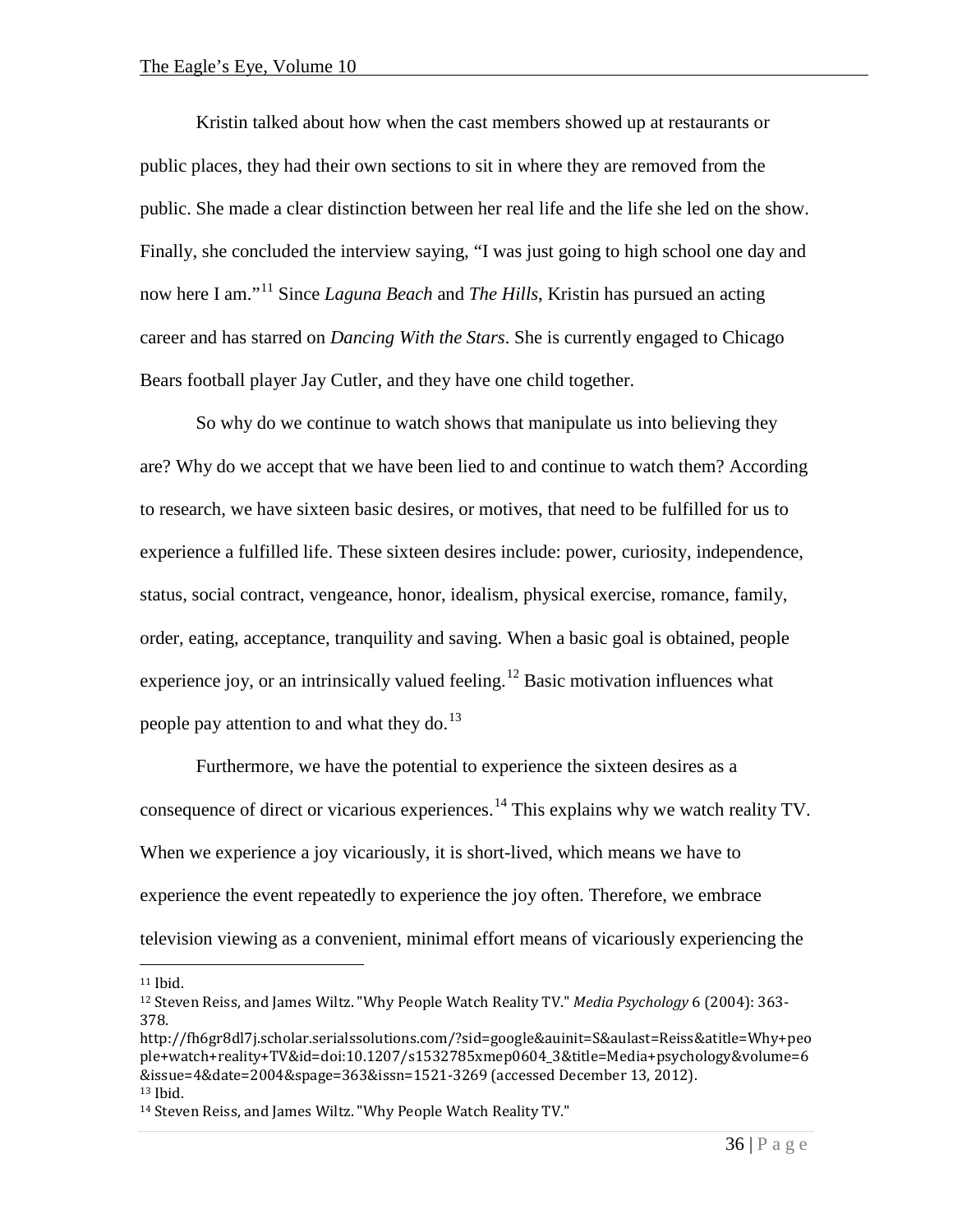sixteen desires repeatedly. Sensitivity theory claims that media use is motivated and that people select media based on their needs.

> According to sensitivity theory, people go through life seeking to experience 16 basic (end) goals and associated joys, and they concentrate on those that are strongest and most highly valued (which depends on individuality). Soon after a basic goal is obtained, the desire reasserts itself and must be satisfied anew. A few hours after eating, for example, hunger re-emerges. A vengeful person who has experienced a few days of minimal conflict may become motivated to pick a fight or argument. Because basic desires quickly reassert themselves and, thus, can be satiated only temporarily, people seek ways to repeatedly satisfy their most important basic desires.<sup>[15](#page-38-0)</sup>

Furthermore, research shows that not only do we watch shows that appeal to our desires, but we watch shows based on our age. "Results indicate that as persons perceive themselves to be in different stages of life and take on age-appropriate roles, tasks and perspectives, they have distinctively different reasons for viewing."<sup>[16](#page-38-1)</sup> Typically, factors that have been seen as determinants of heavy television use include availability of free time, low income or class status, low education, emotional difficulties and lack of structured social interactions. However, research suggests that our age plays a large role in our susceptibility to reality TV programs:

> To a large degree, age norms anchor and structure our lives. Every age carries with it expectations of certain roles that should be performed and statuses that should be attained if one is to be considered (by his or herself and others) to be "on time." By identifying with others in age-related "lifestages," individuals make decisions about what they should be feeling and doing (getting married, building a career, retiring) based on what they perceive others in their "stage" to be doing.<sup>[17](#page-38-2)</sup>

We have a need to associate ourselves with others and to relate our actions to the actions

<span id="page-38-1"></span><span id="page-38-0"></span><sup>&</sup>lt;sup>15</sup> Ibid.<br><sup>16</sup> Mary Chayko. "How You "Act Your Age" When You Watch TV." *Springer* 8 (1993): 573-593.

http://dbproxy.lasalle.edu:2149/stable/pdfplus/684964.pdf?acceptTC=true (accessed December 13, 2012).

<span id="page-38-2"></span><sup>17</sup> Mary Chayko. "How You "Act Your Age" When You Watch TV."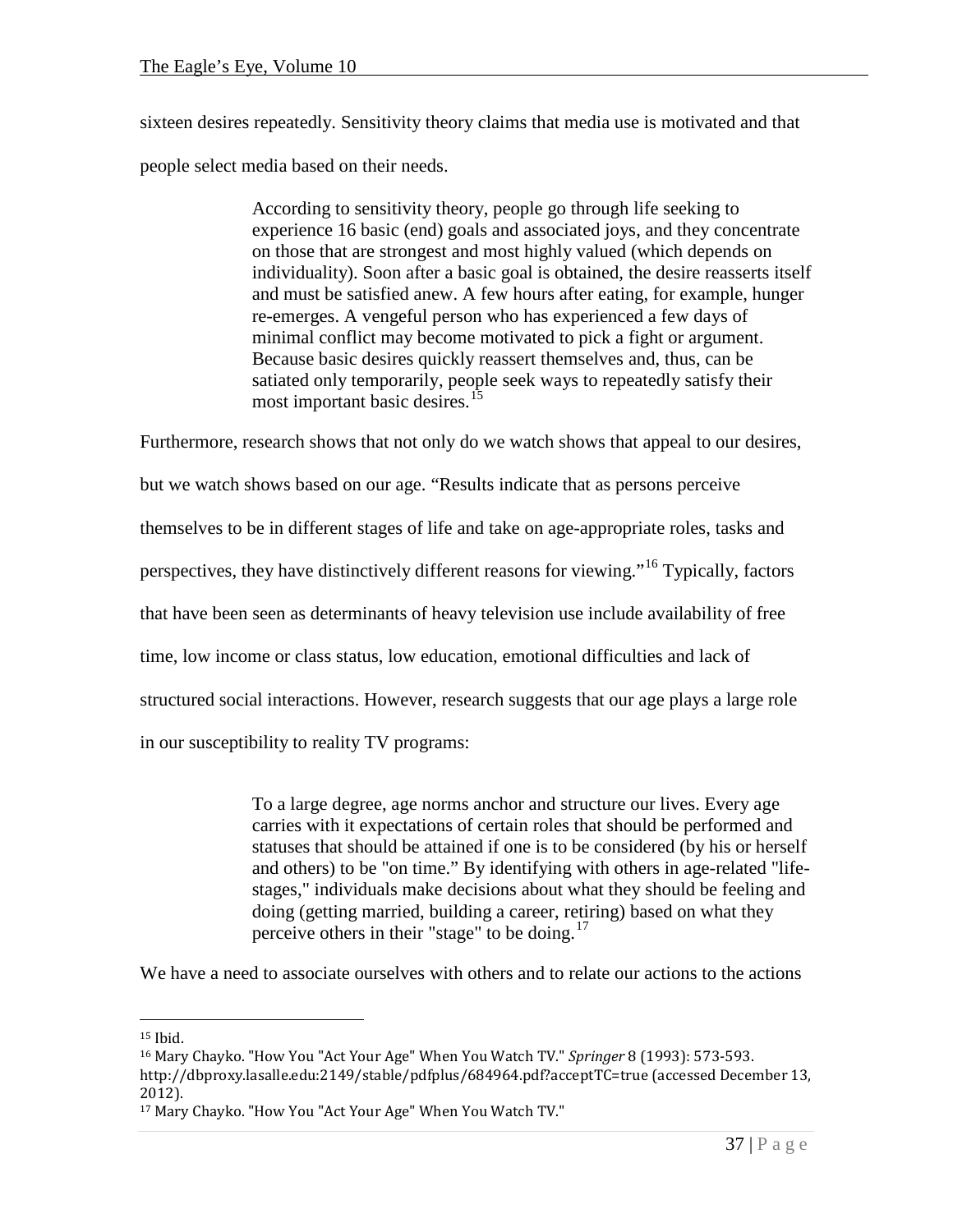of others. By doing so, we are able to determine if our actions are appropriate.

"All TV shows, not just reality shows, help construct scenarios that demonstrate how some behaviors will be rewarded or punished. The concern is that frequent viewers of these shows will learn these behaviors, see them as desirable and then model them in the actual real world."<sup>[18](#page-39-0)</sup> Referring back to the sensitivity theory, it is important to look at the effects of reality TV shows, such as *Laguna Beach* and *The Hills*. These shows are targeted at teenagers and young adults.

The audiences of these shows typically range from 15-30 years of age. At this age, individuals are impressionable. According to Erik Erikson, individuals are in the fifth stage of Psychosocial Development.<sup>[19](#page-39-1)</sup> The major milestone at this stage is known as Identity vs. Role Confusion. During the "psycho-" aspect of this stage, adolescents explore, experiment with, and are interested in developing new and uniquely personal aspirations, possible future selves, personal beliefs, occupational interests and sexual orientations.<sup>[20](#page-39-2)</sup> Adolescents have an inbred inclination to seek experiences that help them determine their personal opinions about themselves. They need interactions that allow them to figure out their opinions about situations.

Furthermore, during the social aspect of this stage, adolescents learn through peers, role models and a variety of other members of the culture or society.<sup>[21](#page-39-3)</sup> These examples provide and encourage a wide range of lifestyles about ways of making a

<span id="page-39-0"></span><sup>&</sup>lt;sup>18</sup> Micki, Fahner. "The real effects of reality TV | USA TODAY College." Untitled Document. http://www.usatodayeducate.com/staging/index.php/campuslife/the-real-effects-of-reality-tv (accessed December 13, 2012).

<span id="page-39-1"></span><sup>19</sup> "Identity vs Role Confusion." The University of Iowa.

http://www.uiowa.edu/~c07p075a/class1/Classhandouts/identityvsconfusion.htm (accessed December 13, 2012).

<span id="page-39-3"></span><span id="page-39-2"></span><sup>20</sup> Ibid.

<sup>21</sup> "Identity vs Role Confusion."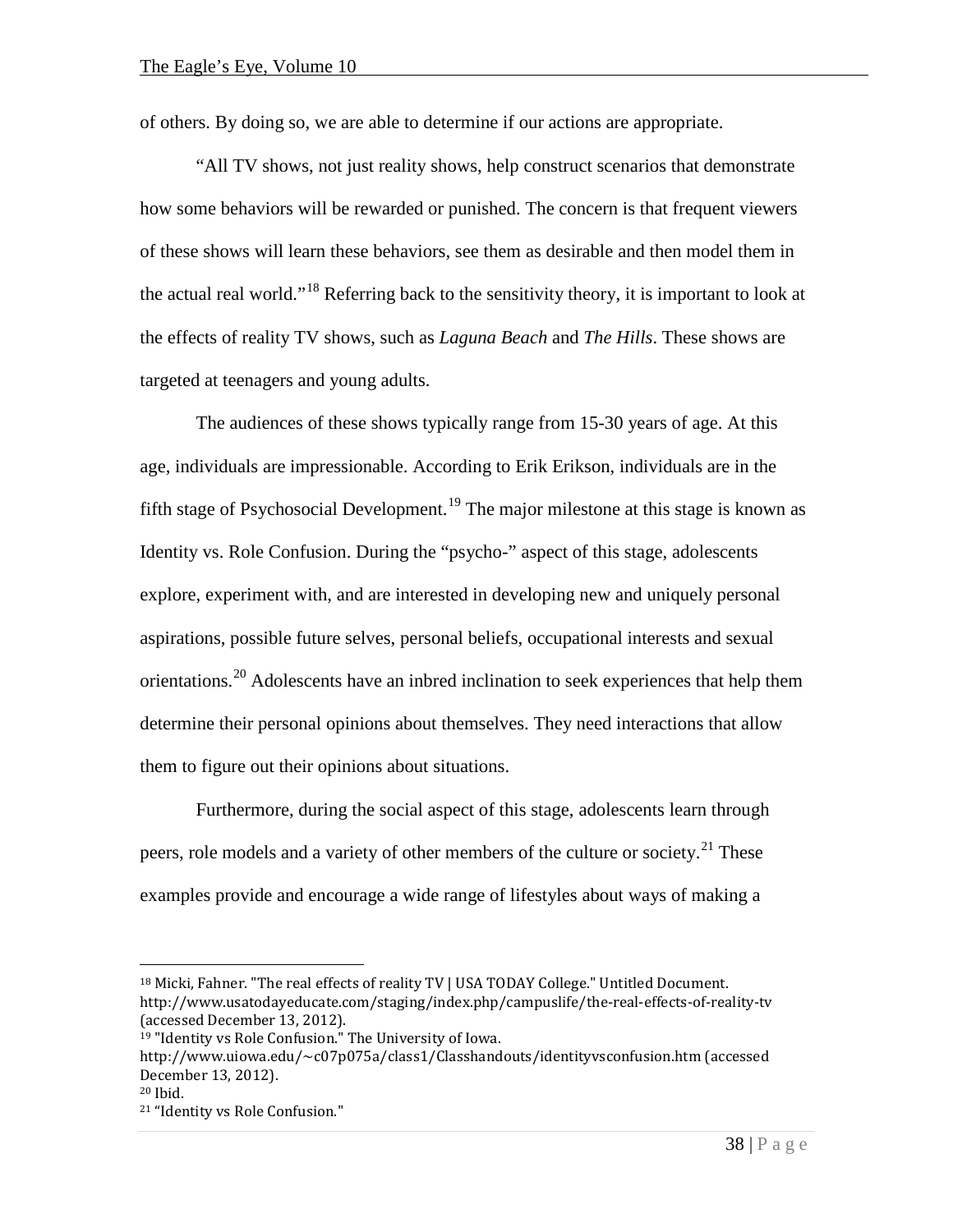living, ways of behaving, ways of expressing oneself and ways of thinking.<sup>[22](#page-40-0)</sup> Adolescents look to their peers for confirmation on what is acceptable and what is not. While they are seeking ways to be an individual, they look to society to tell them if they are becoming socially acceptable. That concept is the ultimate Psychosocial Conflict of this stage. "Adolescents explore variation in identities they see others express/model and they then test out how the culture reacts to their own expressions of these identities."<sup>[23](#page-40-1)</sup>

There are two outcomes of this stage: identity or role confusion. If adolescents develop a willingness to seek out, experiment with, explore, and even commit to aspects of identity, then they have achieved the goal of identity. However, if adolescents foreclose on an identity without exploring options or postpone the exploration and commitment process then they begin to experience role confusion.<sup>[24](#page-40-2)</sup>

Many adolescents today grow up in homes without role models or people to model appropriate social behavior. They are left to fend for themselves and they often turn to television for models of behavior. The problem arises when they turn to shows like *Laguna Beach* and *The Hills* as examples. As previously stated "All TV shows, not just reality shows, help construct scenarios that demonstrate how some behaviors will be rewarded or punished," Gorham said. "The concern is that frequent viewers of these shows will learn these behaviors, see them as desirable and then model them in the actual real world."[25](#page-40-3) Adolescents see behaviors shown on *Laguna Beach* and *The Hills* and try to emulate those behaviors. They see Kristin Cavallari drinking in high school and they learn to set unrealistic goals about their lives. They see the cast of *Laguna Beach* as

<span id="page-40-0"></span><sup>22</sup> Ibid.

<span id="page-40-1"></span> $23$  Ibid

<span id="page-40-2"></span><sup>24</sup> Ibid.

<span id="page-40-3"></span><sup>&</sup>lt;sup>25</sup> Micki Fahner. "The real effects of reality TV | USA TODAY College."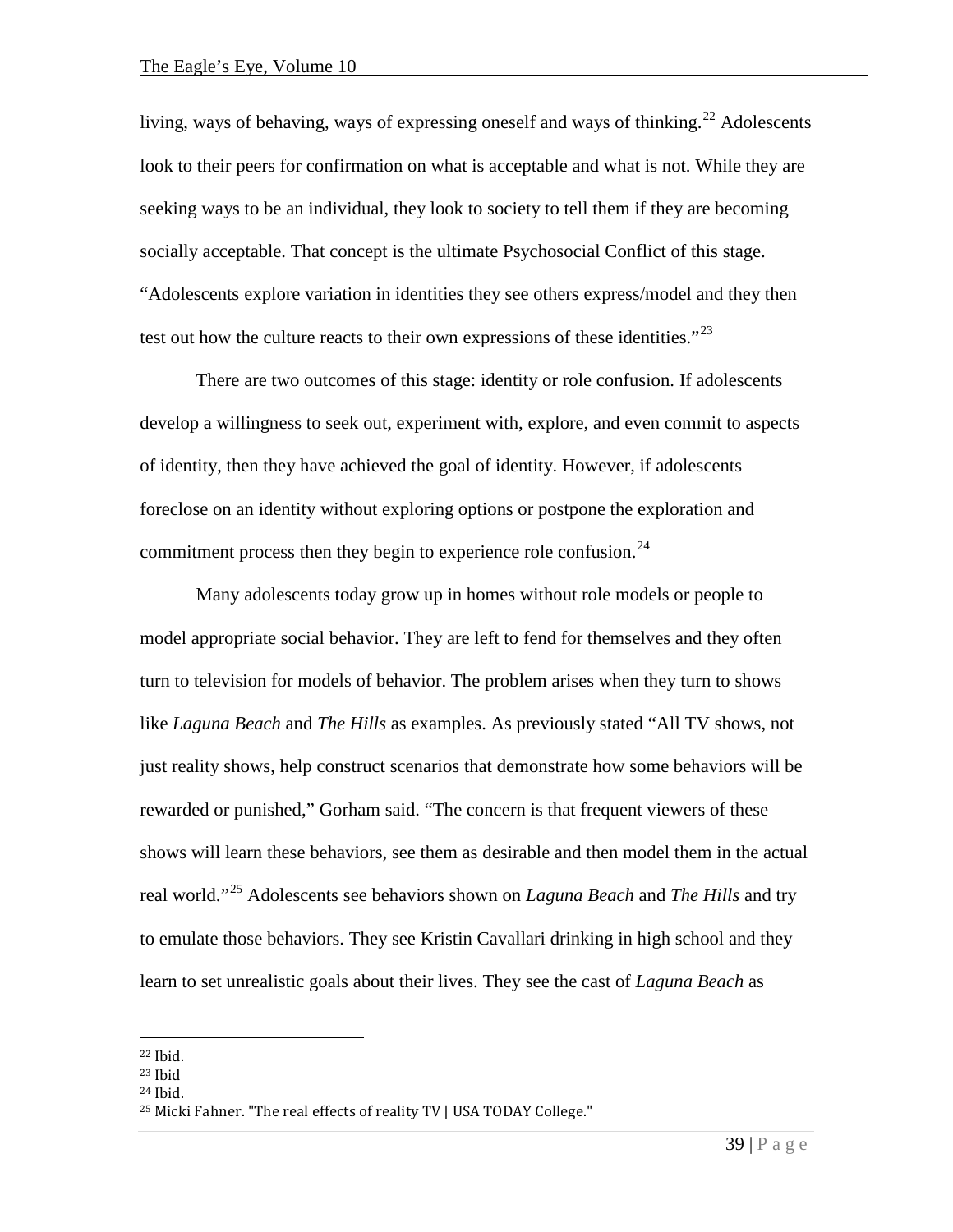emulations of who they should be one day without realizing that the lives the cast members are leading are not their real lives.

> Furthermore, adolescents do not watch reality TV shows with an objective eye. They are drawn into the storylines and the cast members' lives and they fail to realize any scripting that may take place. They buy the lie that the producers sell them: that everything they see is real life. Sherri Williams, a PhD. candidate and adjunct instructor at Syracuse University, said that casting decisions in reality television seem to be based on stereotypes – a notion she finds to be problematic. "It seems that reality show directors and producers are not looking to cast whole, complete people. They're casting types, and that leads to stereotyping," Williams said. Williams also notes that many reality programs demonstrate behavior, but never show the characters facing the results of their actions. "There aren't any consequences on these shows, and that's problematic."<sup>[26](#page-41-0)</sup>

Most teenagers do not realize that they are being tricked into buying whatever the shows present them with. Unfortunately, they are led to believe false information. They are shown stereotypes and taught that is how they should grow up. When they fail to fulfill these stereotypical roles, they reach a sense of role confusion. Decades ago, younger generations were taught to look up to people with Judeo-Christian morals. Today, the youth of America is taught to look up to models that get by doing nothing. These people don't have to work hard to earn a living, but sadly they will earn more than any of us, yet it took them less than half of the effort. In an interview, Kristin Cavallari admitted that she willingly participated in whatever the producers asked her to do.<sup>[27](#page-41-1)</sup> She admitted to causing drama between cast members, faking relationships and faking friendships on the show. These are the type of people adolescents are learning to become.

Furthermore, both *Laguna Beach* and *The Hills* use nametags. Whenever a cast

<span id="page-41-0"></span><sup>&</sup>lt;sup>26</sup> Fahner, Micki. "The real effects of reality TV | USA TODAY College."

<span id="page-41-1"></span><sup>&</sup>lt;sup>27</sup> "Was The Hills Scripted? - Reality Tea." Reality TV News Spilled Daily From Your Favorite Reality Shows! - Reality Tea. http://www.realitytea.com/tag/was-the-hills-scripted/ (accessed December 13, 2012).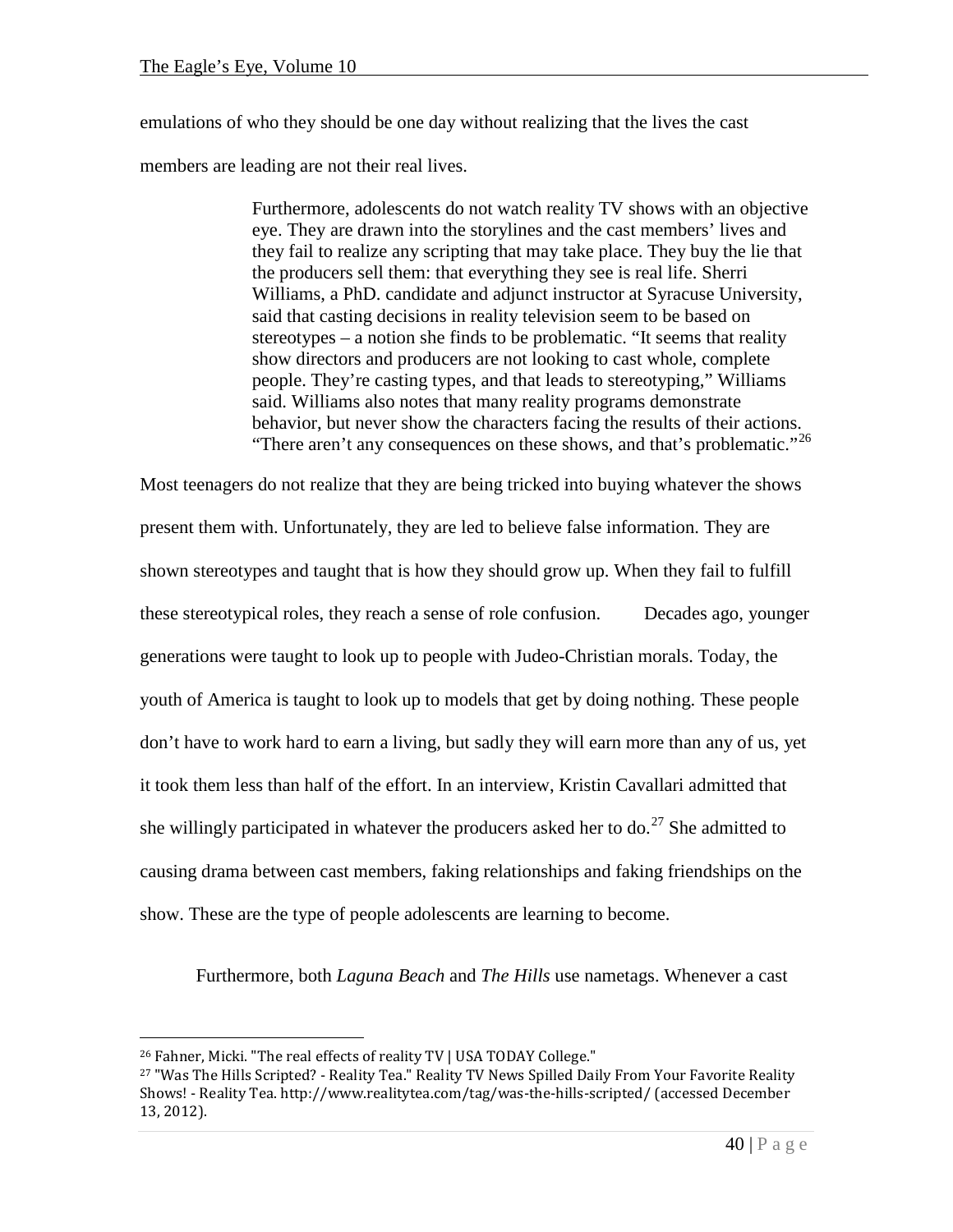member enters the scene, their name flashes across the screen. While the cast members are already established and remain the same throughout the show, the producers still feel the need to introduce the cast every time they enter. This is an example of the superficiality that is evident throughout the program.

In the final season of *The Hills*, Lauren Conrad, who was the original star of both *Laguna Beach* and *The Hills*, decided not to star. The producers of the show encouraged her not to return for the final season because she was too nice. According to an interview, *The Hills* was competing on MTV with controversial shows like *Jersey Shore* and *Skins*. Lauren was perceived as a nice girl, "but that's not always entertaining."<sup>[28](#page-42-0)</sup> So for the sake of entertainment, the nice girls were replaced with the not-so-nice girls. As Sherri Williams said, "It seems that reality show directors and producers are not looking to cast whole, complete people.<sup> $29$ </sup> These people who are being casted are not the models Amerian youth should be looking up to. They are not well-rounded people, with strong morals. For the record, Lauren Conrad has gone on to become a *New York Times* bestselling author and is the manager of two clothing lines. Kristin Cavallari has gone on to have a baby with a man she isn't sure she will ever marry.<sup>[30](#page-42-2)</sup>

Furthermore, the show uses various tactics to encourage viewers to watch. One such tactic is the use of music. Every week, the programs showcase new artists. They are the type of artists that the "in" crowd would listen to. The artists and song titles are shown at the bottom of the screen as the song plays throughout the episode. This type of product placement is interesting because it is a subtle encouragement to promote various

<span id="page-42-0"></span><sup>28</sup> "Was The Hills Scripted? - Reality Tea.".

<span id="page-42-1"></span><sup>&</sup>lt;sup>29</sup> Fahner, Micki. "The real effects of reality TV | USA TODAY College."

<span id="page-42-2"></span><sup>30</sup> "Kristin Cavallari interviewed by Perez Hilton - YouTube." YouTube.

http://www.youtube.com/watch?v=pBCMDNqj6bI&list=PLqfHcdIfB-

Zzi\_KnadFs2ryJSNjpvMqRo&index=1 (accessed December 13, 2012).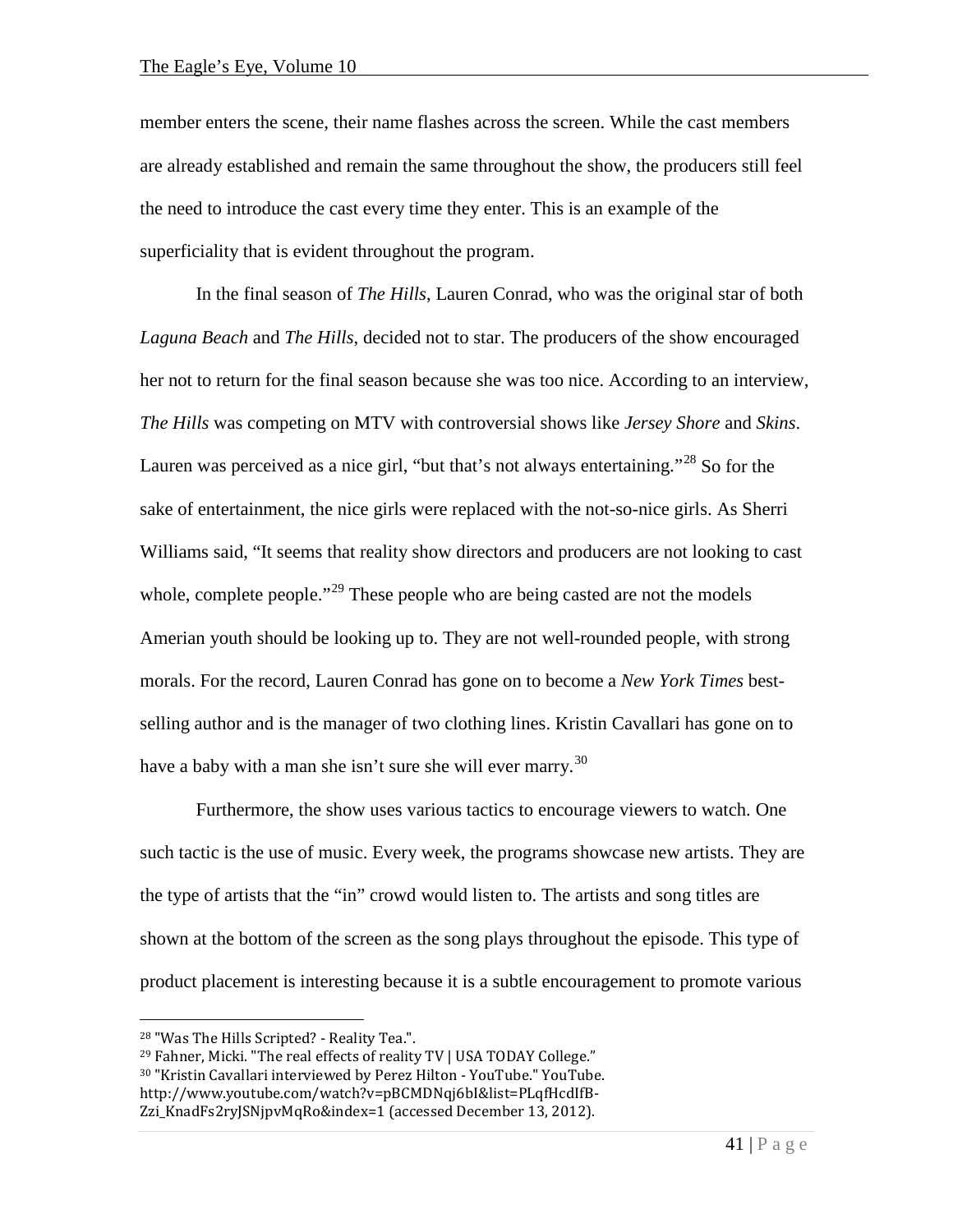artists. Each week young viewers tune in to hear these new songs.

The most important point to remember is that things were not always supposed to be this way. When the show first started, it was meant to be a documentary about the lives of teenagers. It was supposed to catch those moments in high school that everyone can relate to: catching up with your friends at your locker between classes, discussing the upcoming football game, and talking about prom dates. That is what the producers originally set out to capture; however, nine seasons later, they ended up with something much more. As the seasons went on, the producers couldn't help but run with what they had been given.

The necessary question is, why did we continue to watch? When we found out that the shows were staged and scripted, why didn't we turn away? Despite that we found out we had been deceived, we still tuned in the following week to see if Kristin and Brody finally got back together. The truth lies in what draws us to shows like this. While we accept that the show is not as real as its title claims to be, the people are real. They are faced with real life situations whether it be a break up or a parents' divorce, and these are all things that real life teenagers can relate to. While the situations are exaggerated, the emotions are real. The tears, upset, and happiness are all emotions that real life teenagers can relate to and that is what brings the viewers back week after week.

Humans are naturally curious, and reality TV undoubtedly feeds our curious natures. It allows us to watch someone else's life without it having any direct effect on our own. We were not emotionally distraught when Stephen dumped Kristin for Lauren. In fact, most of us probably thought "I'm glad that's not me" and that is exactly what reality TV does for us. Reality TV shows us that maybe our lives aren't as bad as we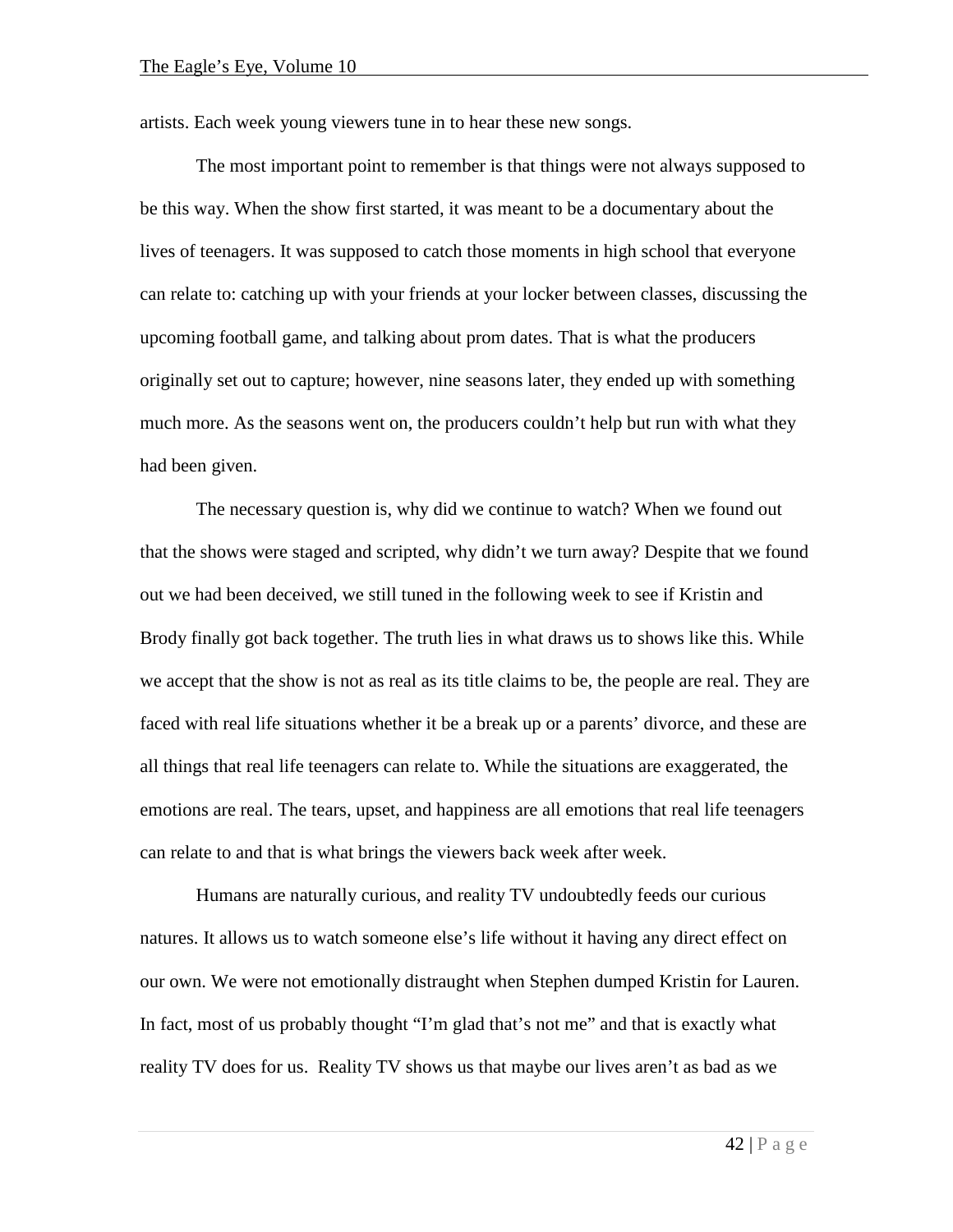thought they were before tuning in to the latest episode of *Laguna Beach* or *The Hills.*

Ultimately, when the camera panned out and Kristin got out of the car and hugged Brody as he stood on a Hollywood sound stage, we weren't shocked. We had accepted the reality of the world that we were presented with. We bought the lie possibly because all along we knew we were being lied to. What it comes down to is that we became invested in the cast members and the stories, real or not. They were examples of what we hoped to become or what we were glad we weren't.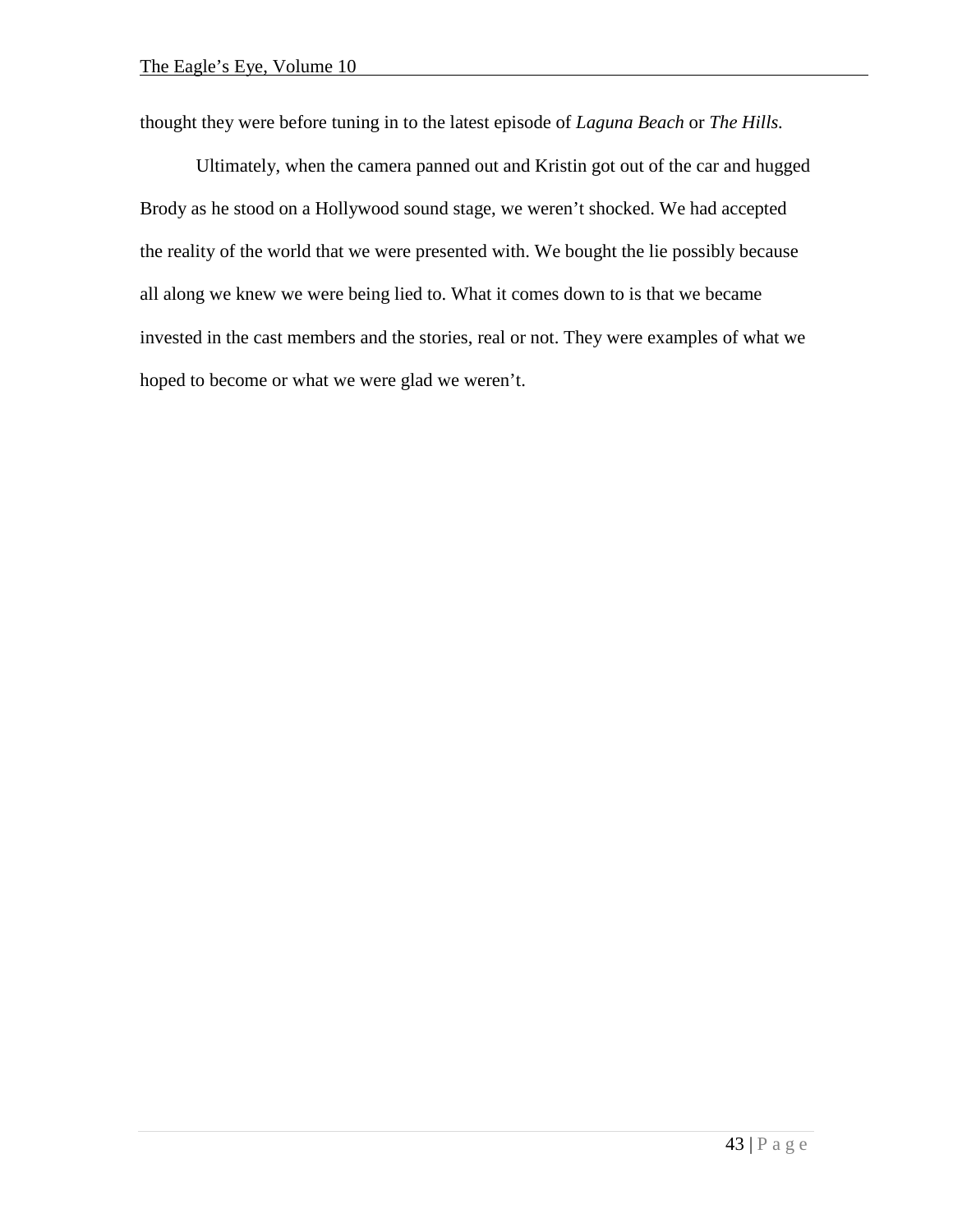## **Bibliography**

Chayko, Mary. "How You "Act Your Age" When You Watch TV." *Springer* 8 (1993): 573-593.

http://dbproxy.lasalle.edu:2149/stable/pdfplus/684964.pdf?acceptTC=true (accessed December 13, 2012).

Donnelly, Matthew. "Was Laguna Beach Real? Stephen Colletti FINALLY Answers. Kind Of.." MTV: Remote Control. remotecontrol.mtv.com/2012/07/26/waslaguna-beach-real-stephencolletti//fh6gr8dl7j.scholar.serialssolutions.com/?sid=google&auinit=S&aulast=R eiss&atitle=Why+people+watch+reality+TV&id=doi:10.1207/s1532785xmep060 4\_3&title=Media+psychology&volume=6&issue=4&date=2004&spage=363&iss n=1521-3269 (accessed December 13, 2012).

- Fahner, Micki. "The real effects of reality TV | USA TODAY College." Untitled Document. http://www.usatodayeducate.com/staging/index.php/campuslife/thereal-effects-of-reality-tv (accessed December 13, 2012).
- "Identity vs Role Confusion." The University of Iowa. http://www.uiowa.edu/~c07p075a/class1/Classhandouts/identityvsconfusion.htm (accessed December 13, 2012).
- "Kristin Cavallari interview about The Hills YouTube." YouTube. http://www.youtube.com/watch?v=qiVDzFIDraM&list=PLqfHcdIfB-Zzi\_KnadFs2ryJSNjpvMqRo&index=4 (accessed December 13, 2012).
- "Kristin Cavallari interviewed by Perez Hilton YouTube." YouTube. http://www.youtube.com/watch?v=pBCMDNqj6bI&list=PLqfHcdIfB-Zzi\_KnadFs2ryJSNjpvMqRo&index=1 (accessed December 13, 2012).
- "MTV The Hills Revealed (Part 1/2) YouTube." YouTube. http://www.youtube.com/watch?v=NMhAtCw48wY (accessed December 13, 2012).
- Reiss, Steven, and James Wiltz. "Why People Watch Reality TV." *Media Psychology* 6 (2004): 363-378. http://fh6gr8dl7j.scholar.serialssolutions.com/?sid=google&auinit=S&aulast=Reis s&atitle=Why+people+watch+reality+TV&id=doi:10.1207/s1532785xmep0604\_ 3&title=Media+psychology&volume=6&issue=4&date=2004&spage=363&issn= 1521-3269 (accessed December 13, 2012).
- "The Hills | Ep. 612 | All Good Things... | Episode Summary, Video, Photos | MTV." New Music Videos, Reality TV Shows, Celebrity News, Top Stories | MTV. http://www.mtv.com/shows/the\_hills/season\_6/episode.jhtml?episodeID=168981 #moreinfo (accessed December 13, 2012).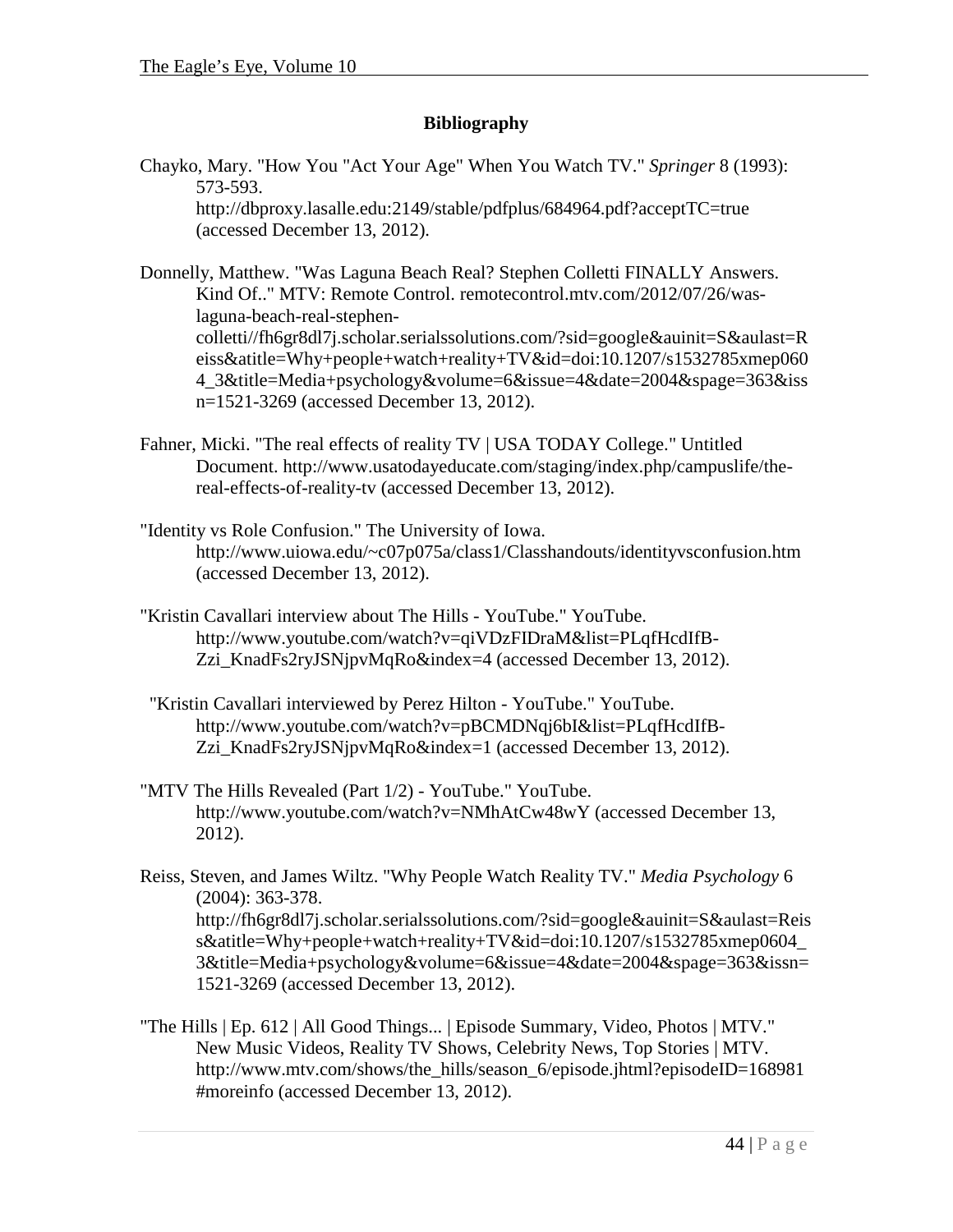- "The Truman Show (1998) Memorable quotes." IMDb Movies, TV and Celebrities. http://www.imdb.com/title/tt0120382/quotes (accessed December 13, 2012).
- "Was The Hills Scripted? Reality Tea." Reality TV News Spilled Daily From Your Favorite Reality Shows! - Reality Tea. http://www.realitytea.com/tag/was-thehills-scripted/ (accessed December 13, 2012).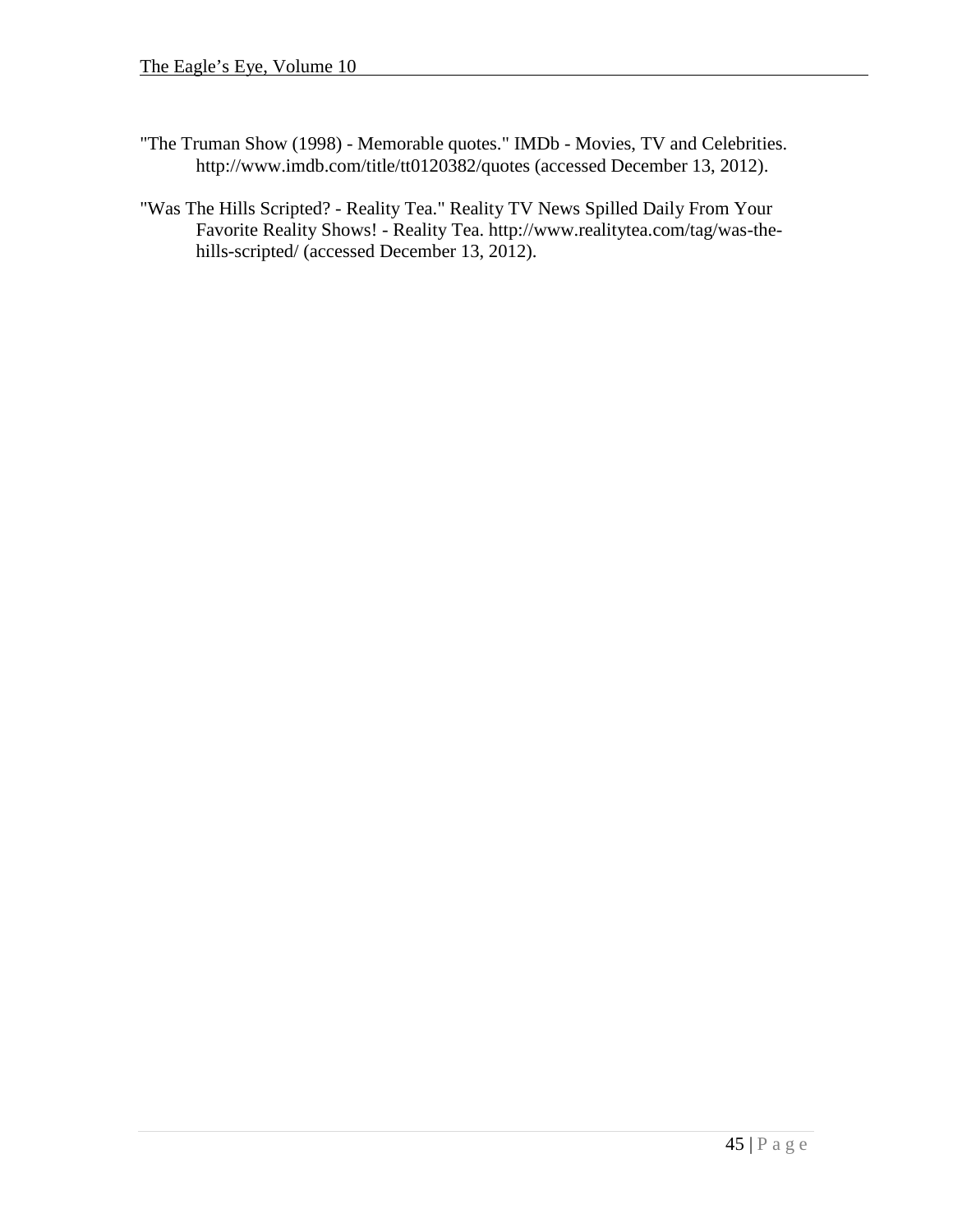## **Physicians', Surgeons' Tools: Past and Present By: Moira McEntee**

Across centuries, many factors affected American medicine, but the tools doctors have used across time have played a dominant role in medical development of medicine in America from the Civil War era to the present.

## American Civil War 1861-1865:

 $\overline{a}$ 

The Civil War served as a "watershed" in the development of American medicine. At the start of the war in 1861, hospital and ambulance facilities did not exist as they do today. Injured men often became stranded, alone on battlefields for several days without receiving care for their wounds. Health and hygiene practices were primative at the beginning of the war. This allowed diseases, such as typhoid and dysentery, to run ramped in military camps and hospitals. In addition, the lack of sanitation posed many problems for both the Union and Confederate armies as sickness and loss of life became increasingly prevalent.

Some argue that the legacy of the war can be observed in the transformation of the hospital from a "charity institution for the destitute into a curative institution that appealed to all classes."[1](#page-47-0) In addition, the Civil War allowed for the expansion of "medical science to include such principles as sanitation, standardization, and organizational efficiency."<sup>1</sup> Along with reorganization of hospitals and developments in medical science, the Civil War led to a rise of a formally trained class of medical professionals, specifically nurses. Troops generally relied on field surgeons, Catholic nuns, and volunteers who were always in short supply. <sup>1</sup>

<span id="page-47-0"></span><sup>1</sup> John Harley Warner and Janet A. Tighe, *Major Problems in the History of American Medicine and Public Health* (Boston, Massachusetts: Wadsworth, Cengage Learning , 2001), chap. 6.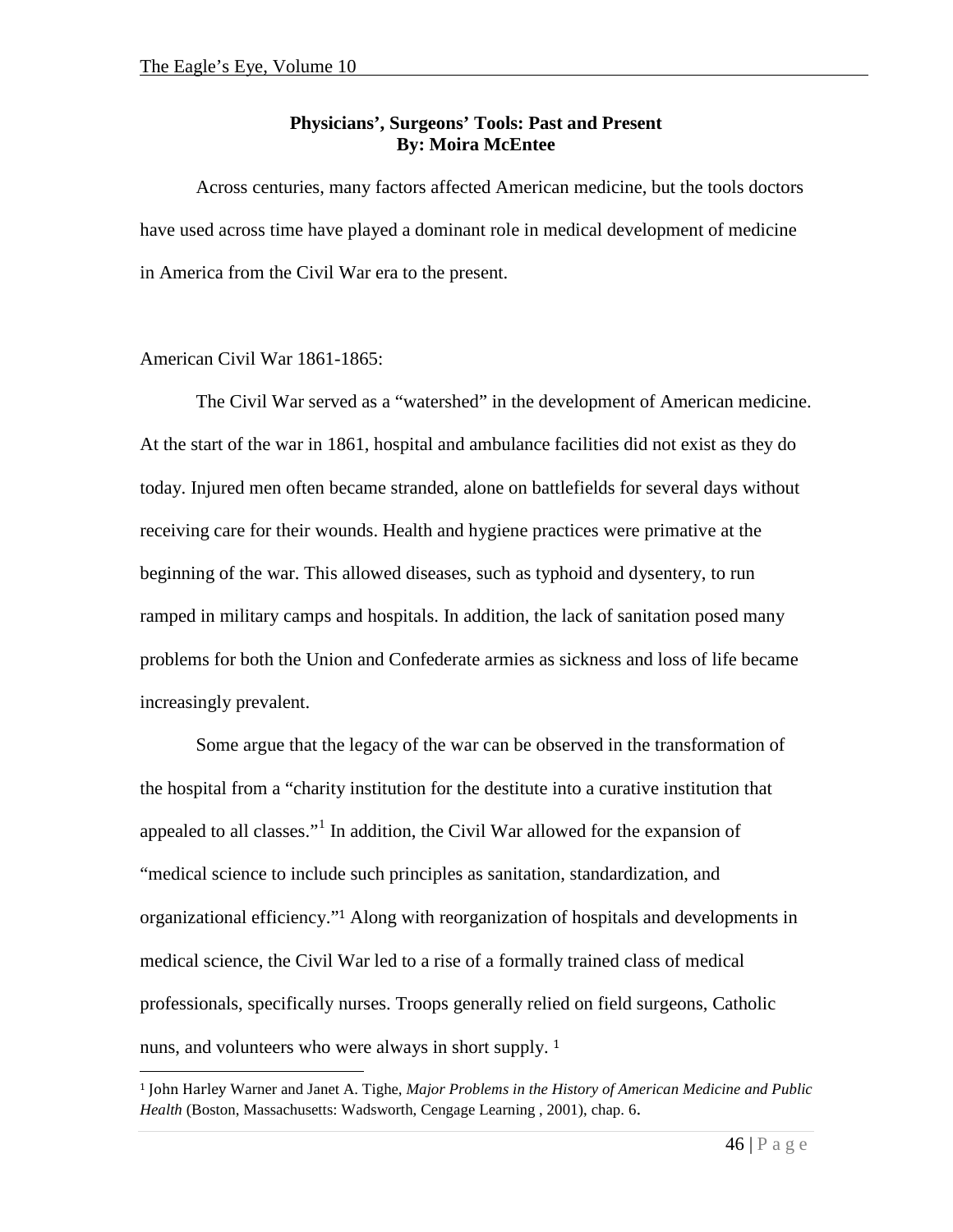$\overline{a}$ 

The massive number of injuries and casualties during the war challenged the system of medical care that America had relied on since its birth. In addition to developments in hospital function and service, the Civil War allowed for development in medical techniques as well as instrumentation, specifically in the area of surgery. However, it is clear that doctors of the era faced unprecedented challenges, as few of them were experts in surgery.<sup>[2](#page-48-0)</sup> Along with shortages of personnel, difficulty with transport of supplies, combined with the unpredictability of battle that made it impossible for these doctors to be fully prepared.  $2$  The conditions these doctors faced were far from ideal; however, the advances produced by the Civil War in the realm of medicine were truly remarkable.

It is important to note that during the Civil War era, the Germ Theory did not yet exist. Germs were indeed responsible for several diseases that took a toll on soldiers. It is estimated that approximately 6[2](#page-48-2)0,000 soldiers died from various diseases. $2$  In addition, poor diet and lack of sanitation played dominant roles in the demise of soldiers in both the Union and Confederate armies. However, doctors, nurses, and volunteers quickly took action. A battlefield triage and transportation system developed, which involved specialized ambulances, dedicated train cars, and hospital ships. $<sup>2</sup>$  $<sup>2</sup>$  $<sup>2</sup>$  Thousands of patients</sup> were transported to brand new hospitals, where new systems of management were in  $use.<sup>2</sup>$  $use.<sup>2</sup>$  $use.<sup>2</sup>$ 

<span id="page-48-0"></span><sup>2</sup> Boyd, Jane E., Ph.D. and Robert D. Hicks, Ph.D. The College of Physicians of Philadelphia, "Medicine: Pennsylvania Civil War 150." Accessed February 1, 2013. http://pacivilwar150.com/ThenNow/Medicine.

<span id="page-48-4"></span><span id="page-48-3"></span><span id="page-48-2"></span><span id="page-48-1"></span> $3$  Boyd, Jane E., Ph.D. and Robert D. Hicks, Ph.D. The College of Physicians of Philadelphia, "Instruments" & Techniques: Pennsylvania Civil War 150." Accessed February 1, 2013. http://pacivilwar150.com/ThenNow/Medicine/InstrumentsTechniques.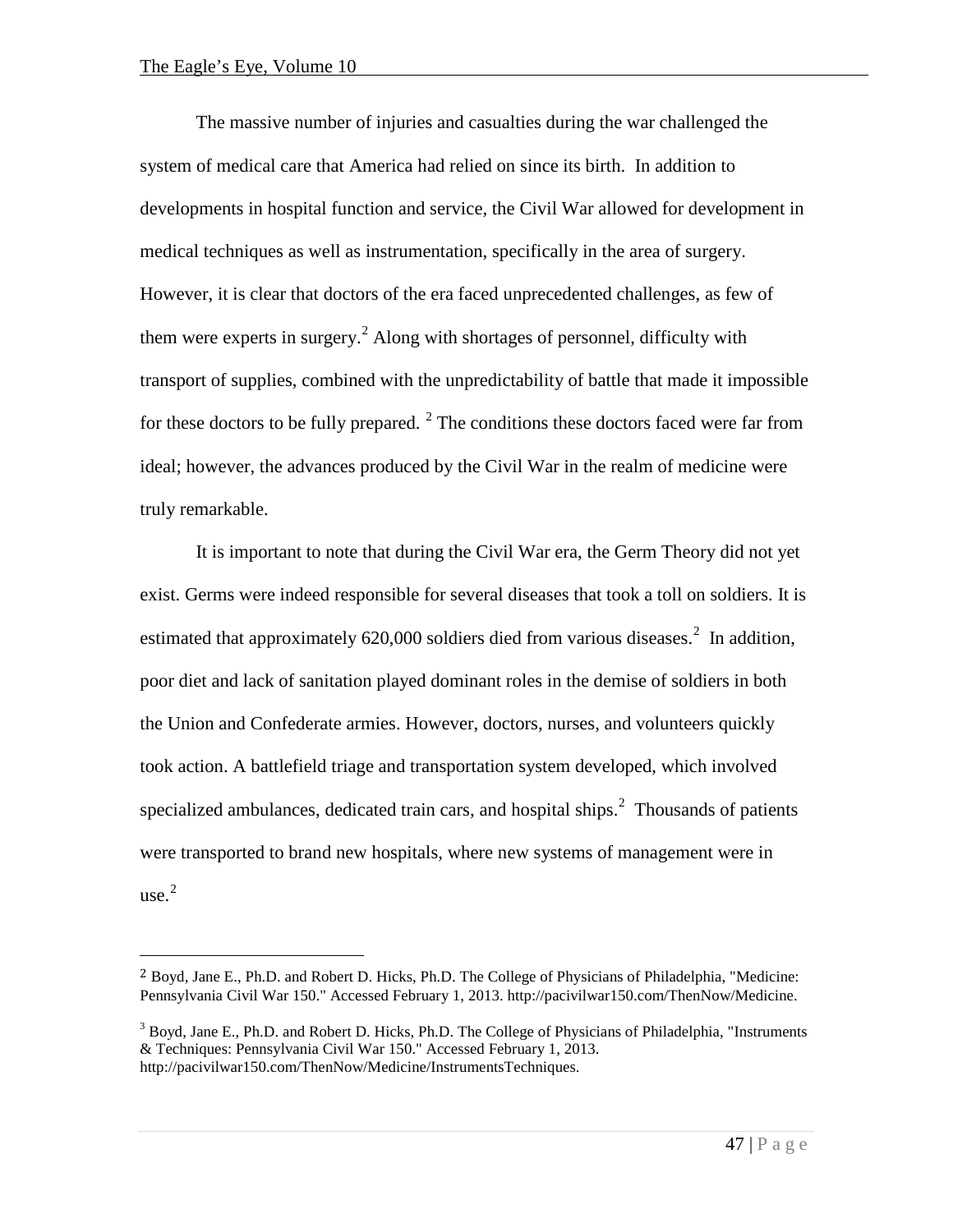<span id="page-49-0"></span> $\overline{a}$ 

The war led to advances in surgical techniques and instrumentation. Surgery was often the sole option if one were injured on the battlefield. In many cases, the only way to save a soldier's life was via amputation.<sup>[3](#page-49-0)</sup> In addition to the process of amputation, other techniques used during the Civil War include excision and resection. These procedures "removed only the injured section of one's arm or leg, leaving a shortened, less functional limb."

A wide range of tools could be found inside a Civil War doctor's medical kit. Dr. Jane Boyd of the College of Physicians of Philadelphia writes, "medical kits of the era included several types of cutting tools such as knives, scalpels, bistouries (long narrow knives for minor incisions), curettes for scraping and cleaning, and double-bladed lancets for making punctures."<sup>3</sup> The tools used for amputations included tourniquets, bone saws, chain saws, sutures, and bandages.

Two main approaches to amputation were most common. These approaches included the circular method as well as the flap method.<sup>3</sup> The circular method consisted of the skin and tissue being rolled up around the damaged limb and then pulled down and sewn together after the damaged limb was removed. The flap method required two long flaps of skin to be cut around the damaged limb and then folded over and sewn to form a stump.<sup>3</sup> In field hospitals, these procedures were performed outside. Infections were common upon the completion of these procedures, which caused several soldiers to die. If soldiers survived these procedures some prosthetics were available. These included various types of braces along with articulate artificial legs and artificial arms with hooks and other tools.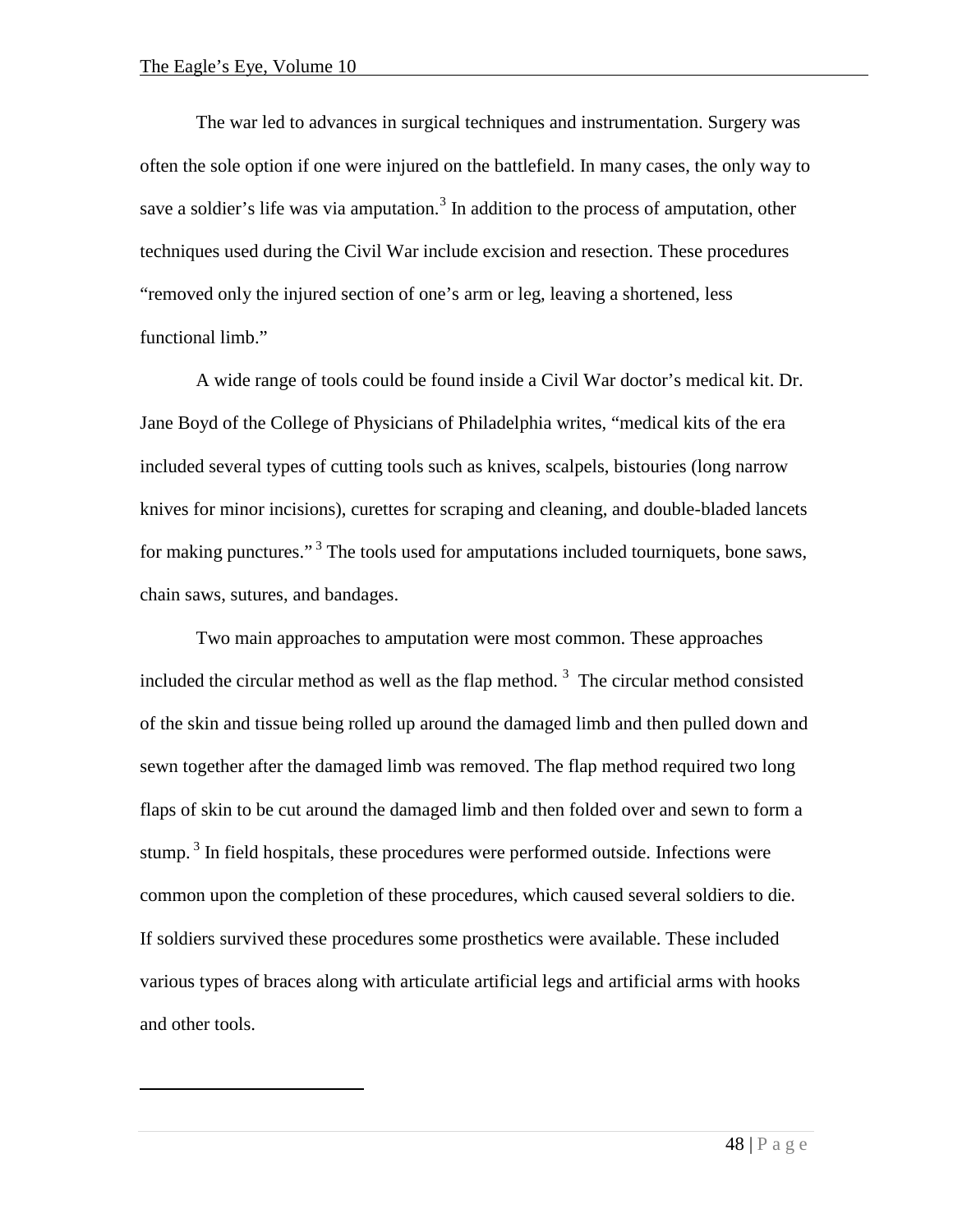Medical issues stemming from the Civil War called for the abandonment of "heroic medicine." According to the College of Physicians of Philadelphia, "wartime conditions called for a different sort of heroism: the courage to experiment, sometimes radically."<sup>3</sup> These new medical techniques included tracheotomies, arterial ligation, neurosurgery, and even plastic surgery to repair facial damages.<sup>3</sup> Because X-Ray technology did not exist, it was difficult for doctors to assess the damage inside soldiers' bodies. Severe wounds to the chest and abdomen were almost impossible to treat, as damage in these areas was not easy to identify, however, doctors did experience some success in repairing damaged lungs and bowels.

Although contemporary medical tools such as thermometers and hypodermic syringes were uncommon during the Civil War era, doctors used the most advanced technology of the time: the stethoscope. Doctors used the stethoscope for listening to hearts and lungs. In addition, the microscope was used to examine blood and tissues.<sup>3</sup> A new technology in the mid-1800s, the camera, allowed doctors to document patients and their wounds. Many of these tools were actually made in Philadelphia, which was a major manufacturing center to precision instruments of all types.<sup>3</sup>

Upon witnessing these open, pubic amputations and surgeries, many soldiers labeled surgeons as butchers. Philip Brandt George vividly discusses this in his article, "Tools of the Surgeon's Trade." According to George, "it is commonly and erroneously believed that the more than 12,000 Union and roughly 3,200 Confederate surgeons who served during the war were ill-trained, amputation-happy incompetents who did more damage than good."<sup>[4](#page-50-0)</sup> George believes that this statement is absolutely false. He argues

<span id="page-50-0"></span> <sup>4</sup> George, Phillip Brandt. "Tools of the Surgeon's Trade." *American History* 39, no. 6 (2005): 56-57. http://search.proquest.com/docview/224064223?accountid=11999.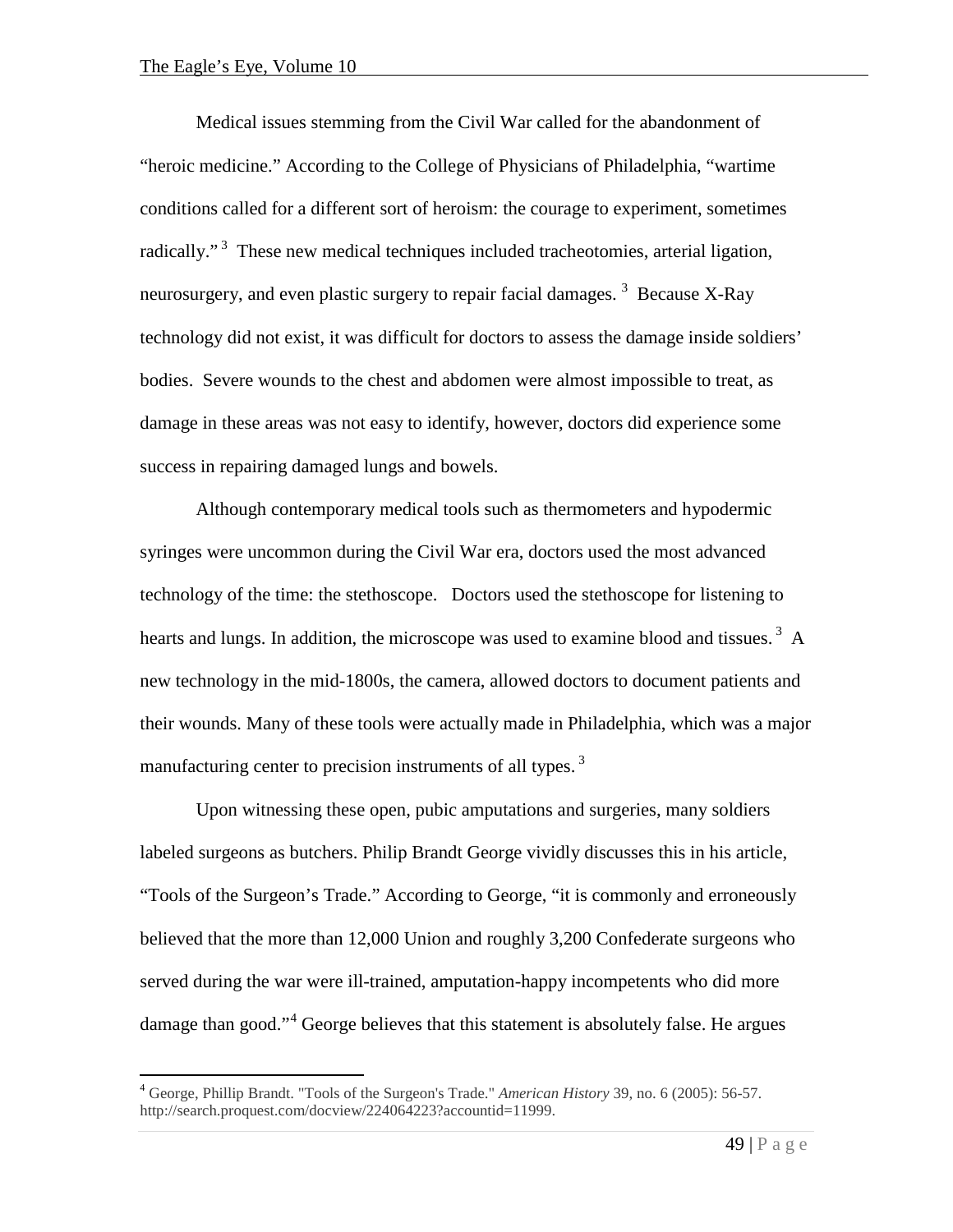that this belief is rooted in the "chaotic medical scene" that was the first part of the Civil War.<sup>4</sup> George notes that prior to the Civil War, there were only 113 surgeons in the United States Army, but as the war waged on and the casualties increased, so did the number of surgeons as well as the number of medical successes. Extensive training programs helped prepare these new surgeons for duty as these men developed new skills and learned new procedures at a quick pace. This thoroughly improved medical treatment in the field. Ultimately, Civil War surgeons deserve more credit than they are given.

The creation of the tools doctors used in this era was driven by a serious need for this type of medical equipment. The overall shift in medicine during this time as well as the abandonment of "heroic" methods led to much development, specifically in techniques and instrumentation in the realm of surgery. It is interesting to consider that the stethoscope and microscope were some of the most advanced pieces of the era. The most common surgical procedure of the time, amputation, forced doctors to use grisly tools such as bone saws, chain saws, and tourniquets which allowed Civil War surgeons to be viewed in a negative light. Ultimately, these tools, though shaped by American medical needs of the time, played a dominant role in American medicine of the mid-tolate 1800s.

#### America Post-Civil War 1870-1900:

The Post-Civil War era revealed a dramatic change in the medical arena. The work of scientists such as Louis Pasteur and Joseph Lister demonstrated that scientific medicine was on the rise. By 1900 it was widely accepted that microorganisms played a role in causing disease. As a result, the understanding of the cause, prevention, and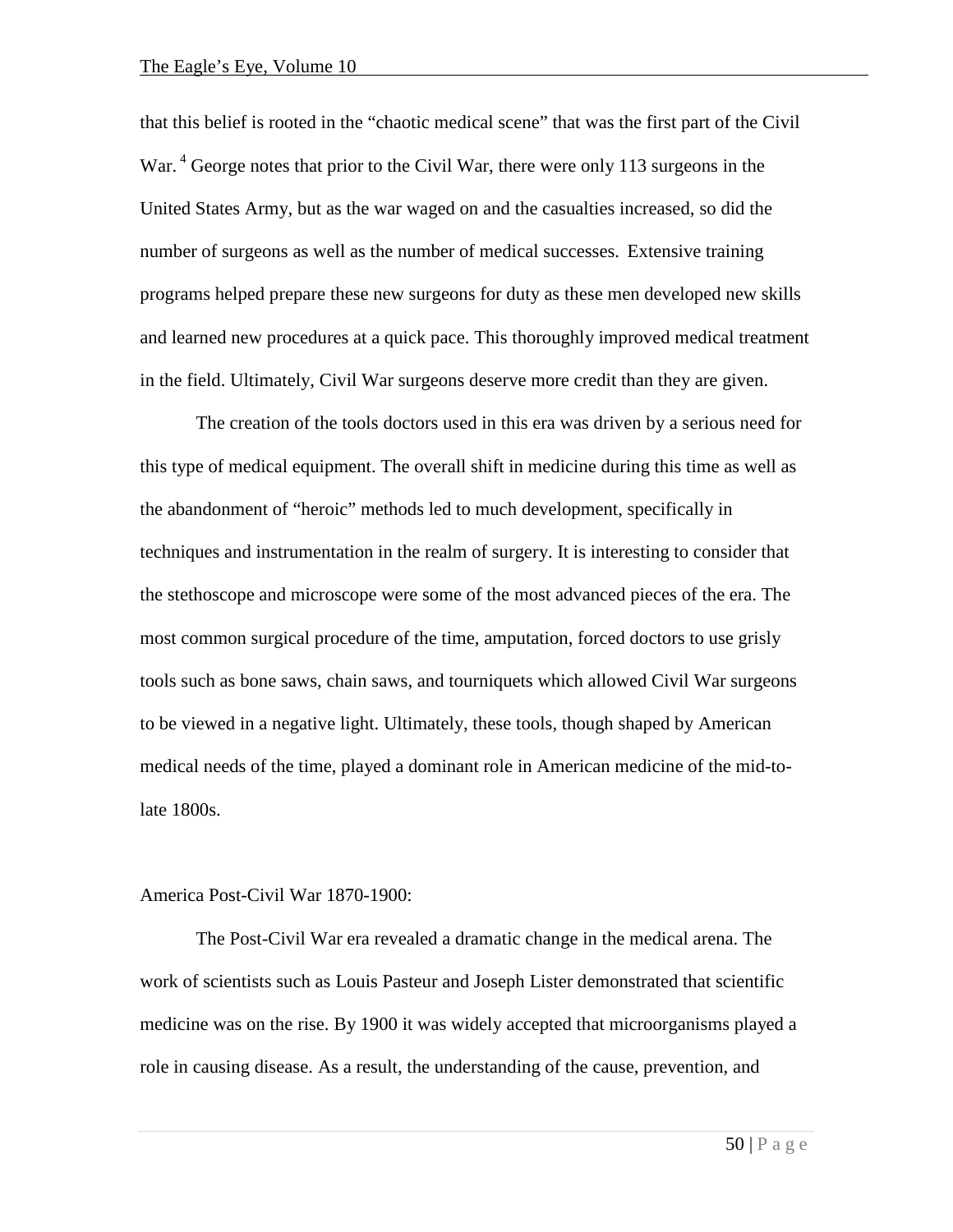control of disease was ultimately transformed. The Germ Theory challenged longstanding assumptions about relationships among dirt, moral culpability and illness. Most importantly, the Germ Theory demonstrated that germs did not discriminate between races or social classes.

Two images that define the change in medicine of the Post-Civil War era as well as the effects this change had in the arena of medical instruments are *The Gross Clinic* and *The Agnew Clinic* by Thomas Eakins. *The Gross Clinic* was completed first in 1875, and *The Agnew Clinic* was finished in 1889. One can identify that a shift in medicine was occurring during this era by examining these paintings. In *The Gross Clinic*, the doctors are wearing street clothes of the era, while in *The Agnew Clinic*, years later, the doctors are wearing protective clothing. In addition, the tools displayed in *The Gross Clinic* are out in the open, while in *The Agnew Clinic* the tools appear to be encased. Though gloves and masks were not yet present in these images, it is evident that these doctors were aware of germs by 1889, when Eakins completed *The Agnew Clinic*. Germ Theory had, and would continue to have, a significant effect on medicine.

In addition, it is clear that the use of anesthesia was popularized by the 1870s. Though anesthesia existed before this time, it was used on a more standard basis throughout the Post-Civil War era. This concept is also depicted in Eakins' *The Agnew Clinic*. In this image a doctor is holding a cone like device over the face of the patient. However, in *The Gross Clinic*, a doctor is holding what appears to be a chloroform soaked rag over the face of the patient. This example highlights the development of the use of anesthesia.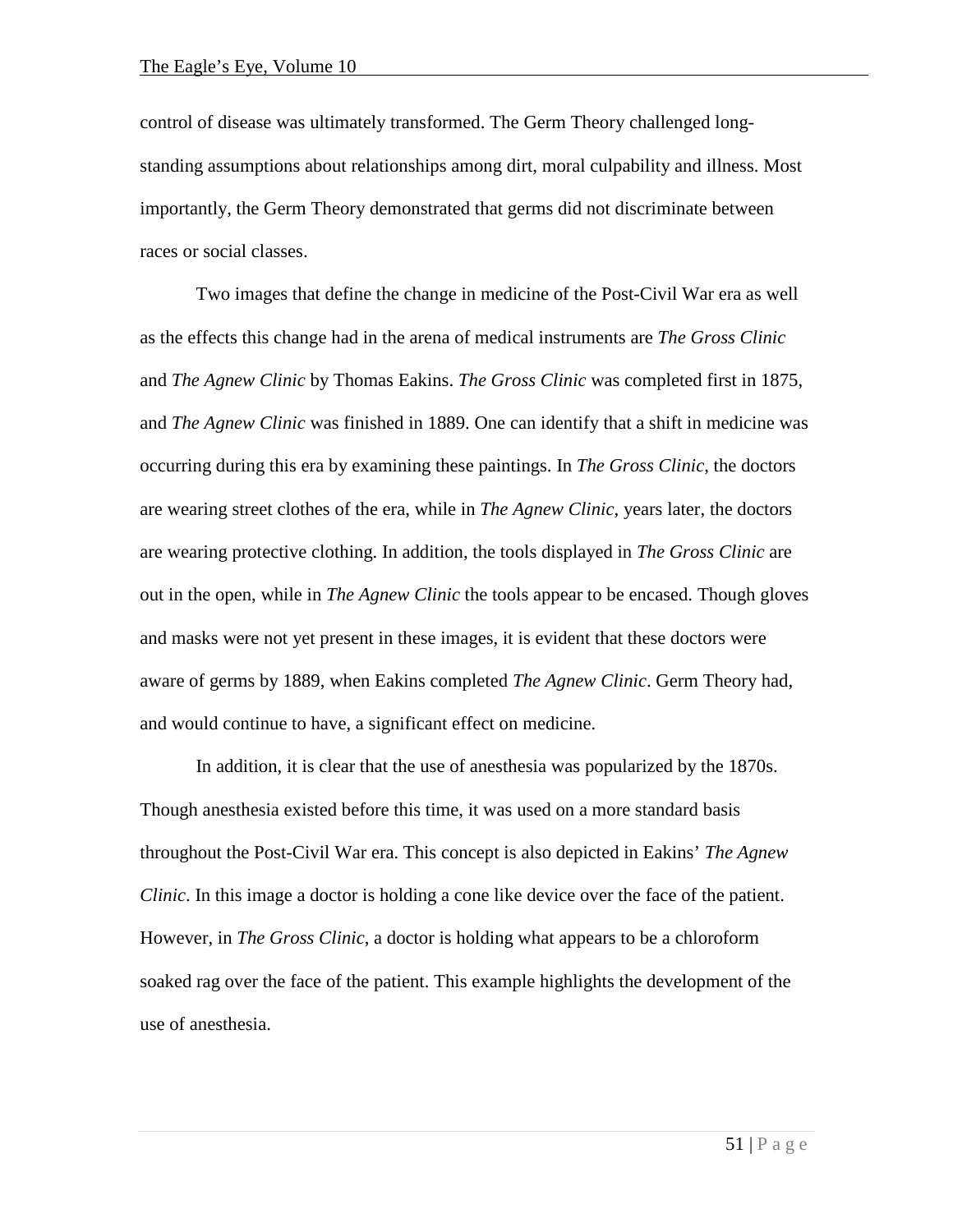$\overline{a}$ 

Before the Civil War, most people viewed pain as one of God's punishments for the sins they had committed.<sup>[6](#page-53-0)</sup> Doctors either shared this same view, or were highly concerned about operating on an unconscious patient as well as the potential risk of death from an overdose of anesthetic. However, the main goal of administering anesthesia was to "revolutionize practice, enabling surgeons to develop finer skills and life saving invasive procedures." <sup>6</sup> By the 1880s, anesthesia was a standard practice in both America and Europe. <sup>6</sup> It is interesting that "while the surgeon's prestige and power soared, the anesthetist was a mere assistant--a nurse, intern or medical student. The development of the independent medical specialty of anesthesiology would not occur until the early 20th century." <sup>6</sup>

Though the Germ Theory is not a physical medical instrument, it can still be considered a medical tool. The Germ Theory, along with the use of anesthesia as a medical tool changed the way that medicine was practiced. The Germ Theory allowed for a huge breakthrough in microbiology as well as medicine in general. Tools were no longer left out in the open during surgery. They were placed in designated cases in order to keep them clean. Also, surgeons began to dress in protective clothing to keep germs away from their street clothes. The use of anesthesia during surgery changed American medicine immensely. Pain was no longer viewed as punishment from God, and was avoided whenever possible. Surgeons became more confident in administering anesthesia and were therefore able to develop their skills and complete life saving surgical procedures. Ultimately, the medical tools of the Post-Civil War era, specifically the Germ Theory and the use of anesthesia during operations, shaped American medicine. Without

<span id="page-53-0"></span><sup>6</sup> The Louise M. Darling Biomedical Library, University of California, Los Angeles, "The Anesthesia Revolution of the 1880s." Last modified 1998. Accessed April 28, 2013. http://unitproj.library.ucla.edu/biomed/his/painexhibit/panel2.htm.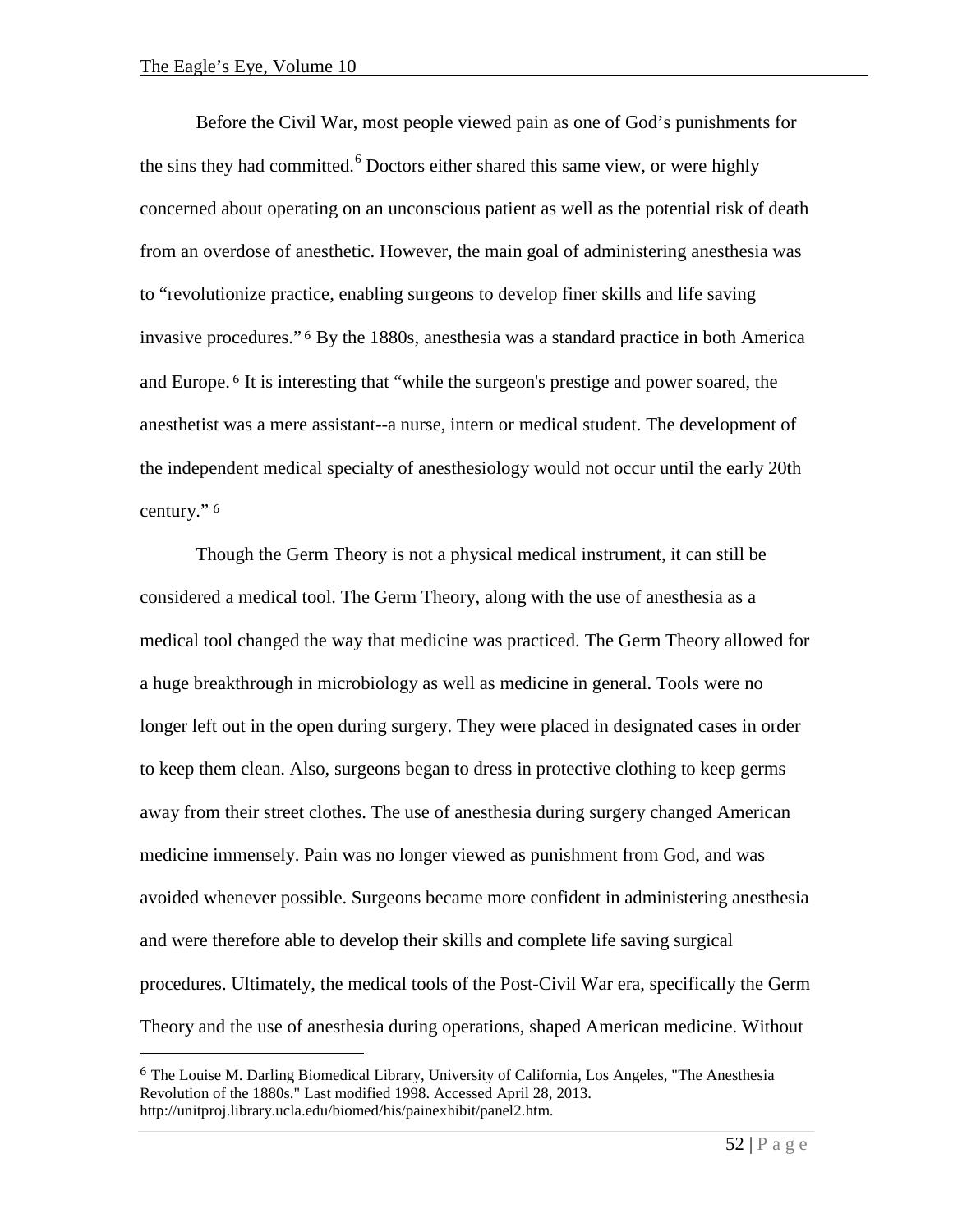these two tools, American medicine would not be what it is today. If those in the medical field today were unaware of germs and the role they play in disease, countless people would be seriously ill and would not know the cause of their sicknesses. Without anesthesia, operations that occur everyday would be excruciatingly painful, and some may even be impossible.

Upon identifying significant changes medicine of the Post-Civil War era, it is difficult not to notice the lack of a presence of women in the medical field. This is true during the Civil War as well, as there were very few women surgeons in the field. This is especially apparent upon comparing Eakins' two paintings depicting the medicine after the Civil War. In *The Agnew Clinic* one can identify a woman nurse, but still no women doctors. This observation connects to the American Myth of Gender. It is evident through history "how completely our gender derives from cultural myths about what is proper for men and women to think, enjoy, and do."<sup>[7](#page-54-0)</sup> In the Post-Civil War era, women were mobilizing to fight for their rights. Becoming a doctor was almost unheard of for women as it was considered a man's career. Nevertheless, women began to take advantage of education. Because of this, there is an abundance of women doctors today.

#### Contemporary America 2000- present:

 $\overline{a}$ 

Medicine, specifically medical instruments and technology, has changed immensely since the Civil War. The Civil War spurred several developments surgery as well as in battlefield medicine. After the Civil War, the world became aware, via microbiology, that germs do exist and that they play a dominant role in the spread of

<span id="page-54-0"></span><sup>7</sup> Gary Colombo, Robert Cullen, and Bonnie Lisle, *Rereading America* (Boston, Massachusetts: Bedford/ St. Martin's, 2007), 373.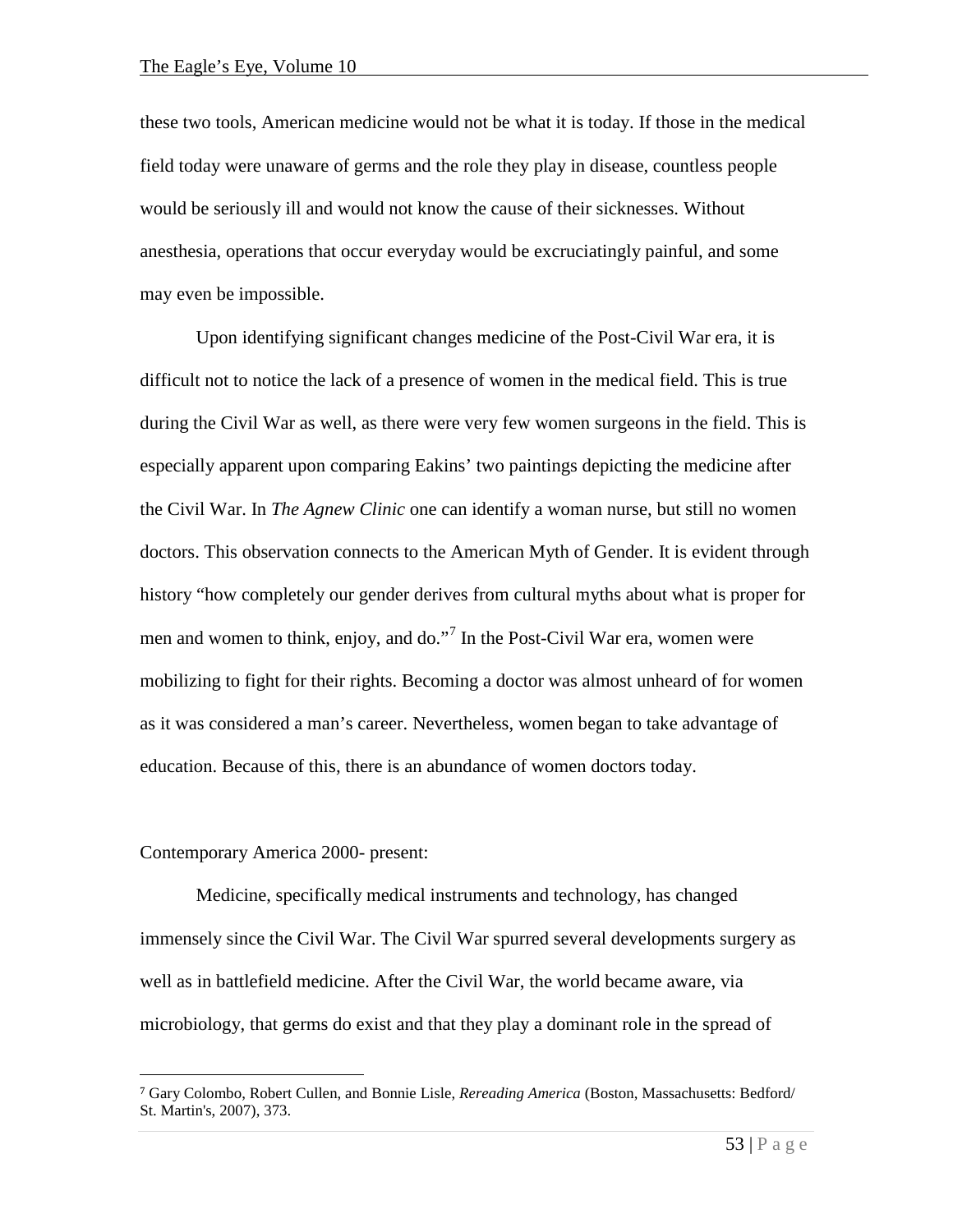disease. In addition, the use of anesthesia during surgery became prominent. These medical tools, and many more, played a significant role in the progress of American medicine. Shifting focus to contemporary medicine, the tools that doctors use today differ greatly from those used in the past.

The world today revolves around technology. It is not often that one visits a public place, whether it is a shopping mall, school, or restaurant, without seeing cell phones, iPads, nooks, and kindles. This trend has spilled into the realm of medicine as doctors, nurses, and other health professionals use innovative medical technologies while caring for their patients. Currently, iPhones and iPads are in constant use in medical offices and hospitals across America. These gadgets easily organize various types of data and allow for information to be available immediately, with the touch of a fingertip. According to Katie Hafner, contributor to *The New York Times*, "the proliferation of gadgets, apps and Web-based information has given clinicians…a black bag of new tools: new ways to diagnose symptoms and treat patients, to obtain and share information, to think about what it means to be both a doctor and a patient."[8](#page-55-0) Hafner's words demonstrate the idea that these tools have redefined the traditional black doctors' bag.

Innovative medical apps for the iPhone and iPad play a significant role in the daily routine of the modern day doctor. For example, Dr. Rajkomar, who is featured in Hafner's article for *The New York Times*, is a man of technology. Hafner writes, "Along with MedCalc, the clinical calculator, Dr. Rajkomar's phone has ePocrates, an app for looking up drug dosages and interactions; and Qx Calculate, which he uses to create risk profiles for his patients. His favorite technology is his electronic stethoscope, which

<span id="page-55-0"></span> <sup>8</sup> Katie Hafner, "Redefining Medicine With Apps and Ipads," *The New York Times*, October 8, 2012.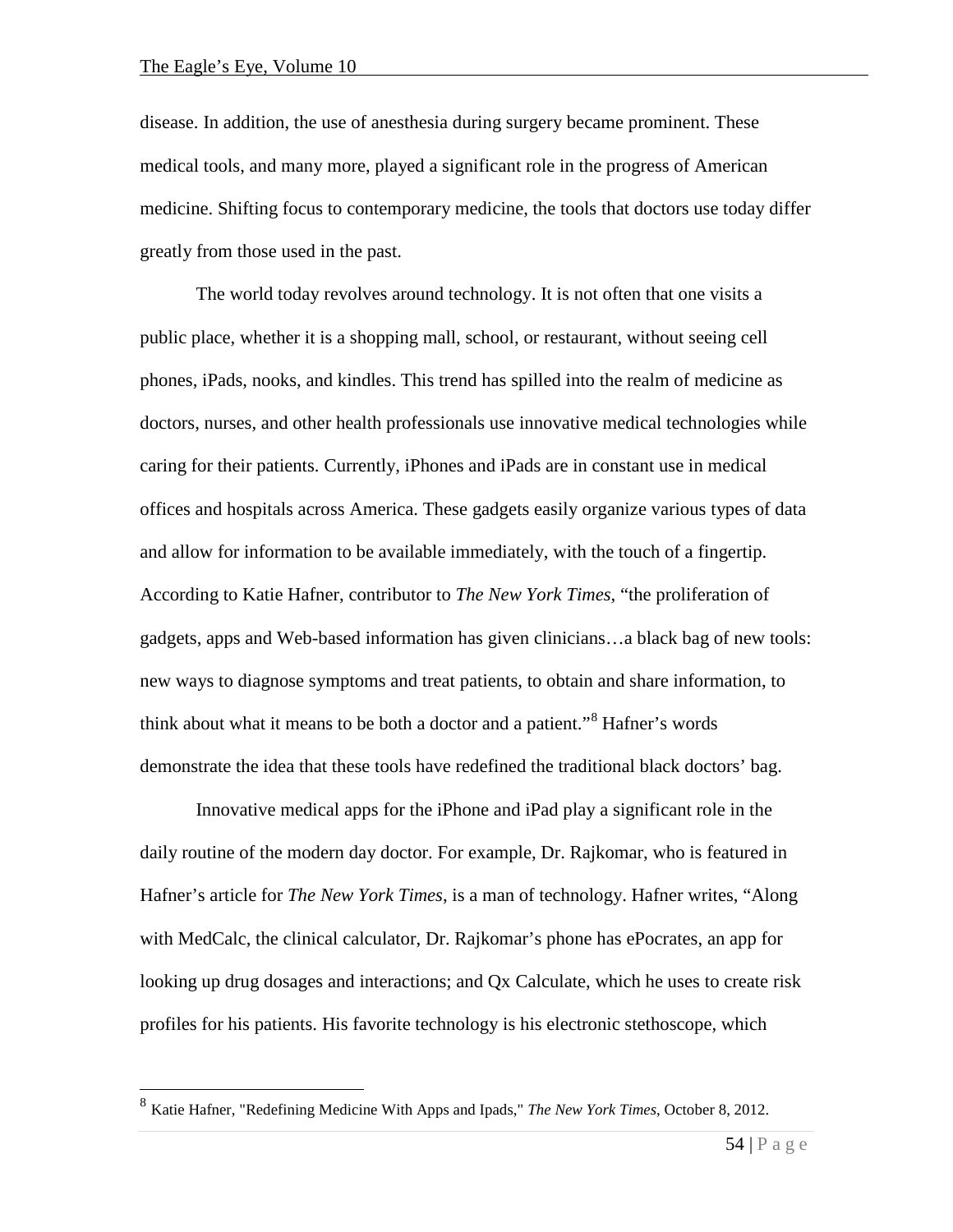$\overline{a}$ 

amplifies heart sounds while canceling out ambient noise."<sup>8</sup> Hafner's words illustrate the abundance of high-tech medical tools used in hospitals and doctors offices today. Hafner also emphasizes that Dr. Rajkomar is aware of the drawbacks of these digital systems. Regarding computerized records Hafner writes that "while efficient, they can give rise to robotic bookkeeping without regard to how the patient is faring."<sup>8</sup> While it is exciting to consider these innovative medical tools, it is truly imperative to be aware of the dangers that come hand in hand with dependence on technology.

In addition to the constant use of technology inside the hospital, these groundbreaking medical tools are beginning to be utilized outside of medical facilities as well. Patients are using innovative technologies too, so that doctors are more aware of their patients' symptoms even when they are not visiting with them. According to journalist Matt Richtel, "the software is still being tested and studied for its effectiveness. But mental health experts and researchers say it shows great promise — not just for spotting worsening conditions, but also for picking up on behavior changes that suggest someone has stopped taking medication or needs a dosage change."<sup>[9](#page-56-0)</sup> Though this technology appears to be capable of making significant, positive changes in the realm of medicine, there are a few concerns regarding these medical tools. Concerns include whether such systems might send alerts that people are sick when they actually are not, thus causing costs to rise. <sup>9</sup> There are also concerns about the privacy of these patients; however, in order to use this new medical technology, the patient must consent and the information gathered is given only to health professionals and designated members of the patient's family. <sup>9</sup> Overall, these innovative medical instruments demonstrate medical

<span id="page-56-0"></span><sup>9</sup> Matt Richtel, "Apps Alert the Doctor When Trouble Looms," *The New York Times*, October 8, 2012.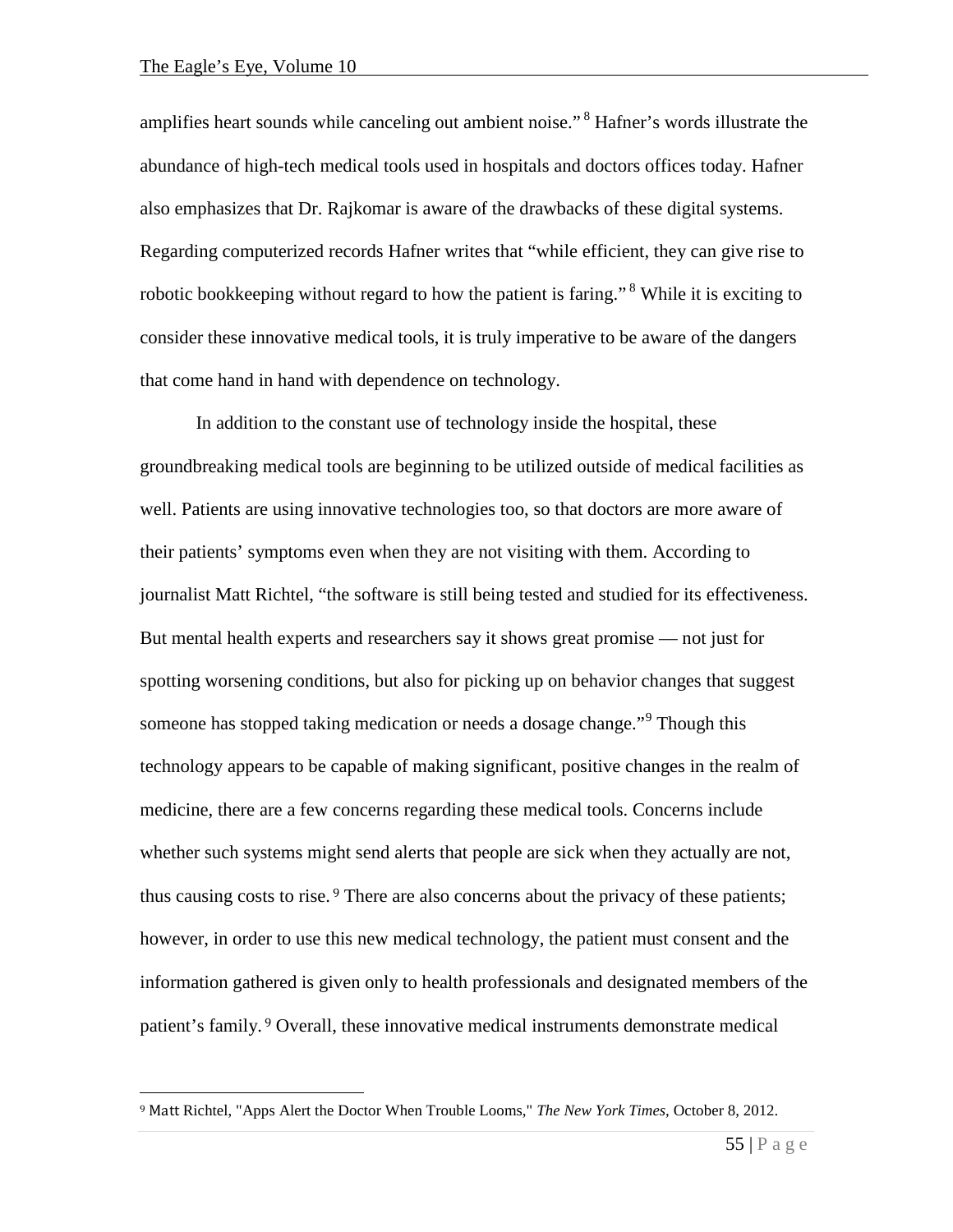progress. Though this technology is still being perfected, it is interesting to examine the change in medical tools over the past 150 years.

Through the examination of American medicine, the tools doctors used have both helped to shape and have been shaped by prevailing ideas within the realm of American medicine and ultimately American culture. Each era reveals various developments in medical technology. In some cases, specifically during the Civil War, it is clear that medical tools were designed as a result of what was happening at the time. The tools used on the battlefield were shaped by a common need for procedures of battlefield medicine such as amputation and bullet removal. After the Civil War, medicine experienced a substantial change. The Germ Theory allowed healthcare professionals to better understand disease and its origins. Also, the use of anesthesia became standard. Examining Thomas Eakins' *The Gross Clinic* and *The Agnew Clinic* reveals both of these aspects of medicine in the Post-Civil War era. Lastly, taking a closer look at the "digital doctor" in contemporary American medicine reveals that medical tools of today both shape and are shaped by prevailing ideas in medicine and American technological culture. Ultimately, medical tools function as both proponents and results of development in the medical arena.